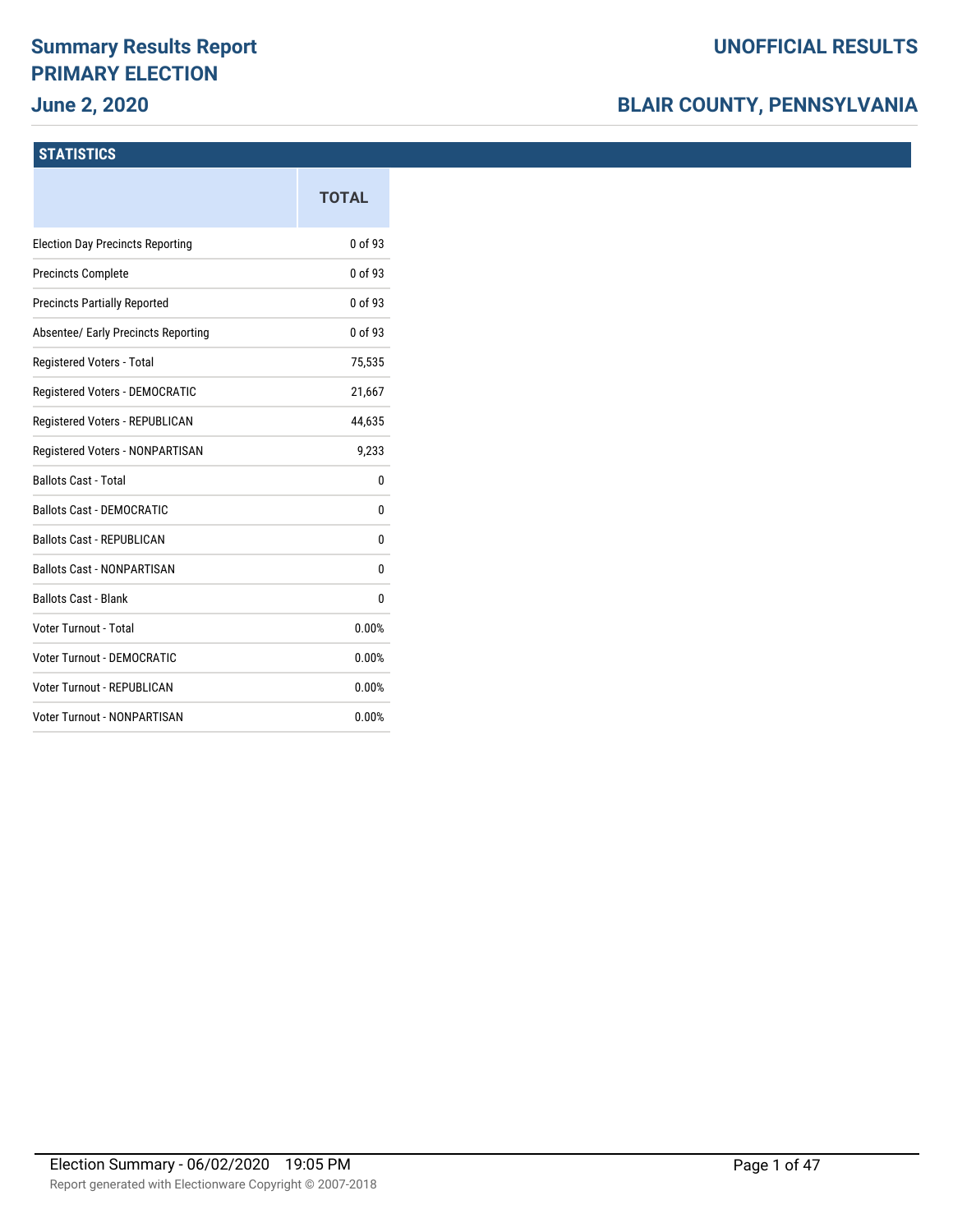**DEM PRESIDENT OF THE UNITED STATES**

Vote For 1

|                         | <b>TOTAL</b> | <b>VOTE %</b> |
|-------------------------|--------------|---------------|
| <b>BERNIE SANDERS</b>   | 0            |               |
| JOSEPH R. BIDEN         | $\mathbf{0}$ |               |
| <b>TULSI GABBARD</b>    | $\mathbf{0}$ |               |
| <b>Write-In Totals</b>  | 0            |               |
| Not Assigned            | 0            |               |
| <b>Total Votes Cast</b> | $\bf{0}$     |               |
| Overvotes               | 0            |               |
| <b>Undervotes</b>       | $\Omega$     |               |
| <b>Contest Totals</b>   | $\Omega$     |               |

### **DEM ATTORNEY GENERAL**

|                         | <b>TOTAL</b> | VOTE % |
|-------------------------|--------------|--------|
| <b>JOSH SHAPIRO</b>     | 0            |        |
| <b>Write-In Totals</b>  | $\mathbf{0}$ |        |
| Not Assigned            | 0            |        |
| <b>Total Votes Cast</b> | $\bf{0}$     |        |
| Overvotes               | $\mathbf{0}$ |        |
| Undervotes              | $\mathbf{0}$ |        |
| <b>Contest Totals</b>   | $\mathbf{0}$ |        |
|                         |              |        |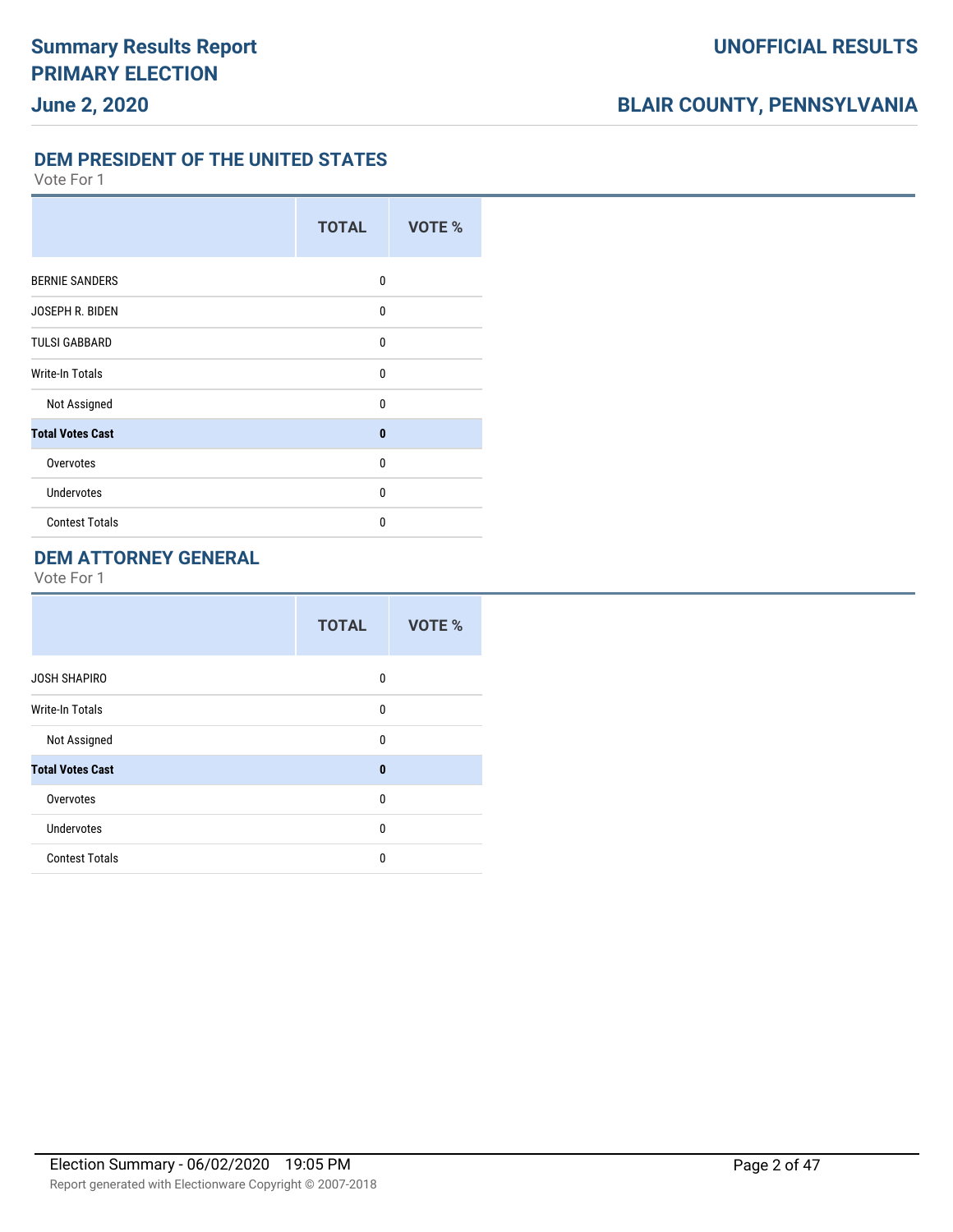### **June 2, 2020**

### **BLAIR COUNTY, PENNSYLVANIA**

#### **DEM AUDITOR GENERAL**

Vote For 1

|                         | <b>TOTAL</b> | VOTE % |
|-------------------------|--------------|--------|
| H. SCOTT CONKLIN        | 0            |        |
| <b>MICHAEL LAMB</b>     | 0            |        |
| <b>TRACIE FOUNTAIN</b>  | 0            |        |
| ROSE ROSIE MARIE DAVIS  | 0            |        |
| NINA AHMAD              | 0            |        |
| CHRISTINA M. HARTMAN    | 0            |        |
| <b>Write-In Totals</b>  | 0            |        |
| Not Assigned            | 0            |        |
| <b>Total Votes Cast</b> | $\mathbf{0}$ |        |
| Overvotes               | 0            |        |
| Undervotes              | 0            |        |
| <b>Contest Totals</b>   | 0            |        |

### **DEM STATE TREASURER**

|                         | <b>TOTAL</b> | <b>VOTE %</b> |  |
|-------------------------|--------------|---------------|--|
| <b>JOE TORSELLA</b>     | 0            |               |  |
| <b>Write-In Totals</b>  | 0            |               |  |
| Not Assigned            | 0            |               |  |
| <b>Total Votes Cast</b> | $\mathbf{0}$ |               |  |
| Overvotes               | 0            |               |  |
| <b>Undervotes</b>       | 0            |               |  |
| <b>Contest Totals</b>   | 0            |               |  |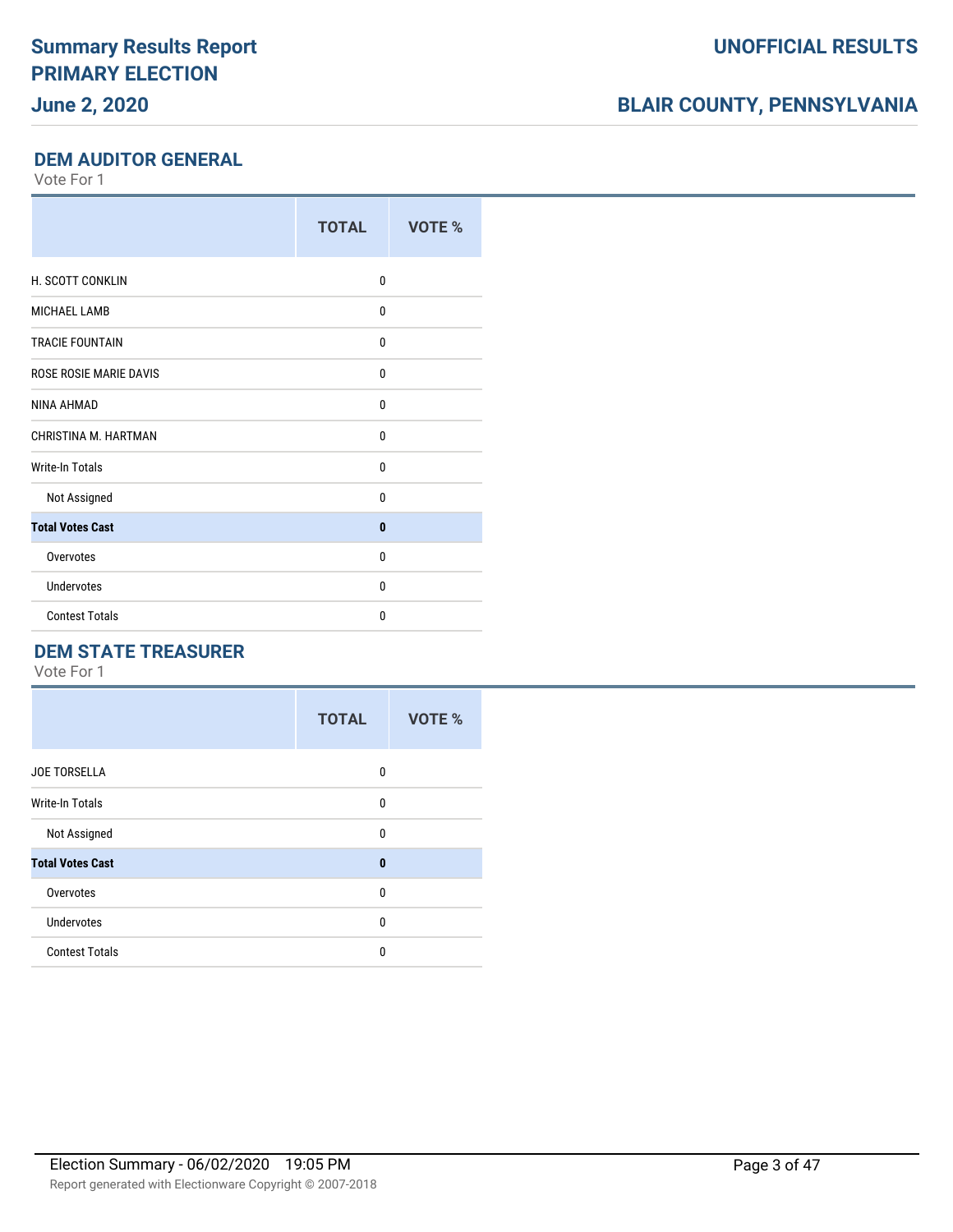**DEM REPRESENTATIVE IN CONGRESS**

Vote For 1

**June 2, 2020**

|                         | <b>TOTAL</b> | <b>VOTE %</b> |
|-------------------------|--------------|---------------|
| <b>TODD ROWLEY</b>      | 0            |               |
| <b>Write-In Totals</b>  | 0            |               |
| Not Assigned            | 0            |               |
| <b>Total Votes Cast</b> | $\bf{0}$     |               |
| Overvotes               | 0            |               |
| <b>Undervotes</b>       | 0            |               |
| <b>Contest Totals</b>   | 0            |               |

### **DEM REPRESENTATIVE IN THE GENERAL ASSEMBLY 79TH DISTRICT**

Vote For 1

|                         | <b>TOTAL</b> |             | VOTE % |  |
|-------------------------|--------------|-------------|--------|--|
| <b>JASON RUNK</b>       |              | 0           |        |  |
| <b>Write-In Totals</b>  |              | 0           |        |  |
| Not Assigned            |              | $\mathbf 0$ |        |  |
| <b>Total Votes Cast</b> |              | $\bf{0}$    |        |  |
| Overvotes               |              | $\mathbf 0$ |        |  |
| <b>Undervotes</b>       |              | $\mathbf 0$ |        |  |
| <b>Contest Totals</b>   |              | $\mathbf 0$ |        |  |

#### **DEM REPRESENTATIVE IN THE GENERAL ASSEMBLY 80TH DISTRICT**

|                         | <b>TOTAL</b> | VOTE % |
|-------------------------|--------------|--------|
| Write-In Totals         | 0            |        |
| Not Assigned            | 0            |        |
| <b>Total Votes Cast</b> | $\bf{0}$     |        |
| Overvotes               | 0            |        |
| <b>Undervotes</b>       | 0            |        |
| <b>Contest Totals</b>   | 0            |        |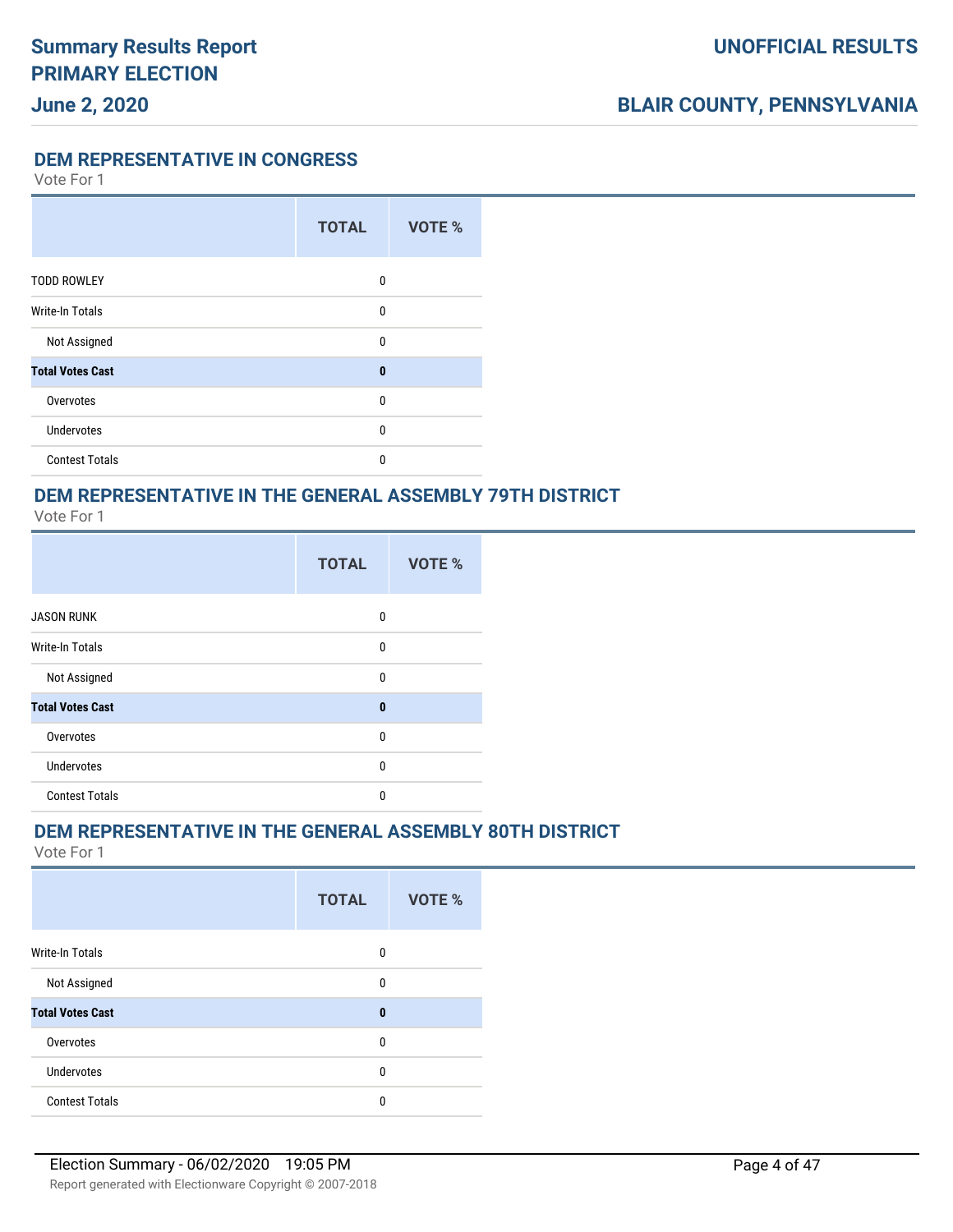#### **DELEGATE TO THE DEMOCRATIC NATIONAL CONVENTION**

Vote For 4

|                         | <b>TOTAL</b> | <b>VOTE %</b> |  |  |
|-------------------------|--------------|---------------|--|--|
| <b>BENNETT GEESAMAN</b> | 0            |               |  |  |
| <b>TAMMY BARBIN</b>     | 0            |               |  |  |
| SHERI MORGAN            | 0            |               |  |  |
| <b>MARINA MOSES</b>     | 0            |               |  |  |
| <b>CHARLES MORGAN</b>   | 0            |               |  |  |
| Write-In Totals         | 0            |               |  |  |
| Not Assigned            | 0            |               |  |  |
| <b>Total Votes Cast</b> | 0            |               |  |  |
| Overvotes               | 0            |               |  |  |
| <b>Undervotes</b>       | 0            |               |  |  |
| <b>Contest Totals</b>   | 0            |               |  |  |

#### **REP PRESIDENT OF THE UNITED STATES**

|                          | <b>TOTAL</b> | VOTE % |
|--------------------------|--------------|--------|
| DONALD J. TRUMP          | 0            |        |
| ROQUE ROCKY DE LA FUENTE | $\Omega$     |        |
| <b>BILL WELD</b>         | 0            |        |
| Write-In Totals          | $\Omega$     |        |
| Not Assigned             | 0            |        |
| <b>Total Votes Cast</b>  | $\bf{0}$     |        |
| Overvotes                | 0            |        |
| <b>Undervotes</b>        | $\Omega$     |        |
| <b>Contest Totals</b>    | 0            |        |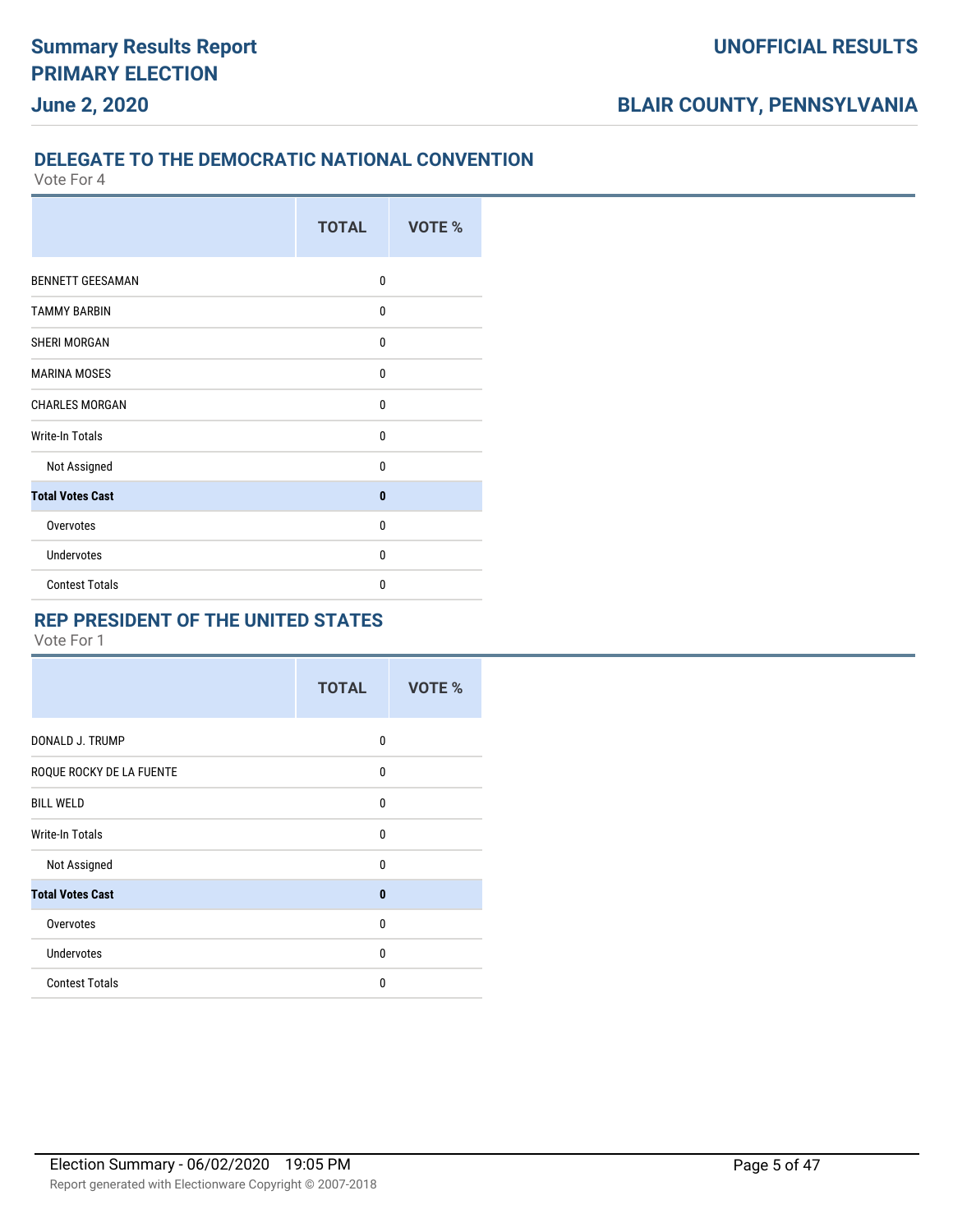### **June 2, 2020**

### **BLAIR COUNTY, PENNSYLVANIA**

**REP ATTORNEY GENERAL**

Vote For 1

|                            | <b>TOTAL</b> | VOTE % |
|----------------------------|--------------|--------|
| <b>HEATHER HEIDELBAUGH</b> | 0            |        |
| <b>Write-In Totals</b>     | 0            |        |
| Not Assigned               | $\Omega$     |        |
| <b>Total Votes Cast</b>    | $\bf{0}$     |        |
| Overvotes                  | $\Omega$     |        |
| <b>Undervotes</b>          | $\Omega$     |        |
| <b>Contest Totals</b>      | $\Omega$     |        |

#### **REP AUDITOR GENERAL**

Vote For 1

|                         | <b>TOTAL</b> | VOTE % |
|-------------------------|--------------|--------|
| <b>TIMOTHY DEFOOR</b>   | 0            |        |
| Write-In Totals         | 0            |        |
| Not Assigned            | $\mathbf{0}$ |        |
| <b>Total Votes Cast</b> | $\bf{0}$     |        |
| Overvotes               | $\mathbf{0}$ |        |
| Undervotes              | 0            |        |
| <b>Contest Totals</b>   | 0            |        |

### **REP STATE TREASURER**

|                         | <b>TOTAL</b> | VOTE % |
|-------------------------|--------------|--------|
| <b>STACY L. GARRITY</b> | 0            |        |
| <b>Write-In Totals</b>  | 0            |        |
| Not Assigned            | 0            |        |
| <b>Total Votes Cast</b> | $\bf{0}$     |        |
| Overvotes               | $\Omega$     |        |
| <b>Undervotes</b>       | 0            |        |
| <b>Contest Totals</b>   | $\Omega$     |        |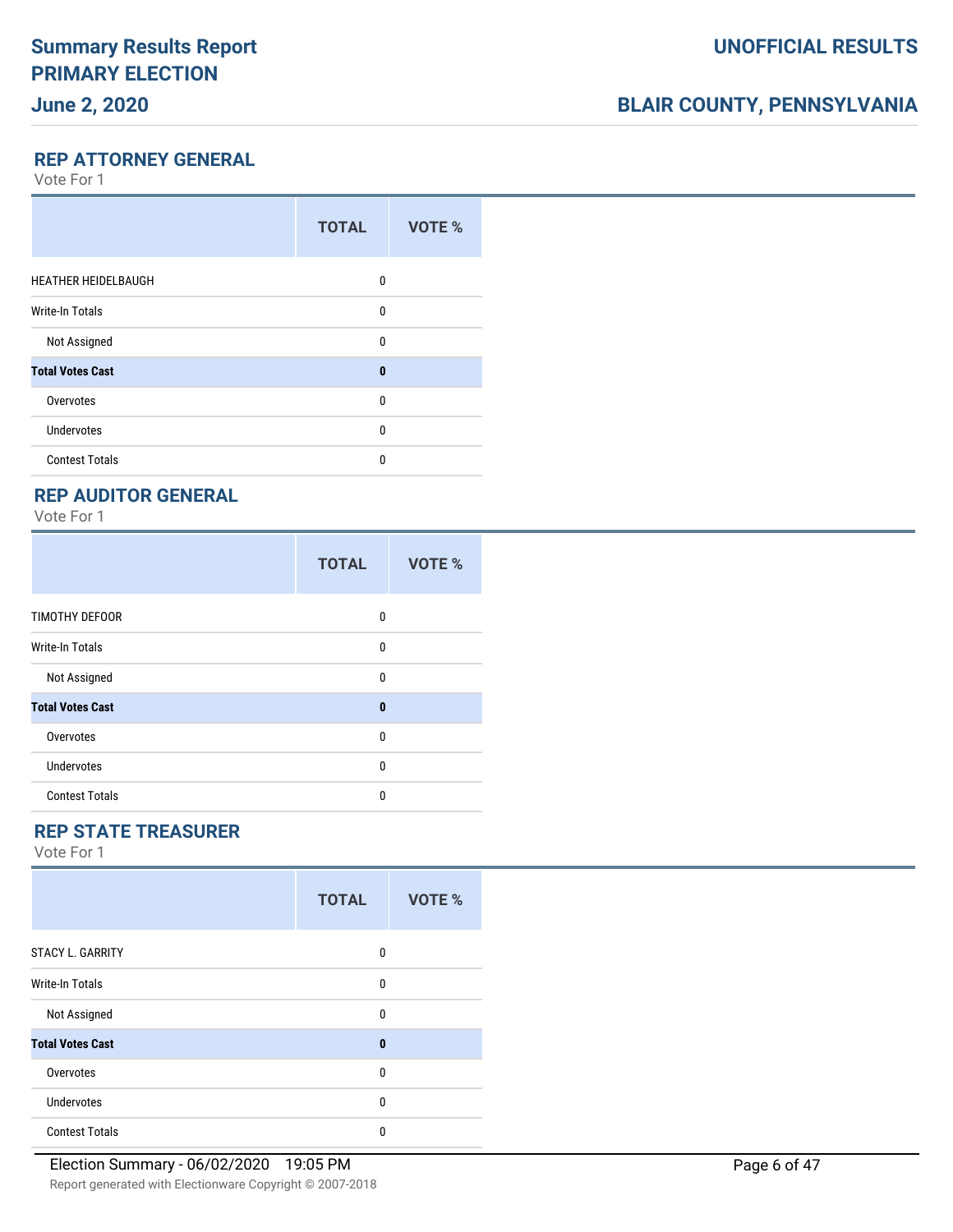**REP REPRESENTATIVE IN CONGRESS**

Vote For 1

|                         | <b>TOTAL</b> | VOTE % |
|-------------------------|--------------|--------|
| JOHN JOYCE              | 0            |        |
| <b>Write-In Totals</b>  | 0            |        |
| Not Assigned            | $\mathbf{0}$ |        |
| <b>Total Votes Cast</b> | $\bf{0}$     |        |
| Overvotes               | $\mathbf{0}$ |        |
| <b>Undervotes</b>       | 0            |        |
| <b>Contest Totals</b>   | 0            |        |

### **REP REPRESENTATIVE IN THE GENERAL ASSEMBLY 79TH DISTRICT**

Vote For 1

|                         | <b>TOTAL</b> | <b>VOTE %</b> |  |  |
|-------------------------|--------------|---------------|--|--|
| LOU SCHMITT             | 0            |               |  |  |
| <b>Write-In Totals</b>  | 0            |               |  |  |
| Not Assigned            | $\mathbf 0$  |               |  |  |
| <b>Total Votes Cast</b> | $\bf{0}$     |               |  |  |
| Overvotes               | $\mathbf 0$  |               |  |  |
| Undervotes              | $\mathbf 0$  |               |  |  |
| <b>Contest Totals</b>   | $\mathbf{0}$ |               |  |  |

#### **REP REPRESENTATIVE IN THE GENERAL ASSEMBLY 80TH DISTRICT**

|                         | <b>TOTAL</b> | VOTE % |
|-------------------------|--------------|--------|
| <b>JIM GREGORY</b>      | 0            |        |
| Write-In Totals         | 0            |        |
| Not Assigned            | 0            |        |
| <b>Total Votes Cast</b> | $\bf{0}$     |        |
| Overvotes               | 0            |        |
| Undervotes              | 0            |        |
| <b>Contest Totals</b>   | 0            |        |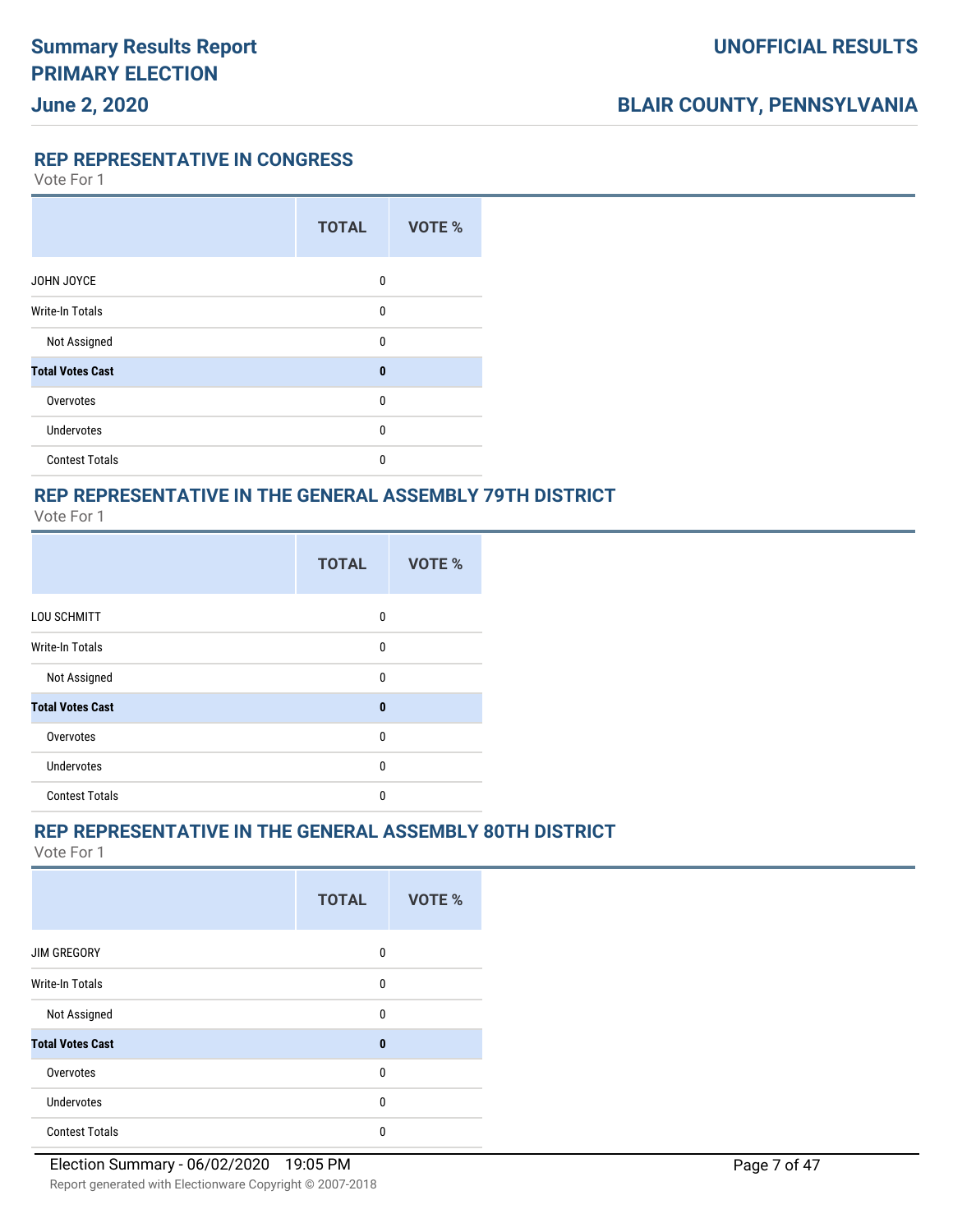### **DELEGATE TO THE REPUBLICAN NATIONAL CONVENTION**

Vote For 3

|                          | <b>TOTAL</b> | VOTE % |
|--------------------------|--------------|--------|
|                          |              |        |
| <b>LESLIE ROSSI</b>      | $\mathbf{0}$ |        |
| TONYA A. CLARK           | 0            |        |
| <b>JUDY WARD</b>         | 0            |        |
| <b>DEBBIE TAYLOR</b>     | $\mathbf{0}$ |        |
| <b>C. ARNOLD MCCLURE</b> | $\mathbf{0}$ |        |
| <b>Write-In Totals</b>   | $\mathbf{0}$ |        |
| Not Assigned             | $\mathbf{0}$ |        |
| <b>Total Votes Cast</b>  | $\bf{0}$     |        |
| Overvotes                | $\mathbf{0}$ |        |
| <b>Undervotes</b>        | $\mathbf{0}$ |        |
| <b>Contest Totals</b>    | 0            |        |

#### **ALTERNATE DELEGATE TO THE REPUBLICAN NATIONAL CONVENTION**

|                         | <b>TOTAL</b> | VOTE % |
|-------------------------|--------------|--------|
| AUGUST C. STICKEL, IV   | 0            |        |
| BILL WARD, JR.          | $\mathbf{0}$ |        |
| <b>SUE DARR</b>         | $\mathbf{0}$ |        |
| <b>BETSY HOWER</b>      | $\mathbf{0}$ |        |
| <b>LESLIE ROSSI</b>     | $\mathbf{0}$ |        |
| <b>Write-In Totals</b>  | $\mathbf{0}$ |        |
| Not Assigned            | $\mathbf{0}$ |        |
| <b>Total Votes Cast</b> | $\bf{0}$     |        |
| Overvotes               | $\mathbf{0}$ |        |
| <b>Undervotes</b>       | $\mathbf{0}$ |        |
| <b>Contest Totals</b>   | $\mathbf{0}$ |        |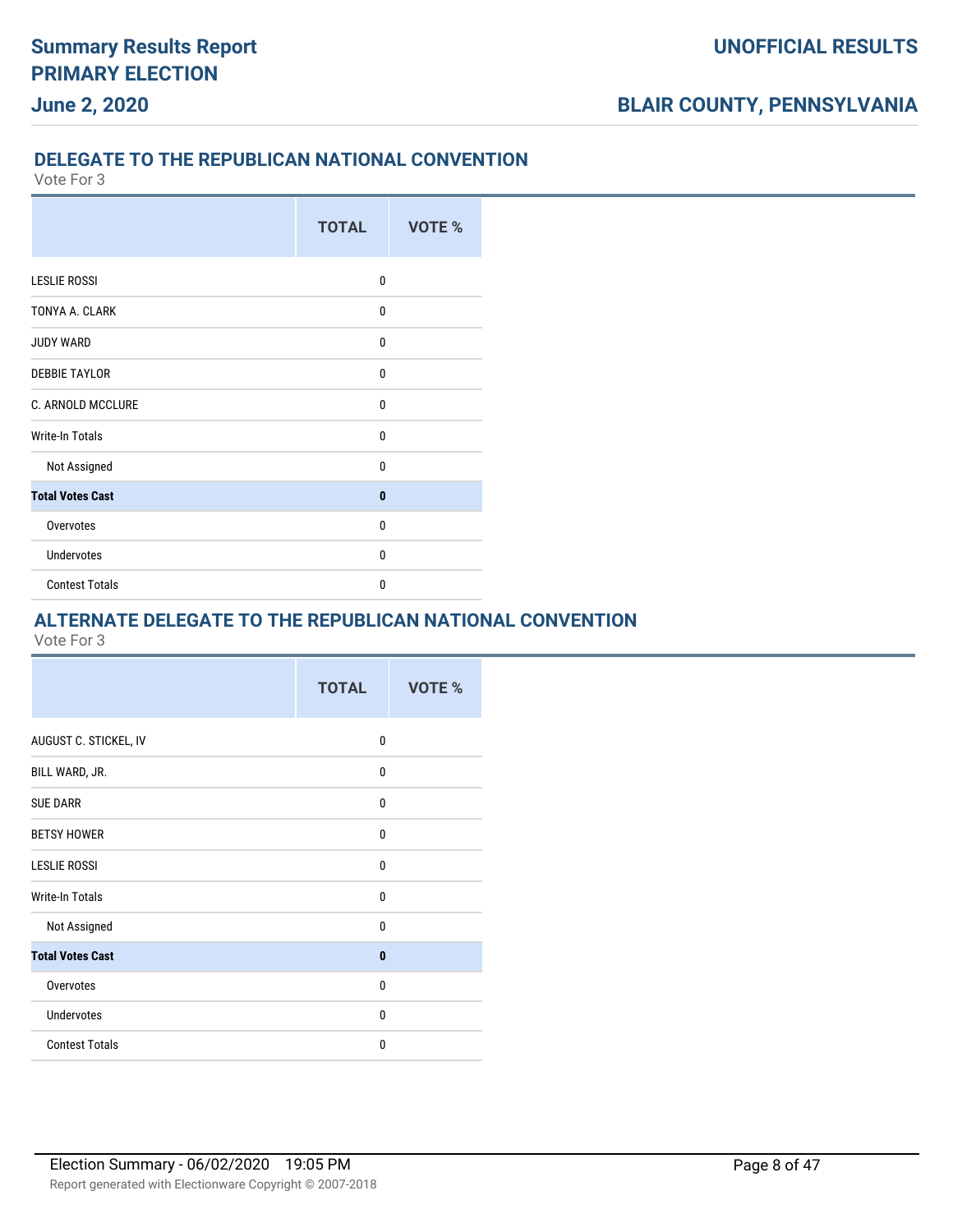#### **UNOFFICIAL RESULTS**

### **BLAIR COUNTY, PENNSYLVANIA**

#### **REP COUNTY COMMITTEE ALTOONA WARD 1**

Vote For 2

|                         | <b>TOTAL</b> | VOTE % |
|-------------------------|--------------|--------|
| <b>Write-In Totals</b>  | 0            |        |
| Not Assigned            | 0            |        |
| <b>Total Votes Cast</b> | $\bf{0}$     |        |
| Overvotes               | 0            |        |
| <b>Undervotes</b>       | 0            |        |
| <b>Contest Totals</b>   | 0            |        |

### **REP COUNTY COMMITTEE ALTOONA WARD 2, PRECINCT 1**

Vote For 2

|                         | <b>TOTAL</b> | <b>VOTE %</b> |  |
|-------------------------|--------------|---------------|--|
| <b>CASSY BEERE</b>      | 0            |               |  |
| <b>Write-In Totals</b>  | 0            |               |  |
| Not Assigned            | $\mathbf{0}$ |               |  |
| <b>Total Votes Cast</b> | $\bf{0}$     |               |  |
| Overvotes               | 0            |               |  |
| <b>Undervotes</b>       | 0            |               |  |
| <b>Contest Totals</b>   | 0            |               |  |

#### **REP COUNTY COMMITTEE ALTOONA WARD 2, PRECINCT 2**

|                         | <b>TOTAL</b> | VOTE % |
|-------------------------|--------------|--------|
| <b>BRENT ZIMMERMAN</b>  | 0            |        |
| <b>Write-In Totals</b>  | 0            |        |
| Not Assigned            | $\mathbf{0}$ |        |
| <b>Total Votes Cast</b> | $\bf{0}$     |        |
| Overvotes               | 0            |        |
| Undervotes              | 0            |        |
| <b>Contest Totals</b>   | $\mathbf{0}$ |        |
|                         |              |        |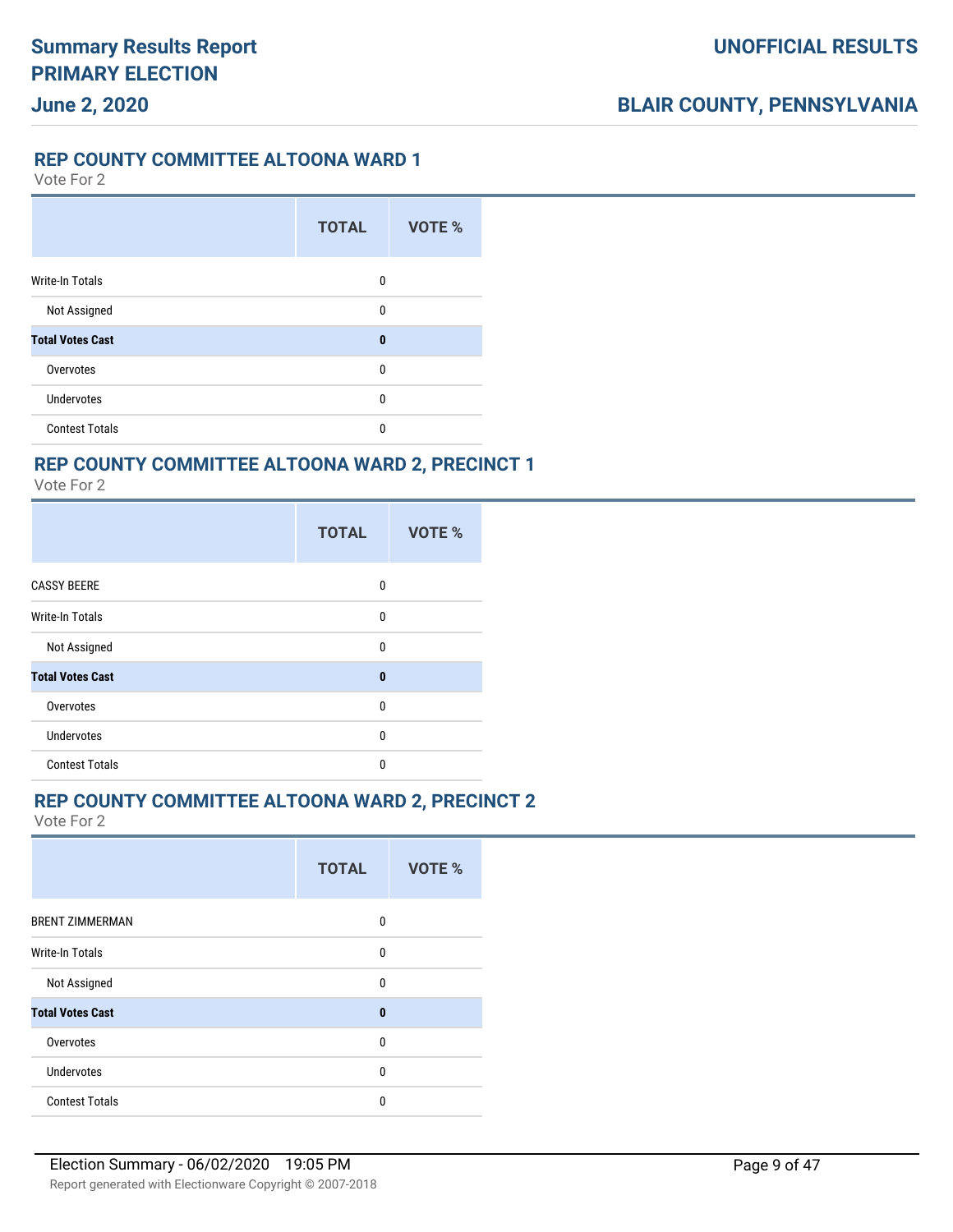### **REP COUNTY COMMITTEE ALTOONA WARD 3, PRECINCT 1**

Vote For 2

**June 2, 2020**

|                         | <b>TOTAL</b> | VOTE % |
|-------------------------|--------------|--------|
| <b>Write-In Totals</b>  | 0            |        |
| Not Assigned            | 0            |        |
| <b>Total Votes Cast</b> | $\bf{0}$     |        |
| Overvotes               | 0            |        |
| Undervotes              | 0            |        |
| <b>Contest Totals</b>   | 0            |        |

### **REP COUNTY COMMITTEE ALTOONA WARD 3, PRECINCT 2**

Vote For 2

|                         | <b>TOTAL</b> | VOTE % |
|-------------------------|--------------|--------|
| <b>Write-In Totals</b>  | 0            |        |
| Not Assigned            | 0            |        |
| <b>Total Votes Cast</b> | $\bf{0}$     |        |
| Overvotes               | $\mathbf{0}$ |        |
| <b>Undervotes</b>       | $\mathbf{0}$ |        |
| <b>Contest Totals</b>   | 0            |        |

#### **REP COUNTY COMMITTEE ALTOONA WARD 4, PRECINCT 1**

|                         | <b>TOTAL</b> | VOTE % |
|-------------------------|--------------|--------|
| <b>LOREN C. BOWMAN</b>  | 0            |        |
| <b>Write-In Totals</b>  | $\mathbf{0}$ |        |
| Not Assigned            | $\mathbf{0}$ |        |
| <b>Total Votes Cast</b> | $\bf{0}$     |        |
| Overvotes               | $\mathbf{0}$ |        |
| <b>Undervotes</b>       | 0            |        |
| <b>Contest Totals</b>   | $\Omega$     |        |
|                         |              |        |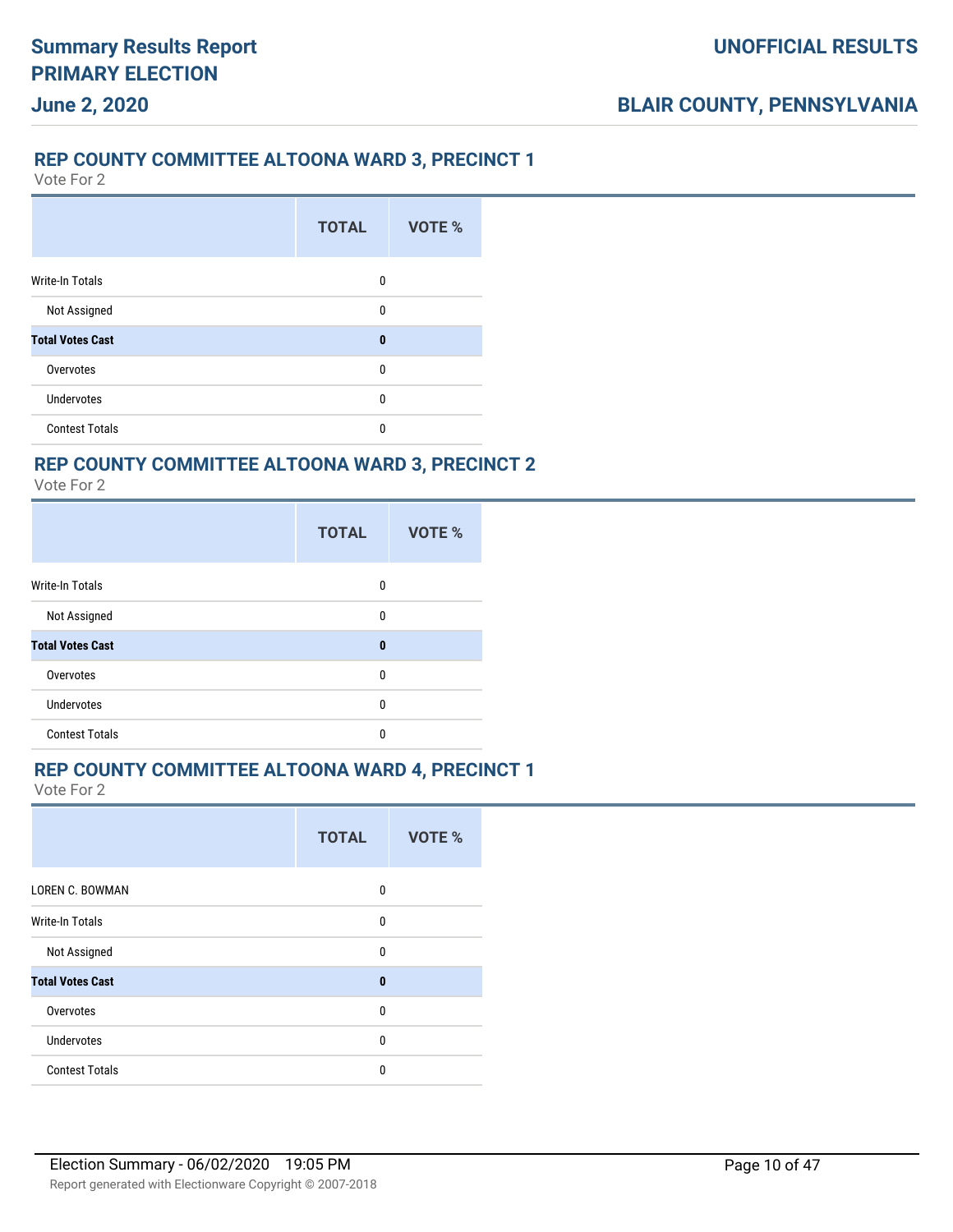### **REP COUNTY COMMITTEE ALTOONA WARD 4, PRECINCT 2**

Vote For 2

|                         | <b>TOTAL</b> | VOTE % |
|-------------------------|--------------|--------|
| CHERYL A. RUPP          | 0            |        |
| DAVID F. SERVELLO, SR.  | 0            |        |
| Write-In Totals         | $\mathbf{0}$ |        |
| Not Assigned            | $\Omega$     |        |
| <b>Total Votes Cast</b> | $\mathbf{0}$ |        |
| Overvotes               | $\Omega$     |        |
| <b>Undervotes</b>       | $\mathbf{0}$ |        |
| <b>Contest Totals</b>   | 0            |        |

#### **REP COUNTY COMMITTEE ALTOONA WARD 5, PRECINCT 1**

|                         | <b>TOTAL</b> | VOTE % |
|-------------------------|--------------|--------|
| <b>Write-In Totals</b>  | 0            |        |
| Not Assigned            | 0            |        |
| <b>Total Votes Cast</b> | $\bf{0}$     |        |
| Overvotes               | $\mathbf{0}$ |        |
| <b>Undervotes</b>       | 0            |        |
| <b>Contest Totals</b>   | 0            |        |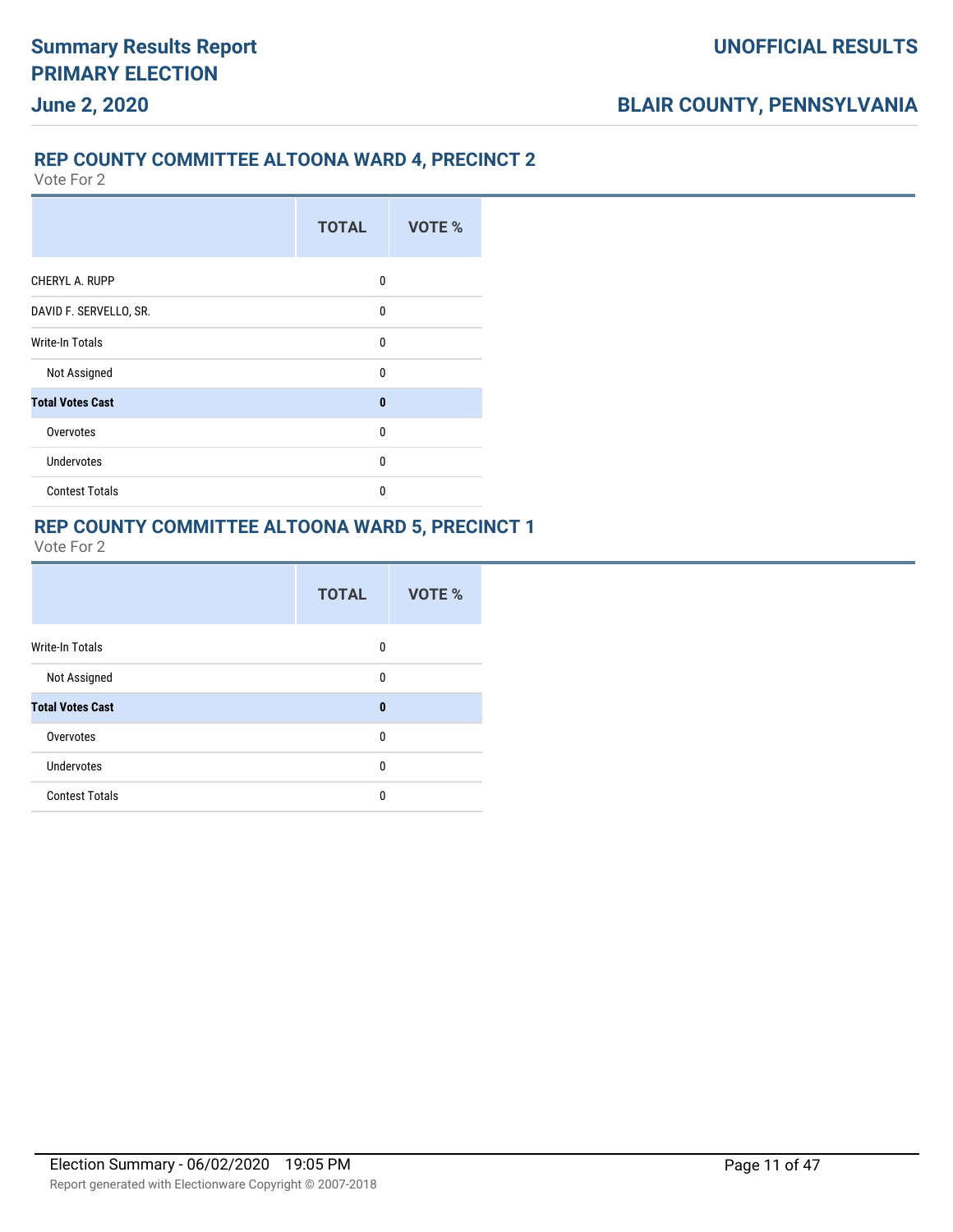### **REP COUNTY COMMITTEE ALTOONA WARD 5, PRECINCT 2**

Vote For 2

|                         | <b>TOTAL</b> | <b>VOTE %</b> |
|-------------------------|--------------|---------------|
| <b>JOSEPH RODKEY</b>    | 0            |               |
| ANNA MARIE RODKEY       | $\mathbf{0}$ |               |
| Write-In Totals         | $\mathbf{0}$ |               |
| Not Assigned            | $\Omega$     |               |
| <b>Total Votes Cast</b> | $\bf{0}$     |               |
| Overvotes               | $\Omega$     |               |
| <b>Undervotes</b>       | $\mathbf{0}$ |               |
| <b>Contest Totals</b>   | $\Omega$     |               |

#### **REP COUNTY COMMITTEE ALTOONA WARD 5, PRECINCT 3**

|                         | <b>TOTAL</b> | VOTE % |
|-------------------------|--------------|--------|
| <b>Write-In Totals</b>  | 0            |        |
| Not Assigned            | $\mathbf{0}$ |        |
| <b>Total Votes Cast</b> | $\bf{0}$     |        |
| Overvotes               | $\mathbf{0}$ |        |
| Undervotes              | 0            |        |
| <b>Contest Totals</b>   | $\mathbf{0}$ |        |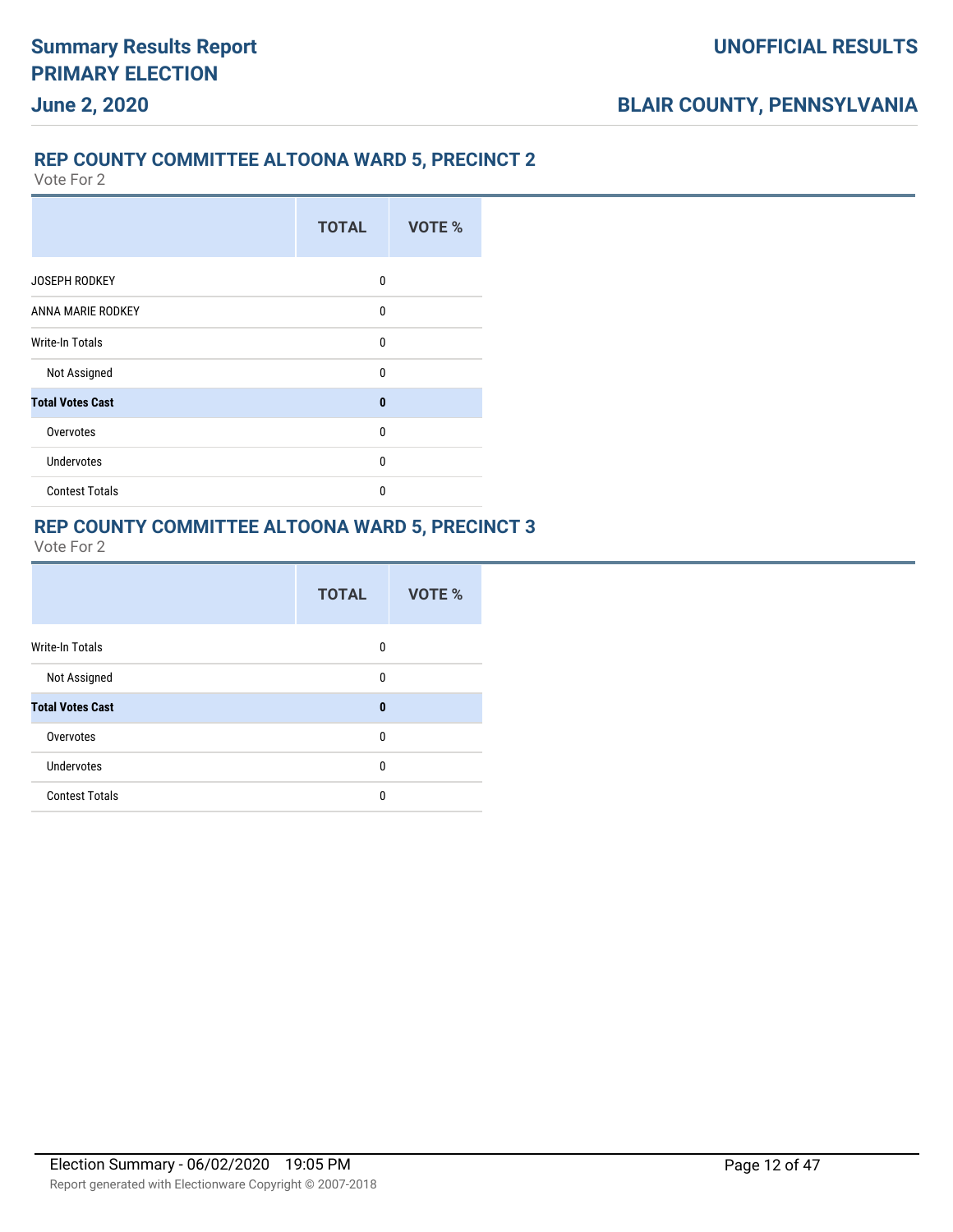### **REP COUNTY COMMITTEE ALTOONA WARD 6, PRECINCT 1**

Vote For 2

|                         | <b>TOTAL</b> | VOTE % |
|-------------------------|--------------|--------|
| PAUL HEAD               | $\Omega$     |        |
| <b>NANCY E. HEAD</b>    | $\mathbf{0}$ |        |
| Write-In Totals         | 0            |        |
| Not Assigned            | $\Omega$     |        |
| <b>Total Votes Cast</b> | $\bf{0}$     |        |
| Overvotes               | $\mathbf{0}$ |        |
| <b>Undervotes</b>       | $\mathbf{0}$ |        |
| <b>Contest Totals</b>   | 0            |        |

### **REP COUNTY COMMITTEE ALTOONA WARD 6, PRECINCT 2**

|                            | <b>TOTAL</b> | <b>VOTE %</b> |
|----------------------------|--------------|---------------|
| ROBERT C. CLOSSON          | 0            |               |
| <b>LAWRENCE J. BILOTTO</b> | $\mathbf{0}$ |               |
| <b>SAMANTHA PAULE</b>      | 0            |               |
| Write-In Totals            | $\Omega$     |               |
| Not Assigned               | $\mathbf{0}$ |               |
| <b>Total Votes Cast</b>    | $\bf{0}$     |               |
| Overvotes                  | $\mathbf{0}$ |               |
| <b>Undervotes</b>          | $\mathbf{0}$ |               |
| <b>Contest Totals</b>      | $\Omega$     |               |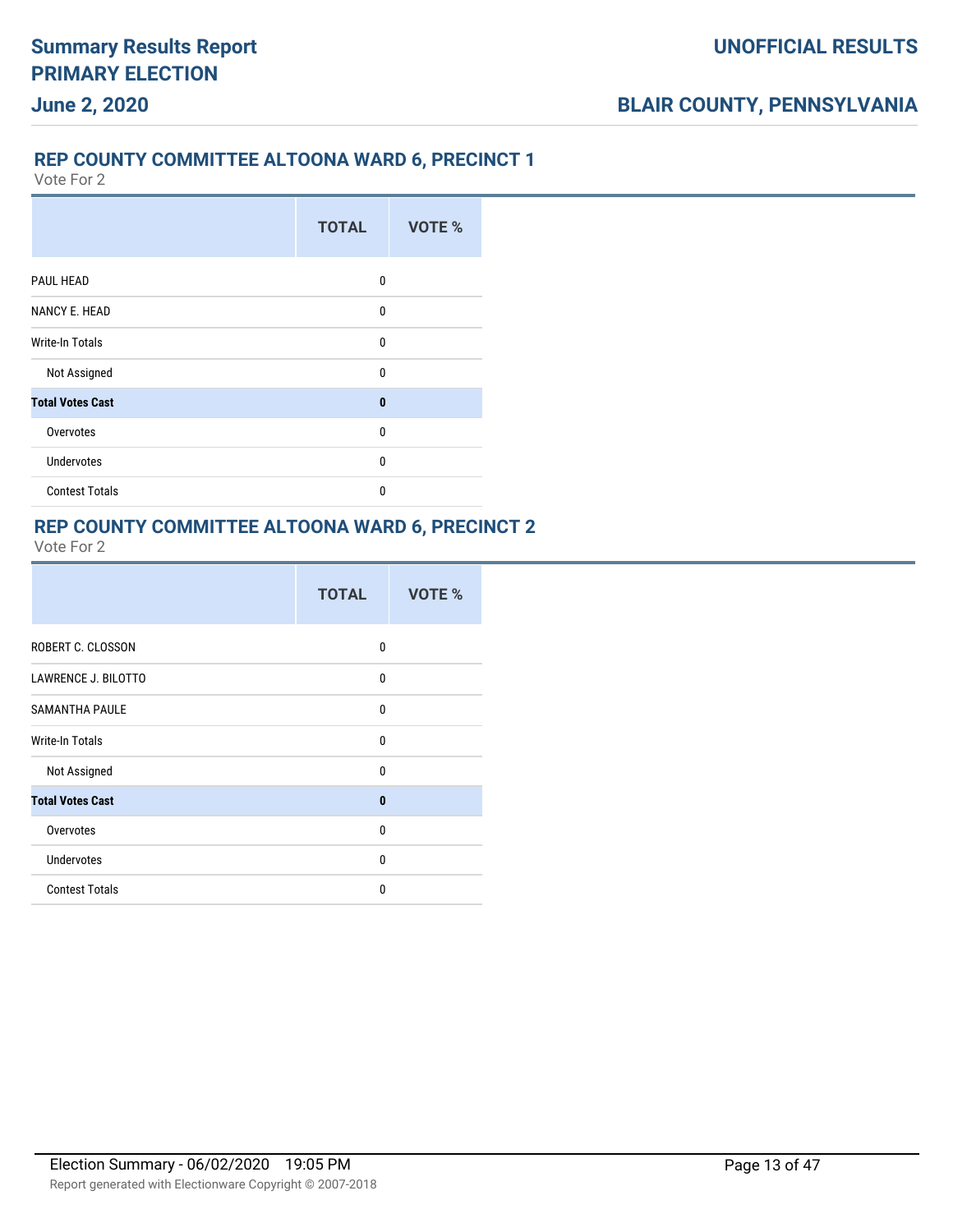### **REP COUNTY COMMITTEE ALTOONA WARD 6, PRECINCT 3**

Vote For 2

|                         | <b>TOTAL</b> | VOTE % |
|-------------------------|--------------|--------|
| <b>RICHARD PRINCE</b>   | $\Omega$     |        |
| SHELLEY CLINICH         | $\mathbf{0}$ |        |
| Write-In Totals         | $\mathbf{0}$ |        |
| Not Assigned            | $\Omega$     |        |
| <b>Total Votes Cast</b> | $\mathbf{0}$ |        |
| Overvotes               | $\Omega$     |        |
| <b>Undervotes</b>       | 0            |        |
| <b>Contest Totals</b>   | $\Omega$     |        |

#### **REP COUNTY COMMITTEE ALTOONA WARD 6, PRECINCT 4**

|                         | <b>TOTAL</b> | VOTE % |
|-------------------------|--------------|--------|
| <b>GARY L. KEPHART</b>  | 0            |        |
| RICHARD MCELDOWNEY      | $\Omega$     |        |
| <b>Write-In Totals</b>  | $\Omega$     |        |
| Not Assigned            | 0            |        |
| <b>Total Votes Cast</b> | $\mathbf{0}$ |        |
| Overvotes               | $\mathbf{0}$ |        |
| <b>Undervotes</b>       | $\mathbf{0}$ |        |
| <b>Contest Totals</b>   | $\mathbf{0}$ |        |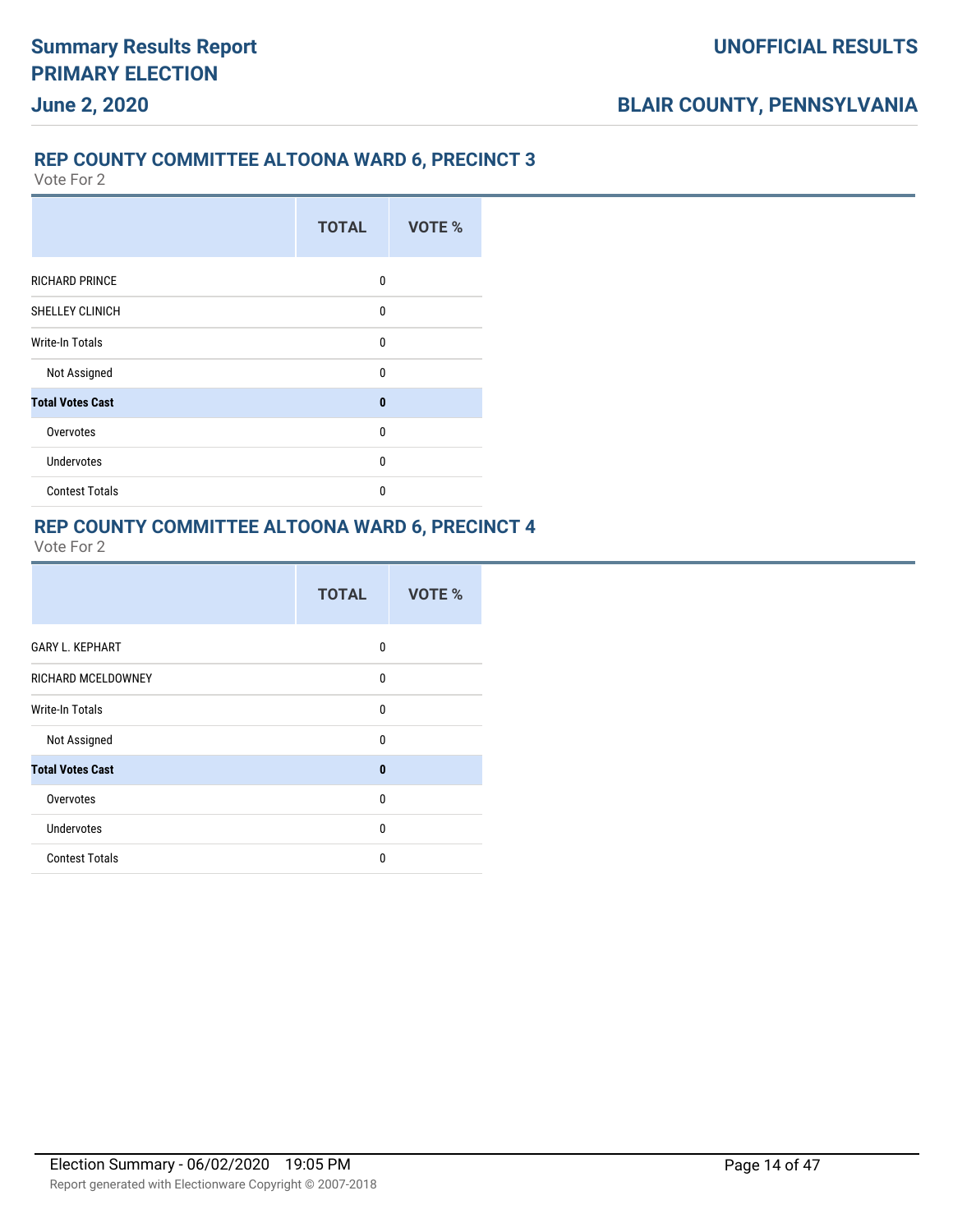#### **REP COUNTY COMMITTEE ALTOONA WARD 7**

Vote For 2

**June 2, 2020**

|                         | <b>TOTAL</b> | VOTE % |
|-------------------------|--------------|--------|
| <b>Write-In Totals</b>  | 0            |        |
| Not Assigned            | 0            |        |
| <b>Total Votes Cast</b> | $\bf{0}$     |        |
| Overvotes               | 0            |        |
| <b>Undervotes</b>       | 0            |        |
| <b>Contest Totals</b>   | 0            |        |

### **REP COUNTY COMMITTEE ALTOONA WARD 8, PRECINCT 1**

Vote For 2

|                         | <b>TOTAL</b> | <b>VOTE %</b> |
|-------------------------|--------------|---------------|
| <b>Write-In Totals</b>  | 0            |               |
| Not Assigned            | 0            |               |
| <b>Total Votes Cast</b> | $\bf{0}$     |               |
| Overvotes               | 0            |               |
| <b>Undervotes</b>       | 0            |               |
| <b>Contest Totals</b>   | 0            |               |

#### **REP COUNTY COMMITTEE ALTOONA WARD 8, PRECINCT 2**

|                         | <b>TOTAL</b> | <b>VOTE %</b> |
|-------------------------|--------------|---------------|
| <b>Write-In Totals</b>  | 0            |               |
| Not Assigned            | 0            |               |
| <b>Total Votes Cast</b> | $\bf{0}$     |               |
| Overvotes               | 0            |               |
| Undervotes              | $\Omega$     |               |
| <b>Contest Totals</b>   | 0            |               |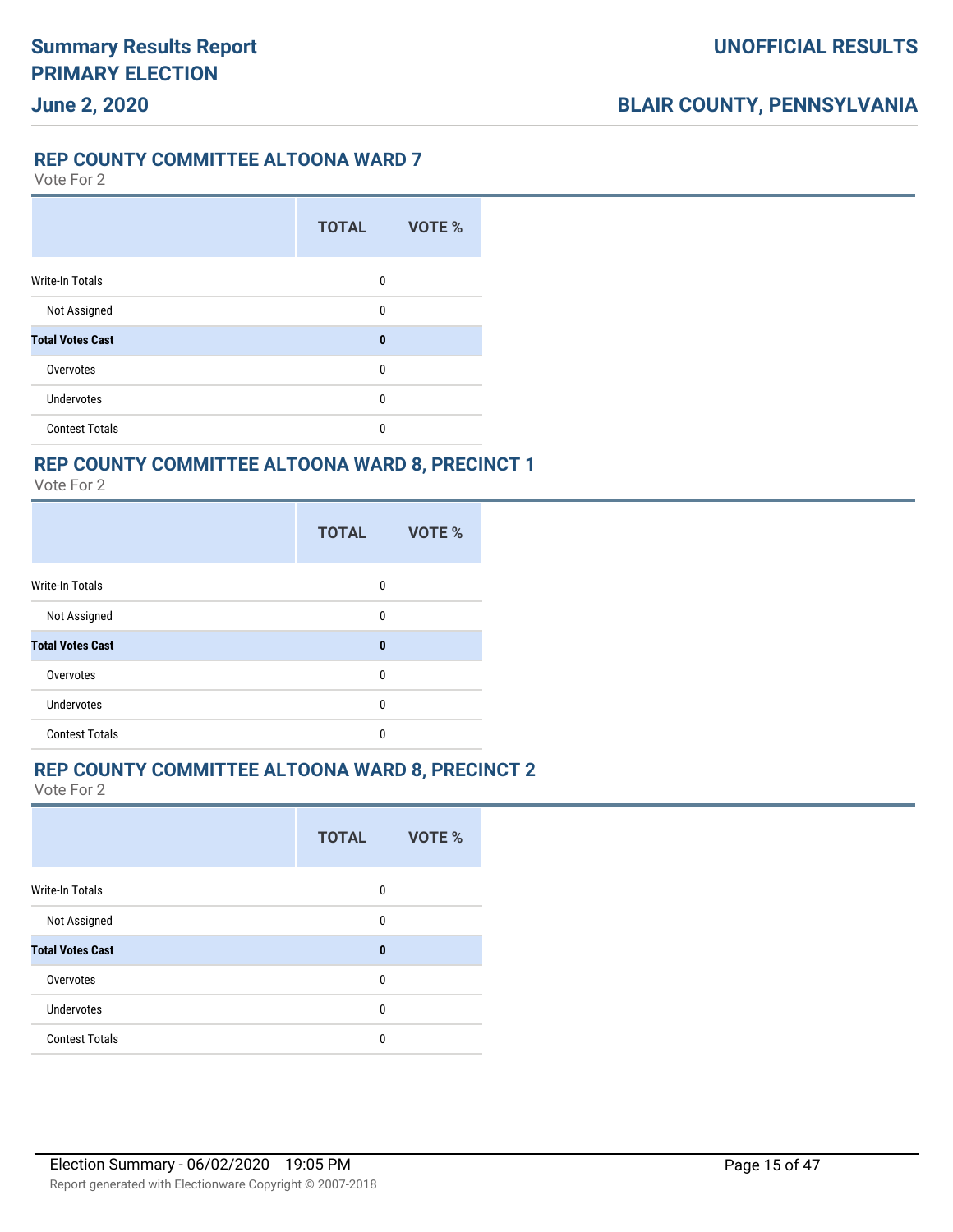#### **REP COUNTY COMMITTEE ALTOONA WARD 9**

Vote For 2

|                         | <b>TOTAL</b> | VOTE % |
|-------------------------|--------------|--------|
| JACK E. DIETZEL         | 0            |        |
| MICHELE M. DIETZEL      | 0            |        |
| Write-In Totals         | $\Omega$     |        |
| Not Assigned            | $\mathbf{0}$ |        |
| <b>Total Votes Cast</b> | $\bf{0}$     |        |
| Overvotes               | $\Omega$     |        |
| <b>Undervotes</b>       | 0            |        |
| <b>Contest Totals</b>   | $\Omega$     |        |

#### **REP COUNTY COMMITTEE ALTOONA WARD 10, PRECINCT 1**

|                         | <b>TOTAL</b> | VOTE % |
|-------------------------|--------------|--------|
| <b>DON BOWERS</b>       | 0            |        |
| STEPHEN A. PORT, JR.    | 0            |        |
| <b>Write-In Totals</b>  | $\mathbf{0}$ |        |
| Not Assigned            | $\mathbf{0}$ |        |
| <b>Total Votes Cast</b> | $\bf{0}$     |        |
| Overvotes               | $\mathbf{0}$ |        |
| <b>Undervotes</b>       | $\mathbf{0}$ |        |
| <b>Contest Totals</b>   | $\mathbf{0}$ |        |
|                         |              |        |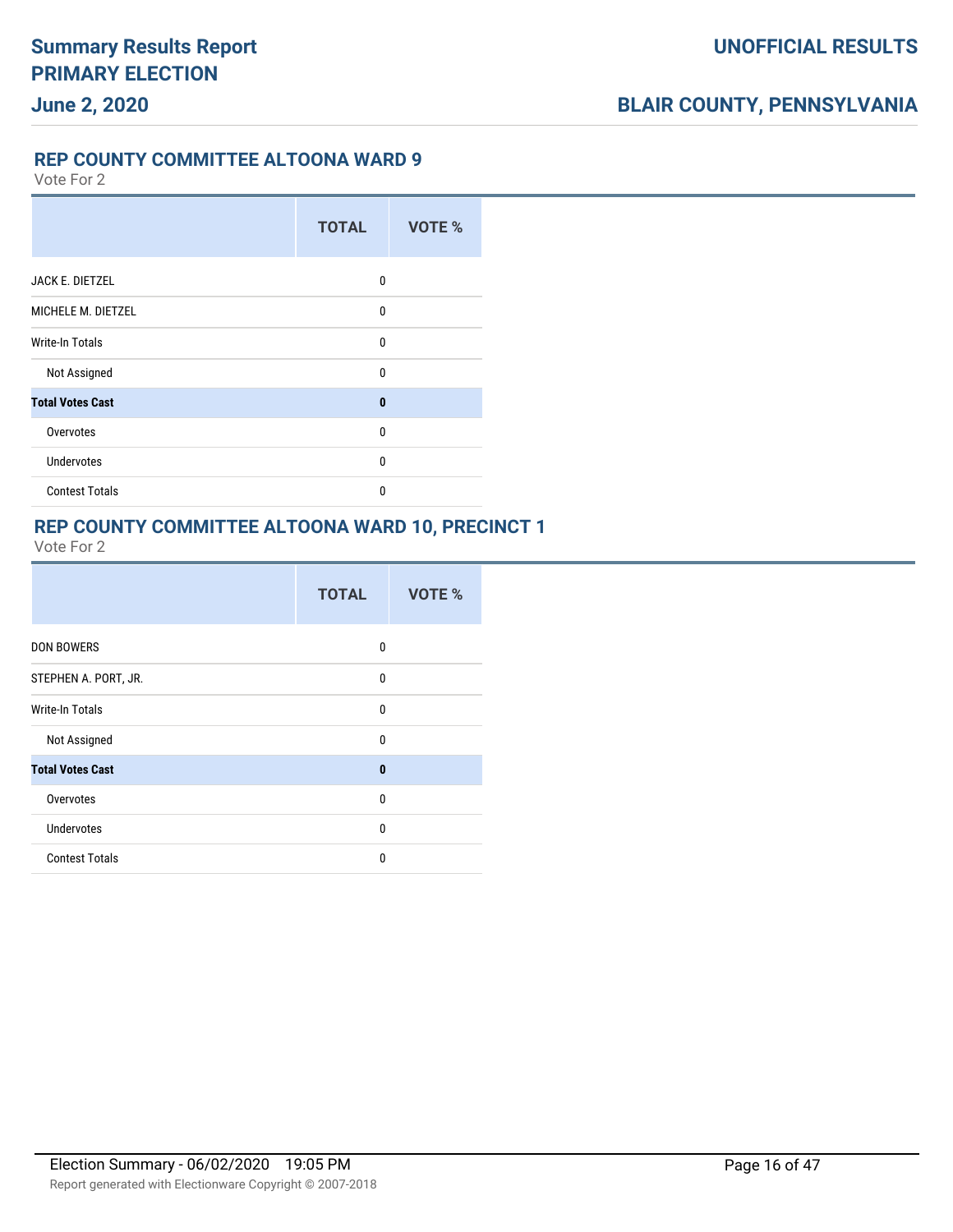#### **REP COUNTY COMMITTEE ALTOONA WARD 10, PRECINCT 2**

Vote For 2

|                           | <b>TOTAL</b> | VOTE % |
|---------------------------|--------------|--------|
| <b>HELEN V. EHGARTNER</b> | 0            |        |
| <b>KATHRYN ROSELLE</b>    | $\mathbf{0}$ |        |
| Write-In Totals           | $\mathbf{0}$ |        |
| Not Assigned              | $\Omega$     |        |
| <b>Total Votes Cast</b>   | $\bf{0}$     |        |
| Overvotes                 | $\mathbf{0}$ |        |
| <b>Undervotes</b>         | 0            |        |
| <b>Contest Totals</b>     | 0            |        |

#### **REP COUNTY COMMITTEE ALTOONA WARD 11, PRECINCT 1**

| <b>WILLIAM NEUGEBAUER</b><br>0         |  |
|----------------------------------------|--|
| LINDA NEUGEBAUER<br>0                  |  |
| <b>Write-In Totals</b><br>$\mathbf{0}$ |  |
| Not Assigned<br>$\mathbf{0}$           |  |
| <b>Total Votes Cast</b><br>$\bf{0}$    |  |
| Overvotes<br>$\mathbf{0}$              |  |
| <b>Undervotes</b><br>$\mathbf{0}$      |  |
| <b>Contest Totals</b><br>0             |  |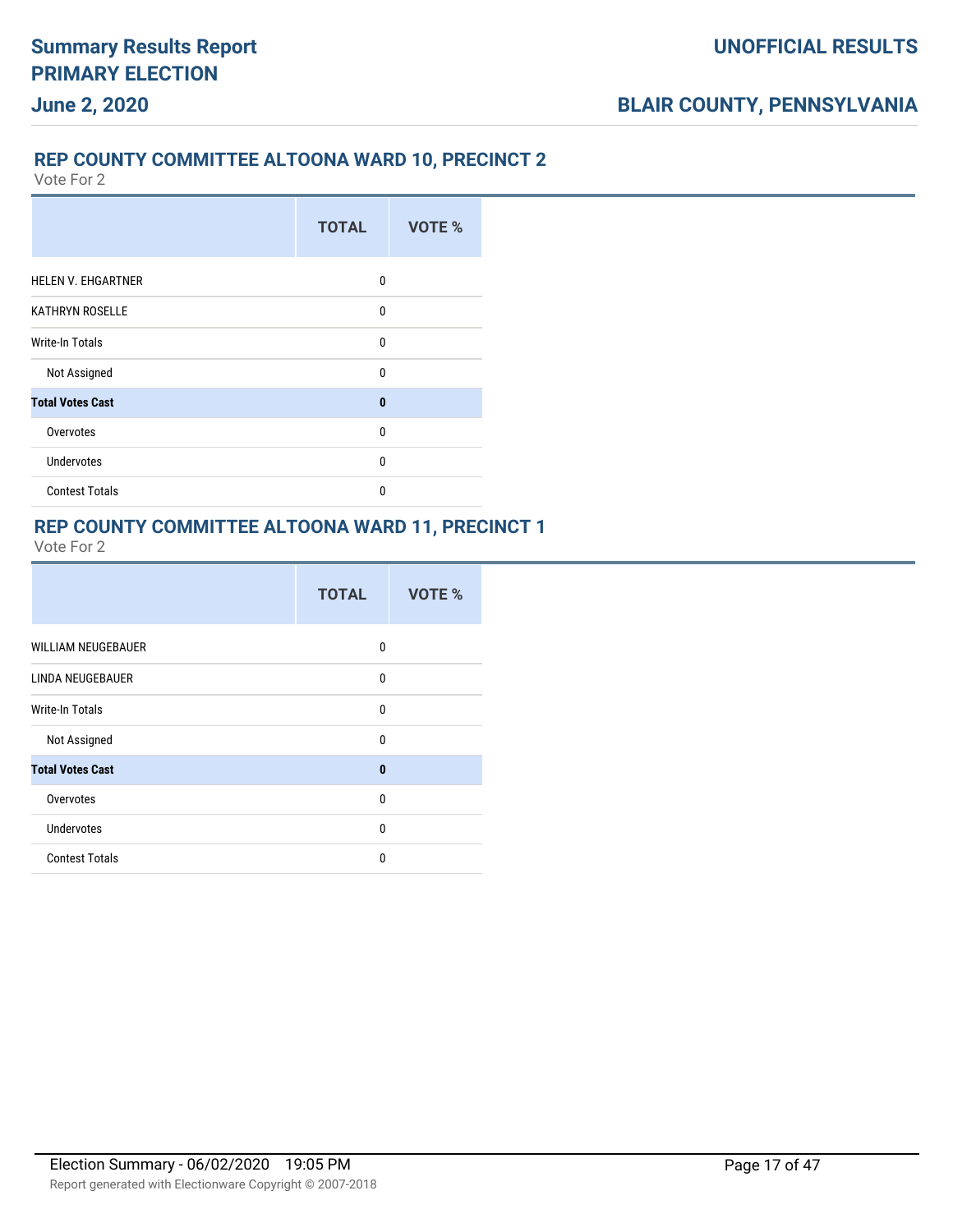### **REP COUNTY COMMITTEE ALTOONA WARD 11, PRECINCT 2**

Vote For 2

|                         | <b>TOTAL</b> | <b>VOTE %</b> |
|-------------------------|--------------|---------------|
| <b>HENRY T. FOWNES</b>  | $\Omega$     |               |
| <b>KATHIE BEATTY</b>    | 0            |               |
| <b>Write-In Totals</b>  | $\mathbf{0}$ |               |
| Not Assigned            | $\Omega$     |               |
| <b>Total Votes Cast</b> | $\bf{0}$     |               |
| Overvotes               | $\mathbf{0}$ |               |
| <b>Undervotes</b>       | $\mathbf{0}$ |               |
| <b>Contest Totals</b>   | $\mathbf{0}$ |               |

#### **REP COUNTY COMMITTEE ALTOONA WARD 12, PRECINCT 1**

|                          | <b>TOTAL</b> | VOTE % |
|--------------------------|--------------|--------|
| <b>JASON M. EBERSOLE</b> | 0            |        |
| DAVID BUTTERBAUGH, JR.   | $\mathbf{0}$ |        |
| Write-In Totals          | $\Omega$     |        |
| Not Assigned             | 0            |        |
| <b>Total Votes Cast</b>  | $\bf{0}$     |        |
| Overvotes                | 0            |        |
| <b>Undervotes</b>        | $\Omega$     |        |
| <b>Contest Totals</b>    | 0            |        |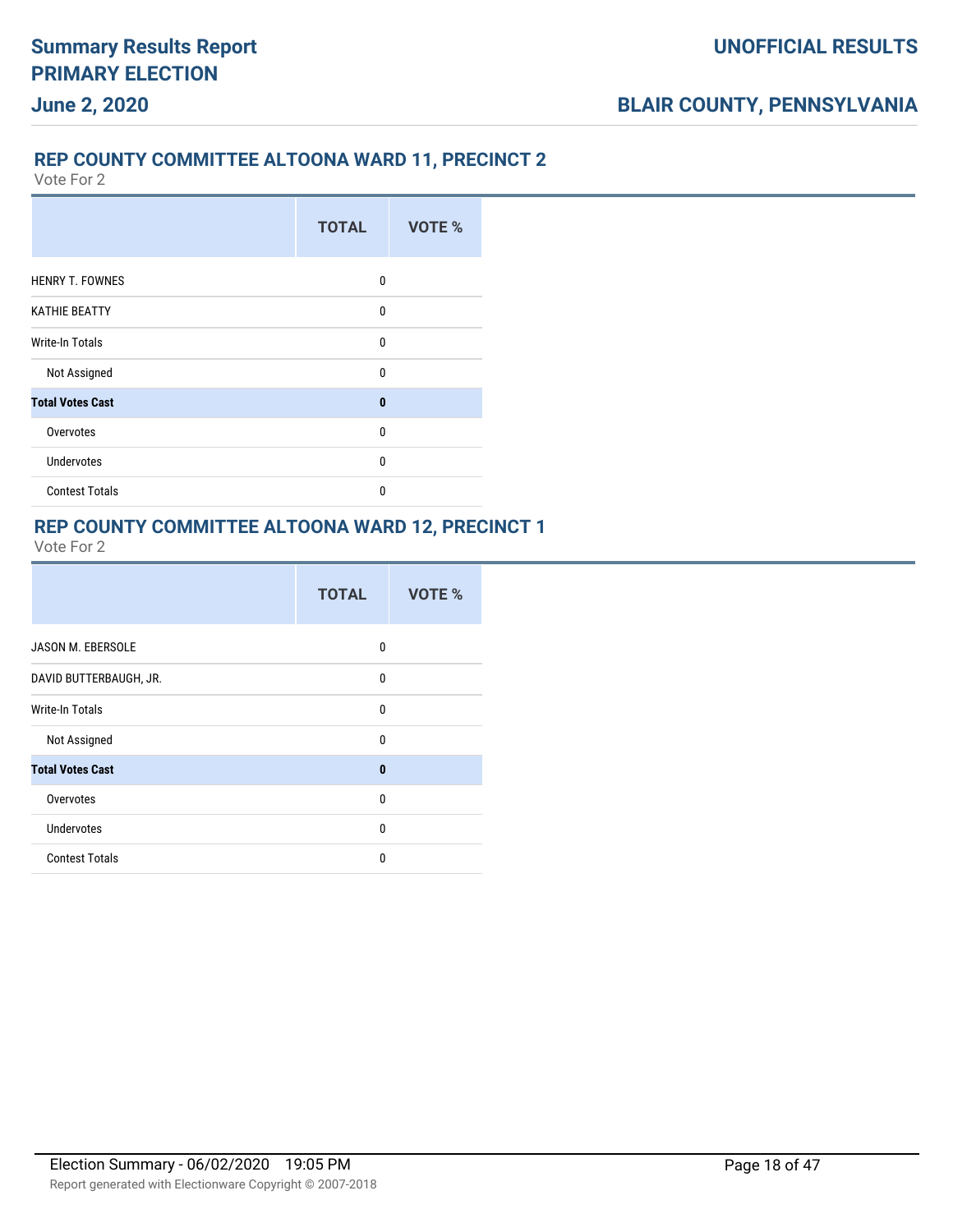#### **REP COUNTY COMMITTEE ALTOONA WARD 12, PRECINCT 2**

Vote For 2

|                         | <b>TOTAL</b> | <b>VOTE %</b> |
|-------------------------|--------------|---------------|
| JAN MILLS, SR           | 0            |               |
| <b>Write-In Totals</b>  | 0            |               |
| Not Assigned            | $\mathbf{0}$ |               |
| <b>Total Votes Cast</b> | $\bf{0}$     |               |
| Overvotes               | $\mathbf{0}$ |               |
| Undervotes              | 0            |               |
| <b>Contest Totals</b>   | 0            |               |

# **REP COUNTY COMMITTEE ALTOONA WARD 12, PRECINCT 3**

|                         | <b>TOTAL</b> | VOTE % |
|-------------------------|--------------|--------|
| Write-In Totals         | 0            |        |
| Not Assigned            | 0            |        |
| <b>Total Votes Cast</b> | 0            |        |
| Overvotes               | 0            |        |
| <b>Undervotes</b>       | 0            |        |
| <b>Contest Totals</b>   | 0            |        |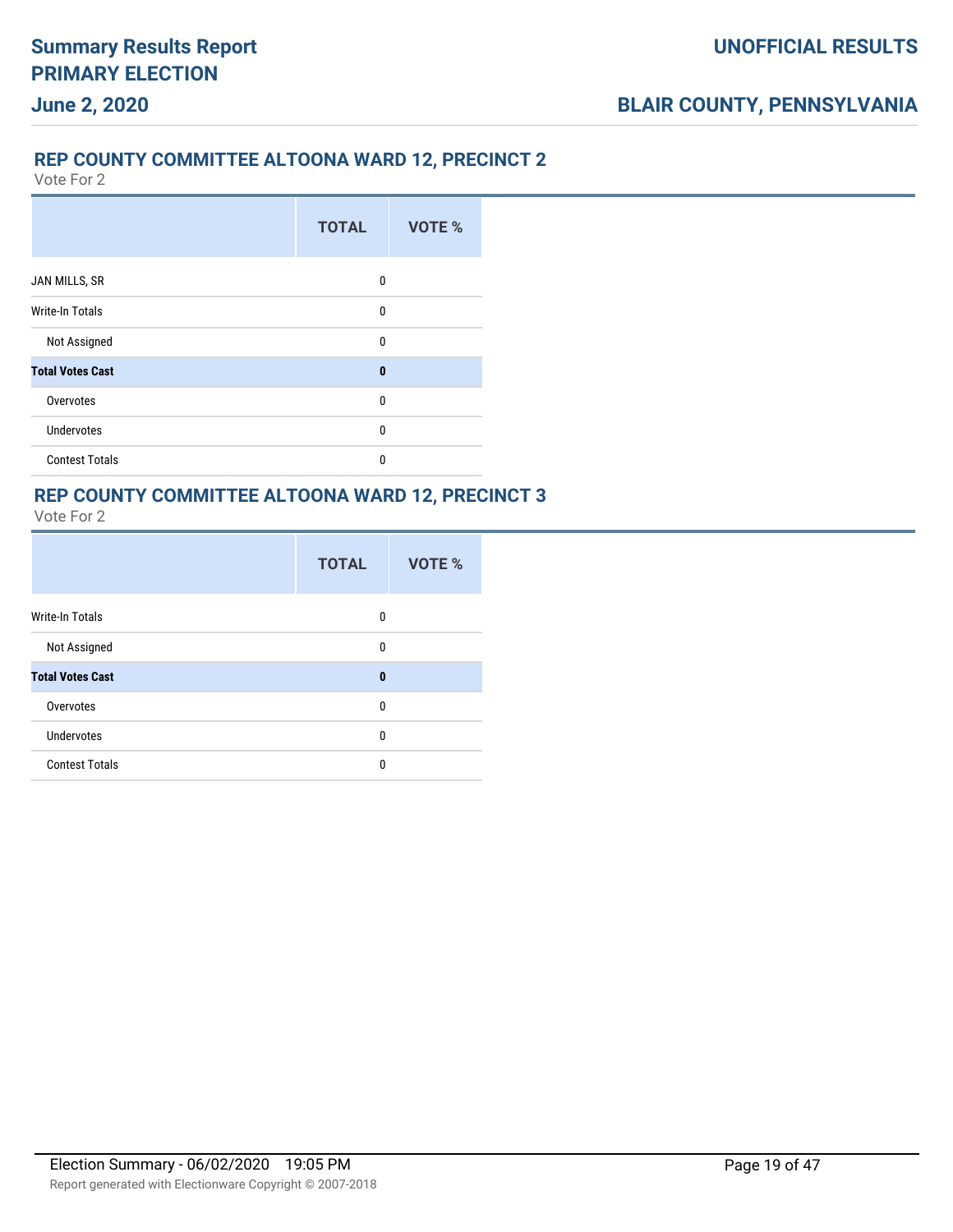### **REP COUNTY COMMITTEE ALTOONA WARD 12, PRECINCT 4**

Vote For 2

|                         | <b>TOTAL</b> | VOTE % |
|-------------------------|--------------|--------|
| <b>MATTHEW ZUPON</b>    | $\mathbf{0}$ |        |
| JOSEPH A. ZOLNA         | $\mathbf{0}$ |        |
| CHRISTINA W. ROBINSON   | $\mathbf{0}$ |        |
| Write-In Totals         | $\mathbf{0}$ |        |
| Not Assigned            | $\mathbf{0}$ |        |
| <b>Total Votes Cast</b> | $\mathbf{0}$ |        |
| Overvotes               | $\mathbf{0}$ |        |
| <b>Undervotes</b>       | $\mathbf{0}$ |        |
| <b>Contest Totals</b>   | $\mathbf{0}$ |        |

### **REP COUNTY COMMITTEE ALTOONA WARD 13, PRECINCT 1**

|                         | <b>TOTAL</b> | VOTE % |
|-------------------------|--------------|--------|
| DAVID W. WOLESLAGLE     | 0            |        |
| Write-In Totals         | 0            |        |
| Not Assigned            | 0            |        |
| <b>Total Votes Cast</b> | $\bf{0}$     |        |
| Overvotes               | 0            |        |
| Undervotes              | 0            |        |
| <b>Contest Totals</b>   | 0            |        |
|                         |              |        |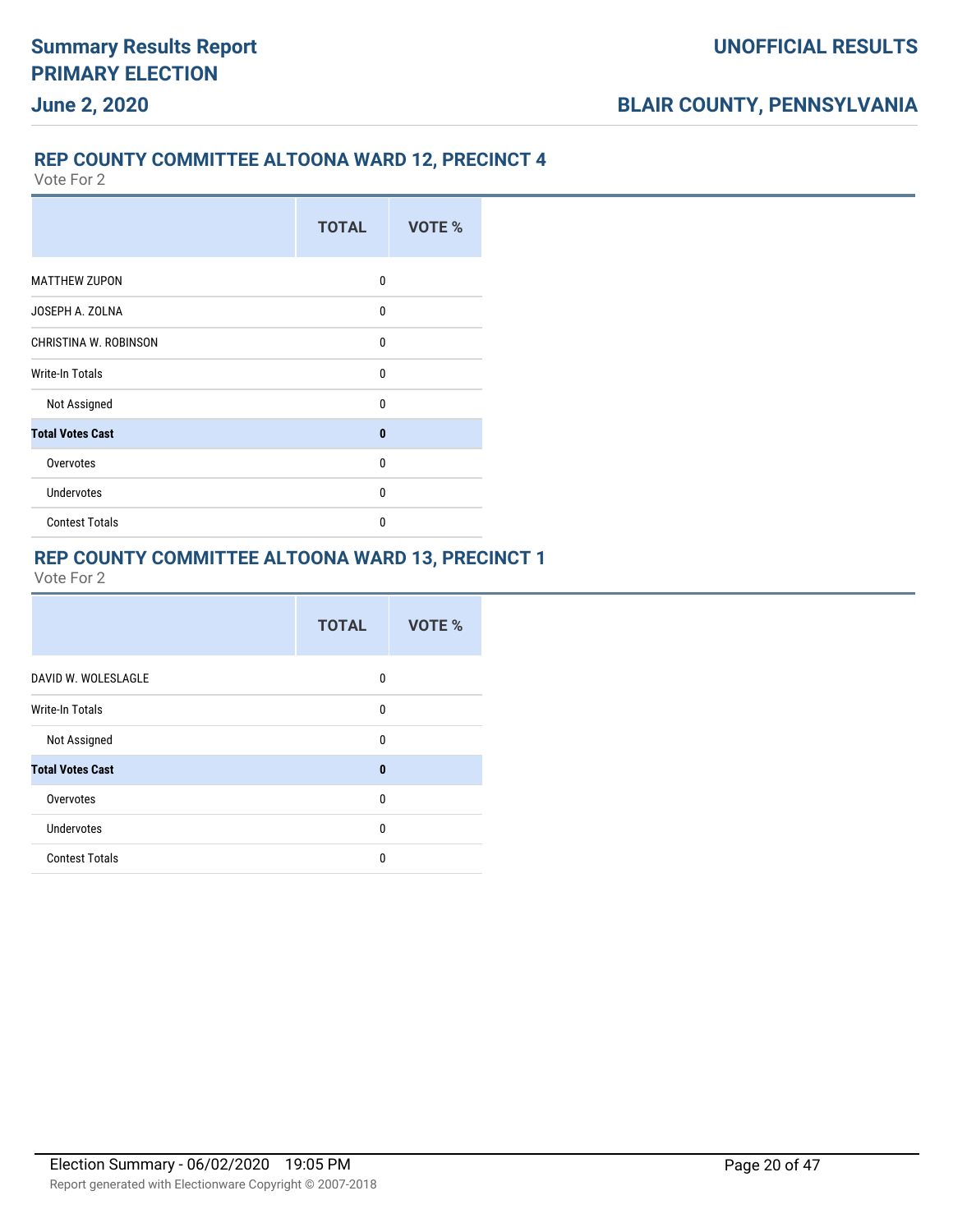#### **REP COUNTY COMMITTEE ALTOONA WARD 13, PRECINCT 2**

Vote For 2

**June 2, 2020**

|                           | <b>TOTAL</b> | VOTE % |
|---------------------------|--------------|--------|
| <b>CHERYL K. FEATHERS</b> | 0            |        |
| <b>Write-In Totals</b>    | $\mathbf{0}$ |        |
| Not Assigned              | $\mathbf{0}$ |        |
| <b>Total Votes Cast</b>   | $\bf{0}$     |        |
| Overvotes                 | $\mathbf{0}$ |        |
| <b>Undervotes</b>         | $\mathbf{0}$ |        |
| <b>Contest Totals</b>     | 0            |        |

# **REP COUNTY COMMITTEE ALTOONA WARD 13, PRECINCT 3**

| Vote For |  |
|----------|--|
|          |  |

|                         | <b>TOTAL</b> | VOTE % |  |
|-------------------------|--------------|--------|--|
| NITA L. SANDERS         | 0            |        |  |
| J. MICHAEL SANDERS, III | 0            |        |  |
| Write-In Totals         | 0            |        |  |
| Not Assigned            | $\mathbf{0}$ |        |  |
| <b>Total Votes Cast</b> | $\bf{0}$     |        |  |
| Overvotes               | $\mathbf{0}$ |        |  |
| <b>Undervotes</b>       | 0            |        |  |
| <b>Contest Totals</b>   | $\mathbf{0}$ |        |  |

### **REP COUNTY COMMITTEE ALTOONA WARD 13, PRECINCT 4**

|                         | <b>TOTAL</b> | VOTE % |  |
|-------------------------|--------------|--------|--|
| Write-In Totals         | 0            |        |  |
| Not Assigned            | 0            |        |  |
| <b>Total Votes Cast</b> | 0            |        |  |
| Overvotes               | 0            |        |  |
| Undervotes              | 0            |        |  |
| <b>Contest Totals</b>   | 0            |        |  |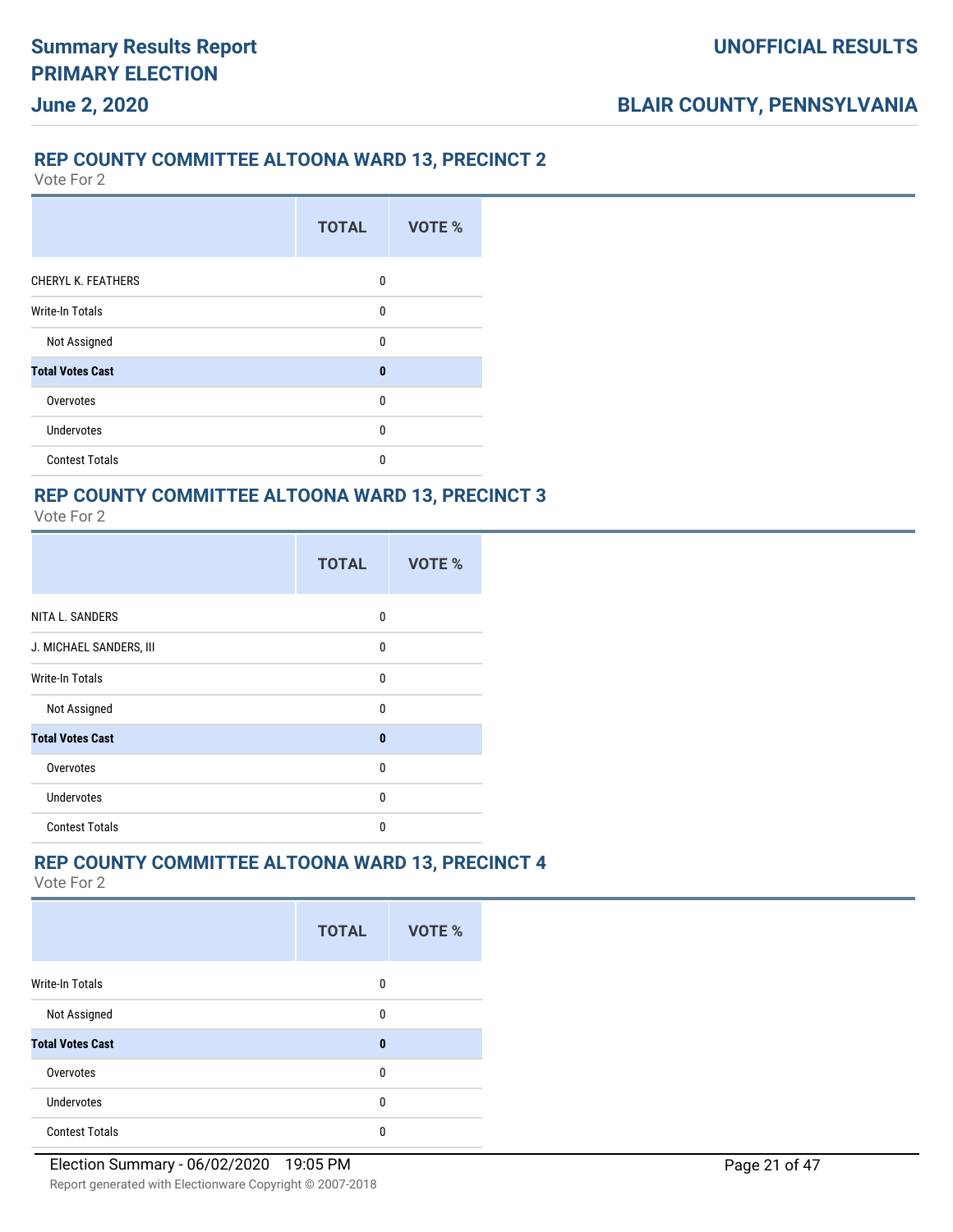### **REP COUNTY COMMITTEE ALTOONA WARD 14, PRECINCT 1**

Vote For 2

|                         | <b>TOTAL</b> | VOTE % |
|-------------------------|--------------|--------|
| AUGUST C. STICKEL, IV   | 0            |        |
| <b>JOSEPH A. CARPER</b> | 0            |        |
| <b>VIRGINIA SMITH</b>   | $\mathbf{0}$ |        |
| <b>Write-In Totals</b>  | $\mathbf{0}$ |        |
| Not Assigned            | $\mathbf{0}$ |        |
| <b>Total Votes Cast</b> | $\bf{0}$     |        |
| Overvotes               | $\mathbf{0}$ |        |
| <b>Undervotes</b>       | 0            |        |
| <b>Contest Totals</b>   | 0            |        |

#### **REP COUNTY COMMITTEE ALTOONA WARD 14, PRECINCT 2**

|                         | <b>TOTAL</b> | <b>VOTE %</b> |
|-------------------------|--------------|---------------|
| JENNIFER A. BLAIR       | 0            |               |
| <b>TERRY L. FIGART</b>  | 0            |               |
| Write-In Totals         | 0            |               |
| Not Assigned            | 0            |               |
| <b>Total Votes Cast</b> | $\mathbf{0}$ |               |
| Overvotes               | $\mathbf{0}$ |               |
| <b>Undervotes</b>       | 0            |               |
| <b>Contest Totals</b>   | $\Omega$     |               |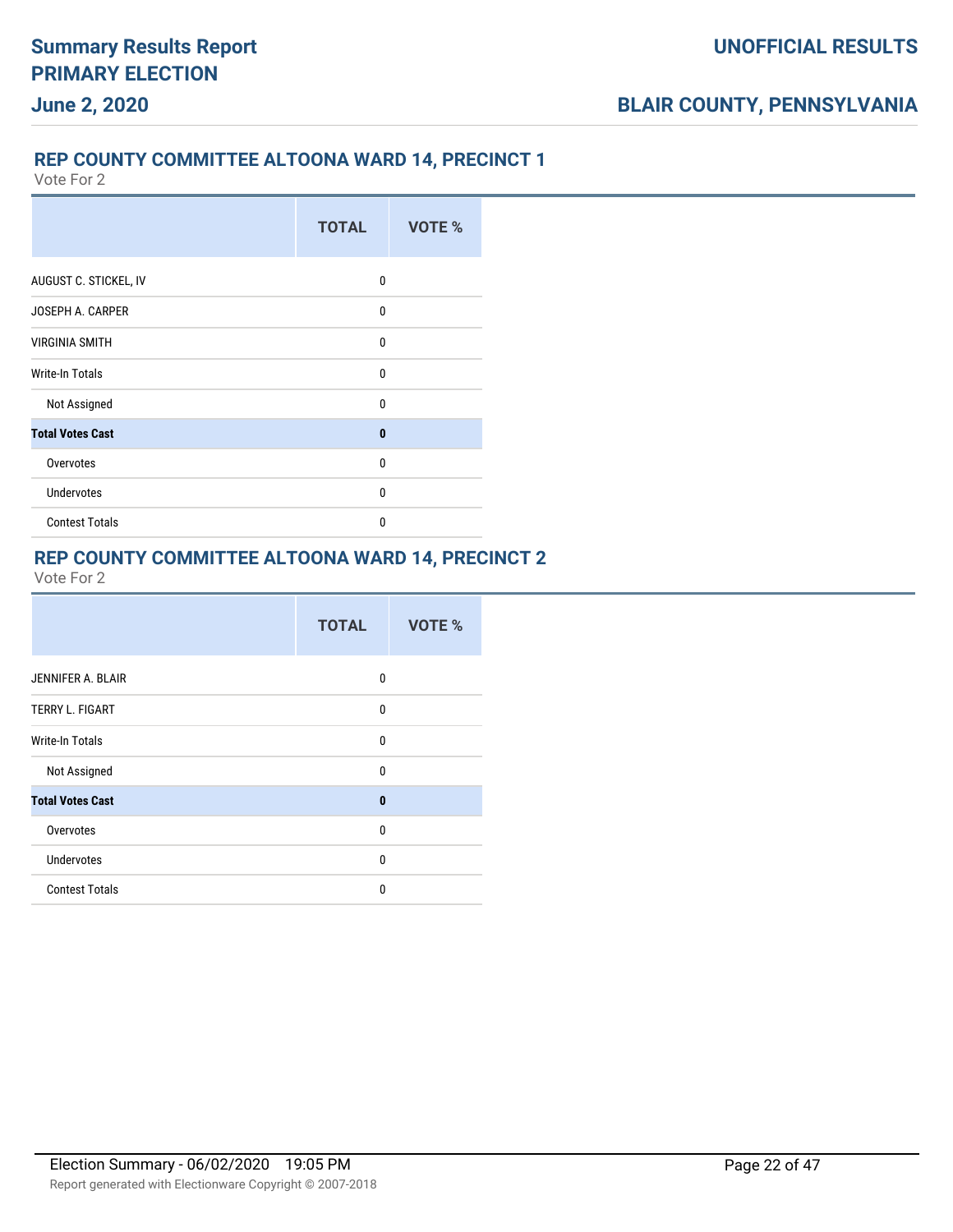#### **REP COUNTY COMMITTEE ALTOONA WARD 14, PRECINCT 3**

Vote For 2

|                           | <b>TOTAL</b> | VOTE % |
|---------------------------|--------------|--------|
| <b>BARRY G. BRADFIELD</b> | 0            |        |
| <b>Write-In Totals</b>    | 0            |        |
| Not Assigned              | 0            |        |
| <b>Total Votes Cast</b>   | $\bf{0}$     |        |
| Overvotes                 | $\mathbf{0}$ |        |
| Undervotes                | 0            |        |
| <b>Contest Totals</b>     | 0            |        |

#### **REP COUNTY COMMITTEE ALLEGHENY TWP, DISTRICT 1** Vote For 2

|                         | <b>TOTAL</b> | VOTE % |
|-------------------------|--------------|--------|
| MICHAEL D. EARDLEY      | 0            |        |
| ANDREA C. VEROBISH      | $\mathbf{0}$ |        |
| <b>Write-In Totals</b>  | $\mathbf{0}$ |        |
| Not Assigned            | $\mathbf{0}$ |        |
| <b>Total Votes Cast</b> | $\mathbf{0}$ |        |
| Overvotes               | $\mathbf{0}$ |        |
| <b>Undervotes</b>       | 0            |        |
| <b>Contest Totals</b>   | $\Omega$     |        |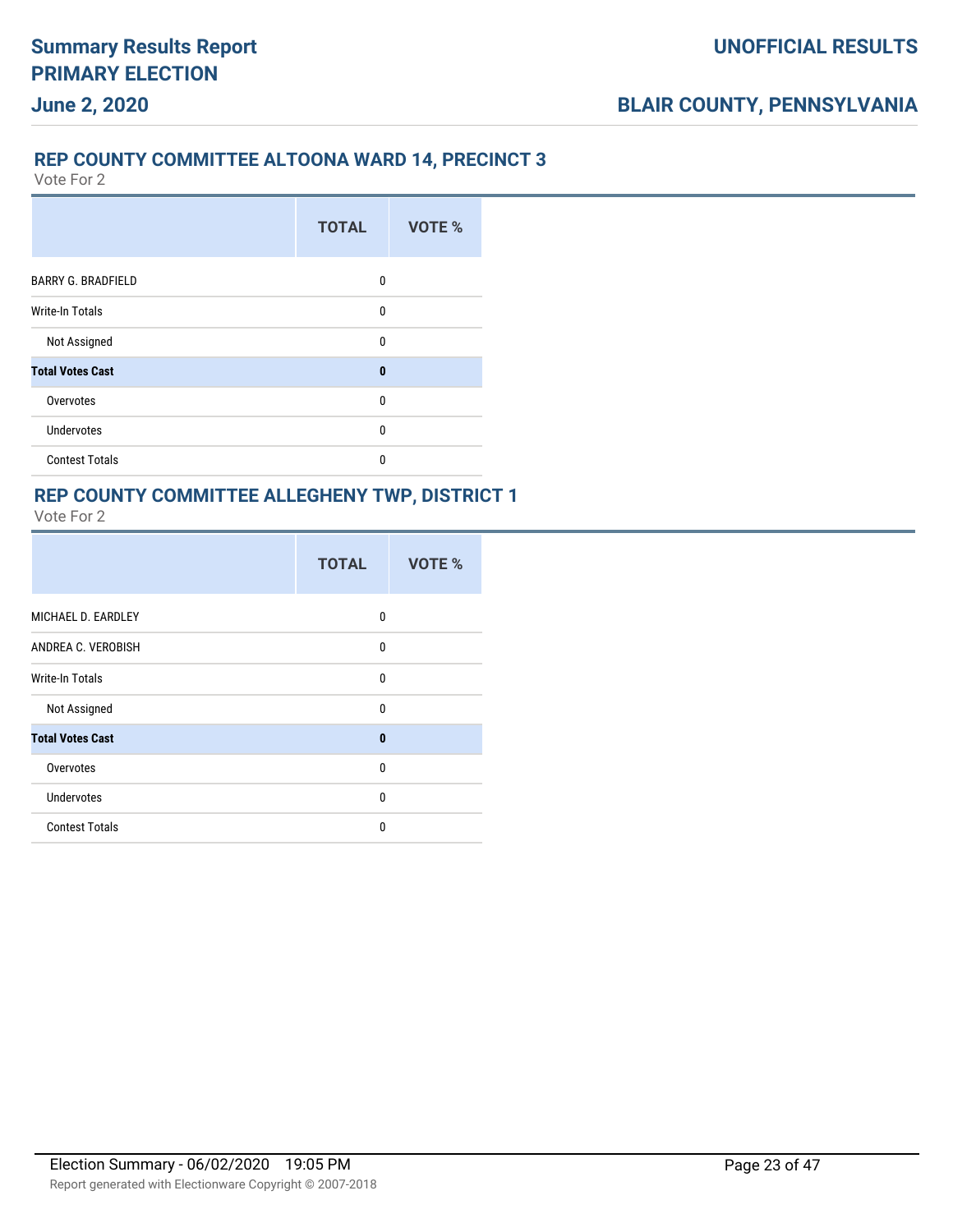### **REP COUNTY COMMITTEE ALLEGHENY TWP, DISTRICT 2**

Vote For 2

|                          | <b>TOTAL</b> | VOTE % |
|--------------------------|--------------|--------|
| DAVID E. BURCHFIELD, JR. | 0            |        |
| <b>JOSEPH HARTEIS</b>    | 0            |        |
| Write-In Totals          | $\mathbf{0}$ |        |
| Not Assigned             | $\Omega$     |        |
| <b>Total Votes Cast</b>  | $\bf{0}$     |        |
| Overvotes                | $\Omega$     |        |
| <b>Undervotes</b>        | 0            |        |
| <b>Contest Totals</b>    | $\Omega$     |        |

### **REP COUNTY COMMITTEE ALLEGHENY TWP, DISTRICT 3**

|                         | <b>TOTAL</b> | VOTE % |
|-------------------------|--------------|--------|
| JOSEPH A. ORICKO        | $\Omega$     |        |
| <b>Write-In Totals</b>  | $\Omega$     |        |
| Not Assigned            | $\Omega$     |        |
| <b>Total Votes Cast</b> | $\mathbf{0}$ |        |
| Overvotes               | $\Omega$     |        |
| <b>Undervotes</b>       | $\Omega$     |        |
| <b>Contest Totals</b>   | $\Omega$     |        |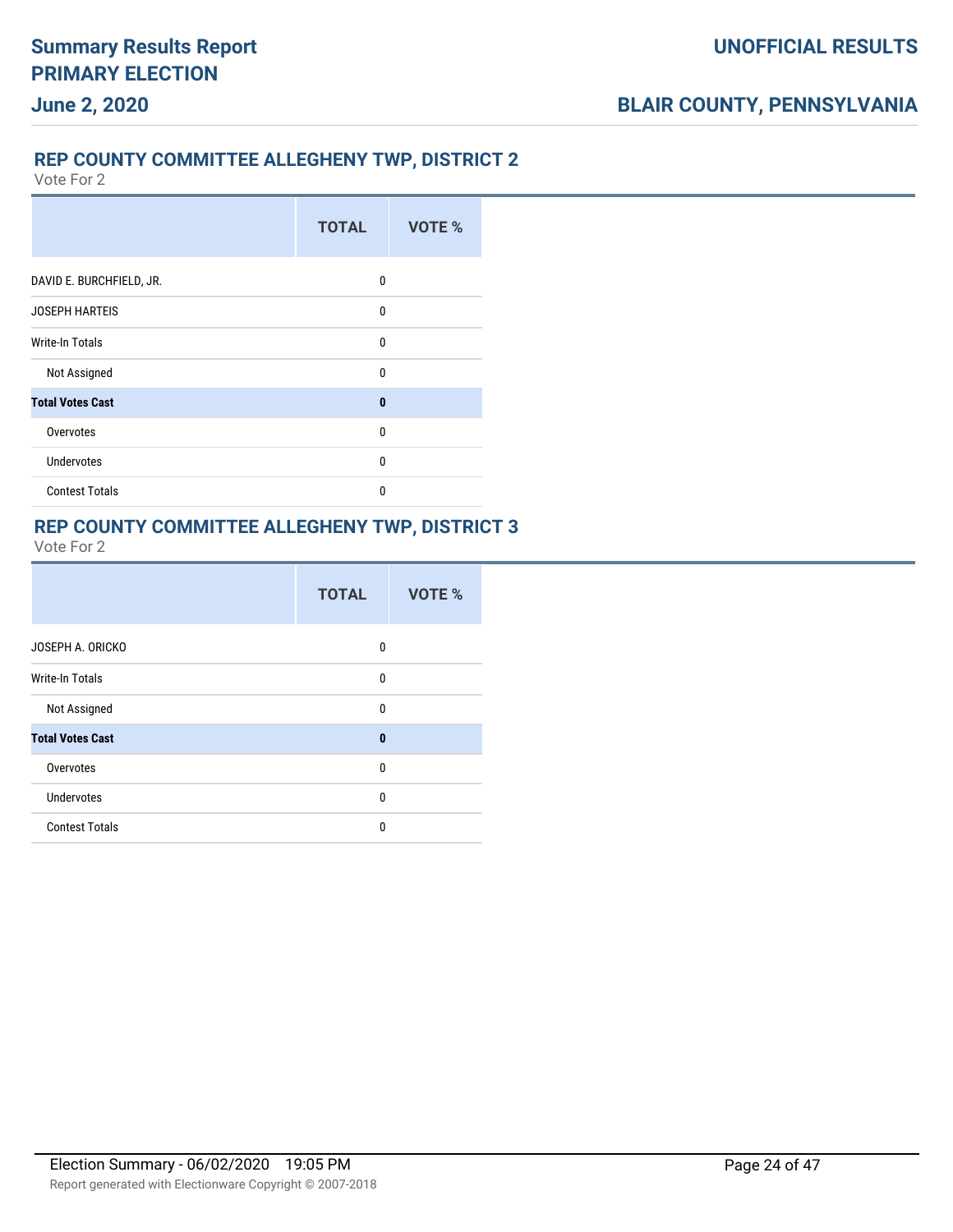### **REP COUNTY COMMITTEE ALLEGHENY TWP, DISTRICT 4**

Vote For 2

|                         | <b>TOTAL</b> | VOTE % |
|-------------------------|--------------|--------|
| DEBORAH K. BRUMBAUGH    | 0            |        |
| STEPHEN A. PEROVE       | 0            |        |
| Write-In Totals         | 0            |        |
| Not Assigned            | 0            |        |
| <b>Total Votes Cast</b> | $\bf{0}$     |        |
| Overvotes               | 0            |        |
| <b>Undervotes</b>       | 0            |        |
| <b>Contest Totals</b>   | 0            |        |

#### **REP COUNTY COMMITTEE ANTIS TWP, DISTRICT 1**

|                            | <b>TOTAL</b> | VOTE % |
|----------------------------|--------------|--------|
| <b>JOHN GARBER</b>         | 0            |        |
| <b>BENJAMIN HORNBERGER</b> | 0            |        |
| Write-In Totals            | 0            |        |
| Not Assigned               | 0            |        |
| <b>Total Votes Cast</b>    | $\mathbf{0}$ |        |
| Overvotes                  | 0            |        |
| <b>Undervotes</b>          | 0            |        |
| <b>Contest Totals</b>      | 0            |        |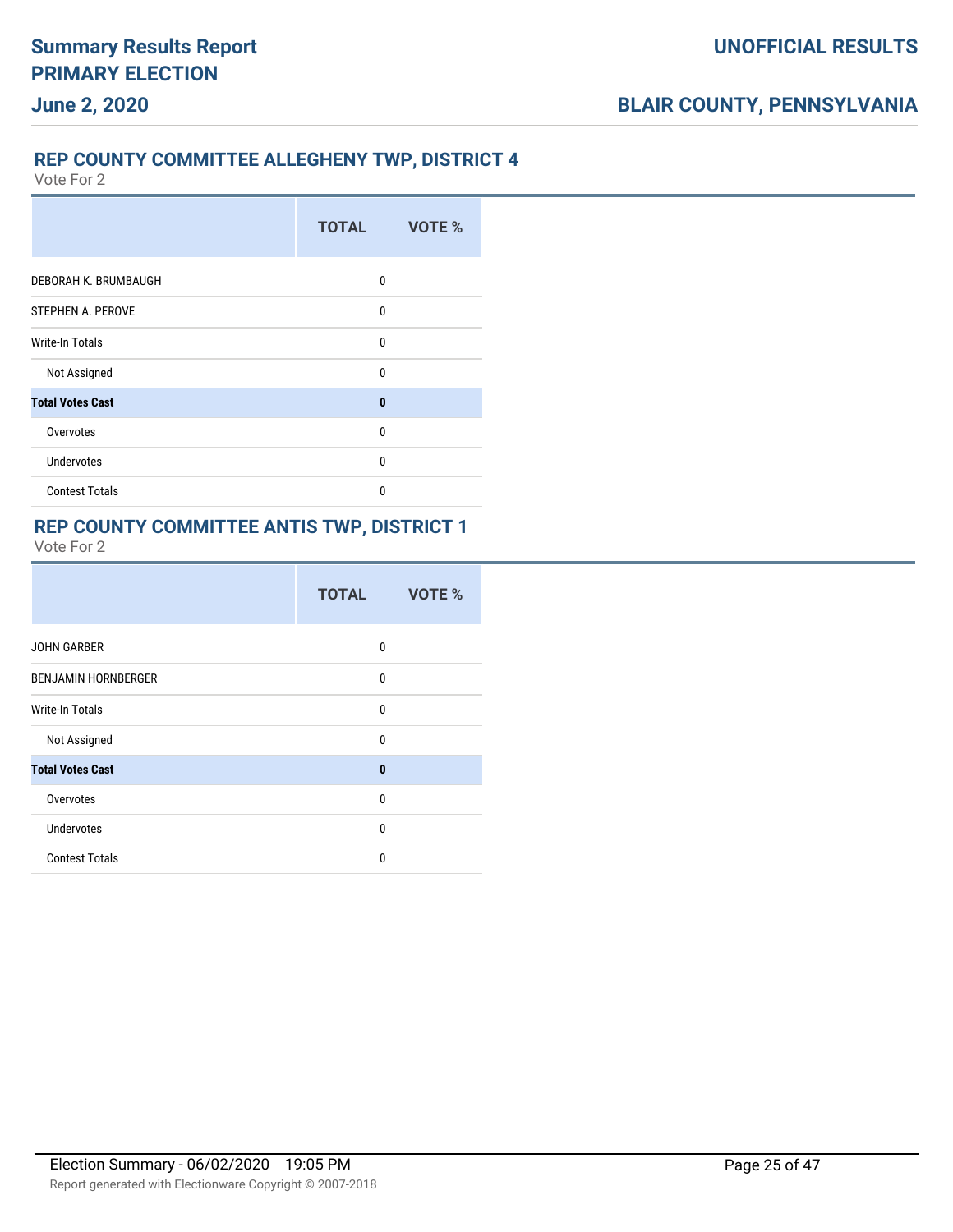#### **REP COUNTY COMMITTEE ANTIS TWP, DISTRICT 2**

Vote For 2

**June 2, 2020**

|                         | <b>TOTAL</b> | VOTE % |
|-------------------------|--------------|--------|
| <b>Write-In Totals</b>  | 0            |        |
| Not Assigned            | 0            |        |
| <b>Total Votes Cast</b> | $\bf{0}$     |        |
| Overvotes               | 0            |        |
| <b>Undervotes</b>       | 0            |        |
| <b>Contest Totals</b>   | 0            |        |

### **REP COUNTY COMMITTEE ANTIS TWP, DISTRICT 3**

Vote For 2

|                            | <b>TOTAL</b> | VOTE % |
|----------------------------|--------------|--------|
| <b>JANET LANTZ</b>         | 0            |        |
| <b>CHRISTOPHER FORSHEY</b> | $\mathbf{0}$ |        |
| <b>Write-In Totals</b>     | $\mathbf{0}$ |        |
| Not Assigned               | $\mathbf{0}$ |        |
| <b>Total Votes Cast</b>    | $\mathbf{0}$ |        |
| Overvotes                  | $\mathbf{0}$ |        |
| Undervotes                 | $\Omega$     |        |
| <b>Contest Totals</b>      | $\Omega$     |        |

### **REP COUNTY COMMITTEE BELLWOOD BORO**

|                         | <b>TOTAL</b> | <b>VOTE %</b> |
|-------------------------|--------------|---------------|
| <b>Write-In Totals</b>  | 0            |               |
| Not Assigned            | 0            |               |
| <b>Total Votes Cast</b> | $\bf{0}$     |               |
| Overvotes               | 0            |               |
| <b>Undervotes</b>       | 0            |               |
| <b>Contest Totals</b>   | 0            |               |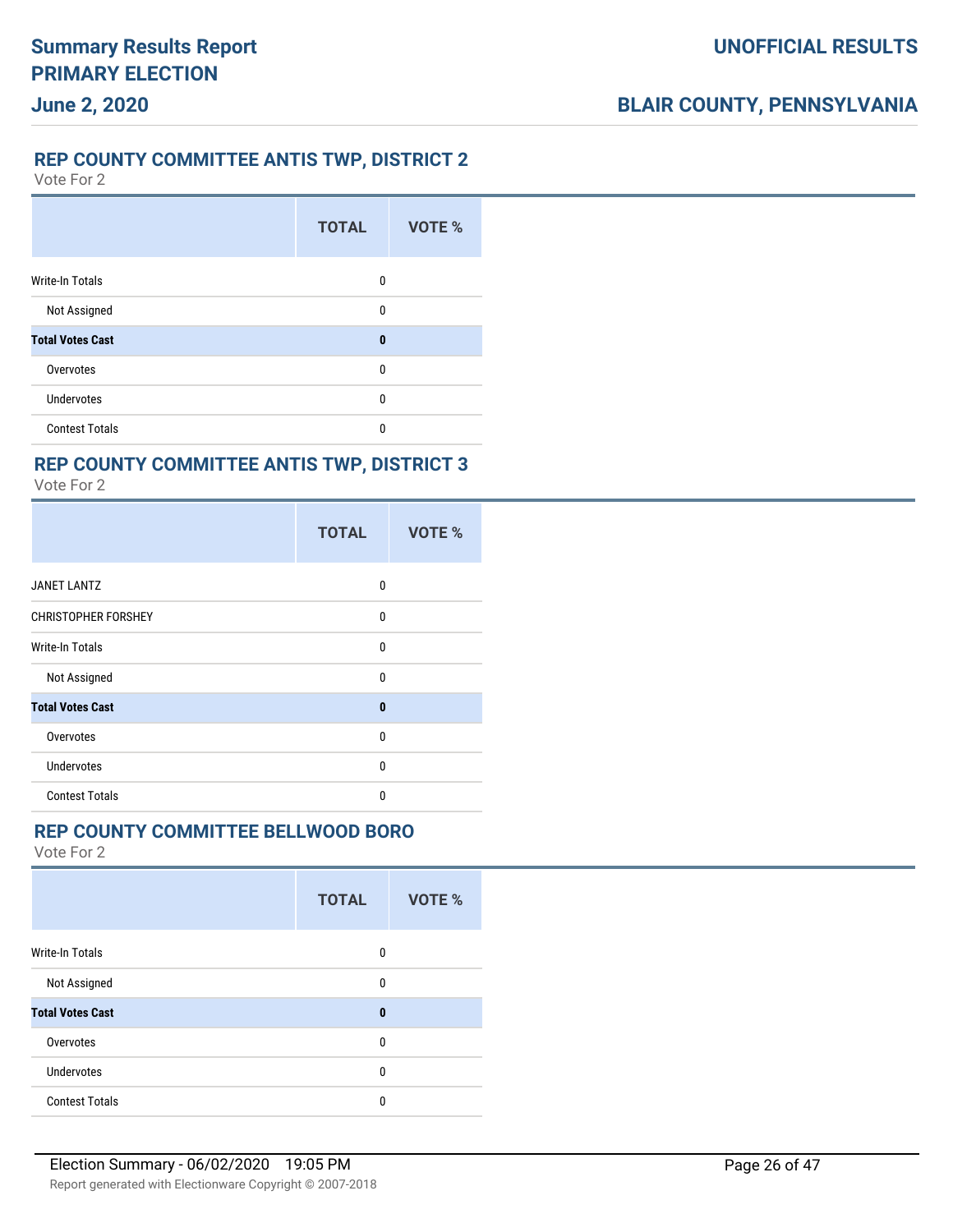### **REP COUNTY COMMITTEE BLAIR TWP, DISTRICT 1**

Vote For 2

|                         | <b>TOTAL</b> | VOTE % |
|-------------------------|--------------|--------|
| LOIS M. KANESHIKI       | 0            |        |
| <b>JIM FOREMAN</b>      | 0            |        |
| MICHAEL P. ROUTCH       | 0            |        |
| <b>Write-In Totals</b>  | $\mathbf{0}$ |        |
| Not Assigned            | 0            |        |
| <b>Total Votes Cast</b> | $\bf{0}$     |        |
| Overvotes               | 0            |        |
| <b>Undervotes</b>       | $\mathbf{0}$ |        |
| <b>Contest Totals</b>   | 0            |        |

#### **REP COUNTY COMMITTEE BLAIR TWP, DISTRICT 2**

|                         | <b>TOTAL</b> | <b>VOTE %</b> |
|-------------------------|--------------|---------------|
| <b>BONITA SHREVE</b>    | 0            |               |
| <b>DENNIS SHREVE</b>    | $\Omega$     |               |
| JOEL C. SEELYE          | 0            |               |
| <b>Write-In Totals</b>  | 0            |               |
| Not Assigned            | $\Omega$     |               |
| <b>Total Votes Cast</b> | $\bf{0}$     |               |
| Overvotes               | $\mathbf{0}$ |               |
| <b>Undervotes</b>       | $\Omega$     |               |
| <b>Contest Totals</b>   | $\Omega$     |               |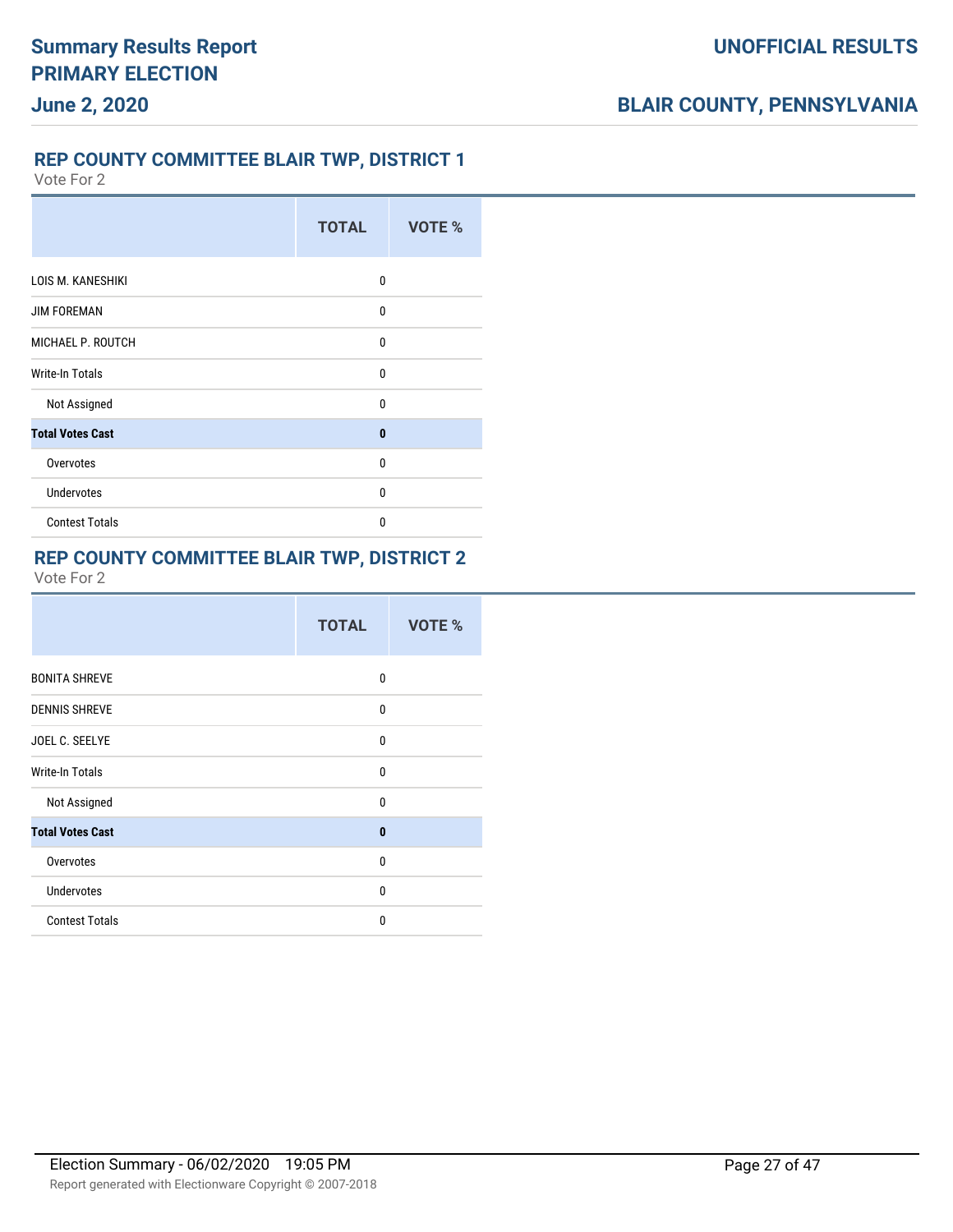#### **REP COUNTY COMMITTEE BLAIR TWP, DISTRICT 3**

Vote For 2

**June 2, 2020**

|                         | <b>TOTAL</b> | VOTE % |
|-------------------------|--------------|--------|
| <b>Write-In Totals</b>  | 0            |        |
| Not Assigned            | $\mathbf{0}$ |        |
| <b>Total Votes Cast</b> | $\bf{0}$     |        |
| Overvotes               | 0            |        |
| <b>Undervotes</b>       | 0            |        |
| <b>Contest Totals</b>   | 0            |        |

### **REP COUNTY COMMITTEE CATHARINE TOWNSHIP**

|                           | <b>TOTAL</b> | <b>VOTE %</b> |
|---------------------------|--------------|---------------|
| <b>JON MCCLINTOCK</b>     | $\Omega$     |               |
| <b>CRAIG PARKS</b>        | $\Omega$     |               |
| <b>CHARLOTTE COCHRANE</b> | $\Omega$     |               |
| Write-In Totals           | $\Omega$     |               |
| Not Assigned              | $\Omega$     |               |
| <b>Total Votes Cast</b>   | $\bf{0}$     |               |
| Overvotes                 | $\Omega$     |               |
| <b>Undervotes</b>         | $\Omega$     |               |
| <b>Contest Totals</b>     | $\Omega$     |               |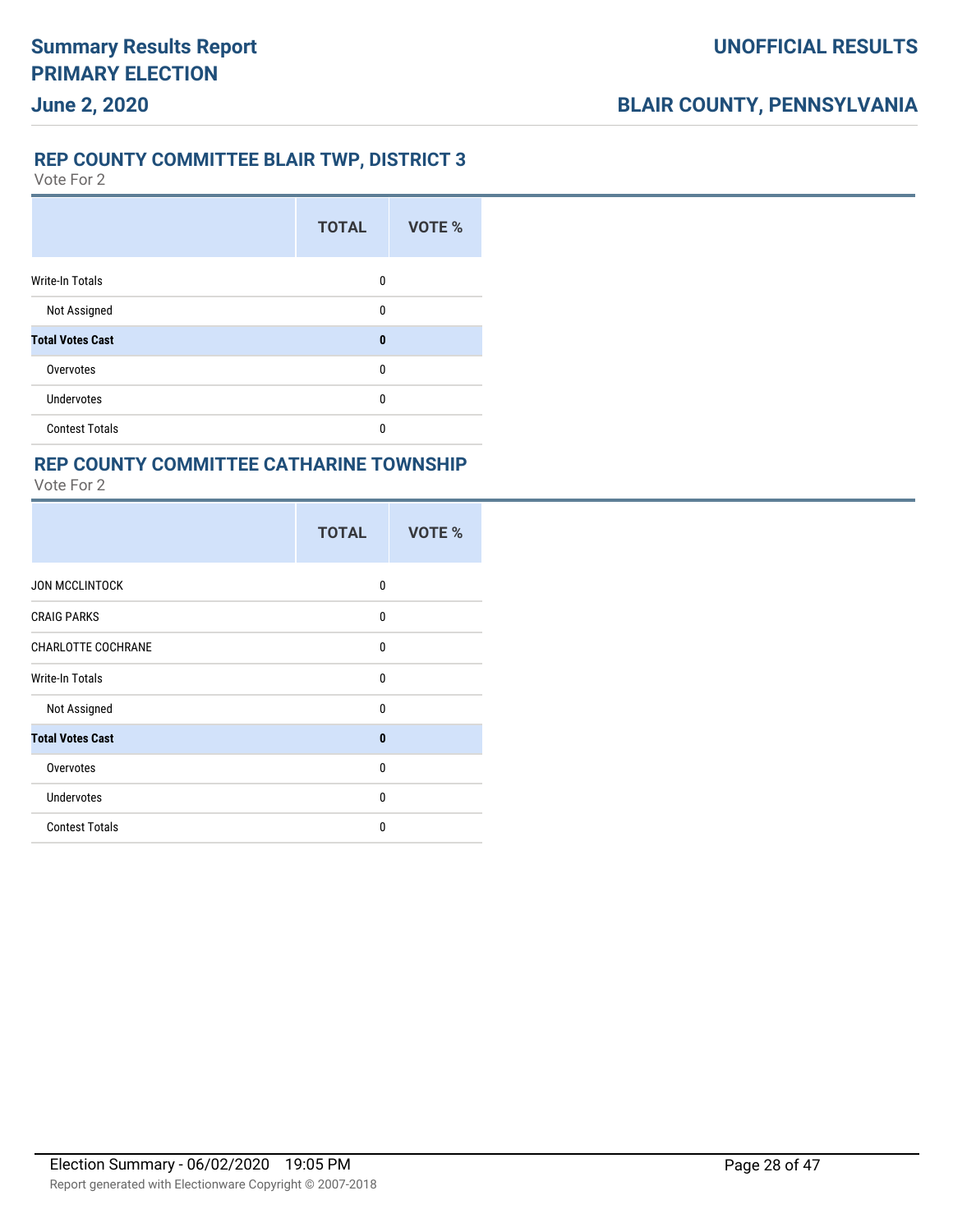## **June 2, 2020**

### **REP COUNTY COMMITTEE DUNCANSVILLE BORO**

Vote For 2

|                         | <b>TOTAL</b> | VOTE % |
|-------------------------|--------------|--------|
| ANNETTE JANDORA LEWIS   | $\mathbf{0}$ |        |
| Write-In Totals         | 0            |        |
| Not Assigned            | $\mathbf{0}$ |        |
| <b>Total Votes Cast</b> | $\bf{0}$     |        |
| Overvotes               | $\mathbf{0}$ |        |
| <b>Undervotes</b>       | $\mathbf{0}$ |        |
| <b>Contest Totals</b>   | 0            |        |

# **REP COUNTY COMMITTEE FRANKSTOWN TWP, DISTRICT 1**

| Vote For |
|----------|
|----------|

|                         | <b>TOTAL</b> | <b>VOTE %</b> |
|-------------------------|--------------|---------------|
| DONALD P. CORL          | $\mathbf{0}$ |               |
| <b>TRISH HAIGHT</b>     | $\mathbf{0}$ |               |
| Write-In Totals         | $\mathbf{0}$ |               |
| Not Assigned            | $\mathbf{0}$ |               |
| <b>Total Votes Cast</b> | $\mathbf{0}$ |               |
| Overvotes               | $\mathbf{0}$ |               |
| <b>Undervotes</b>       | $\mathbf{0}$ |               |
| <b>Contest Totals</b>   | $\Omega$     |               |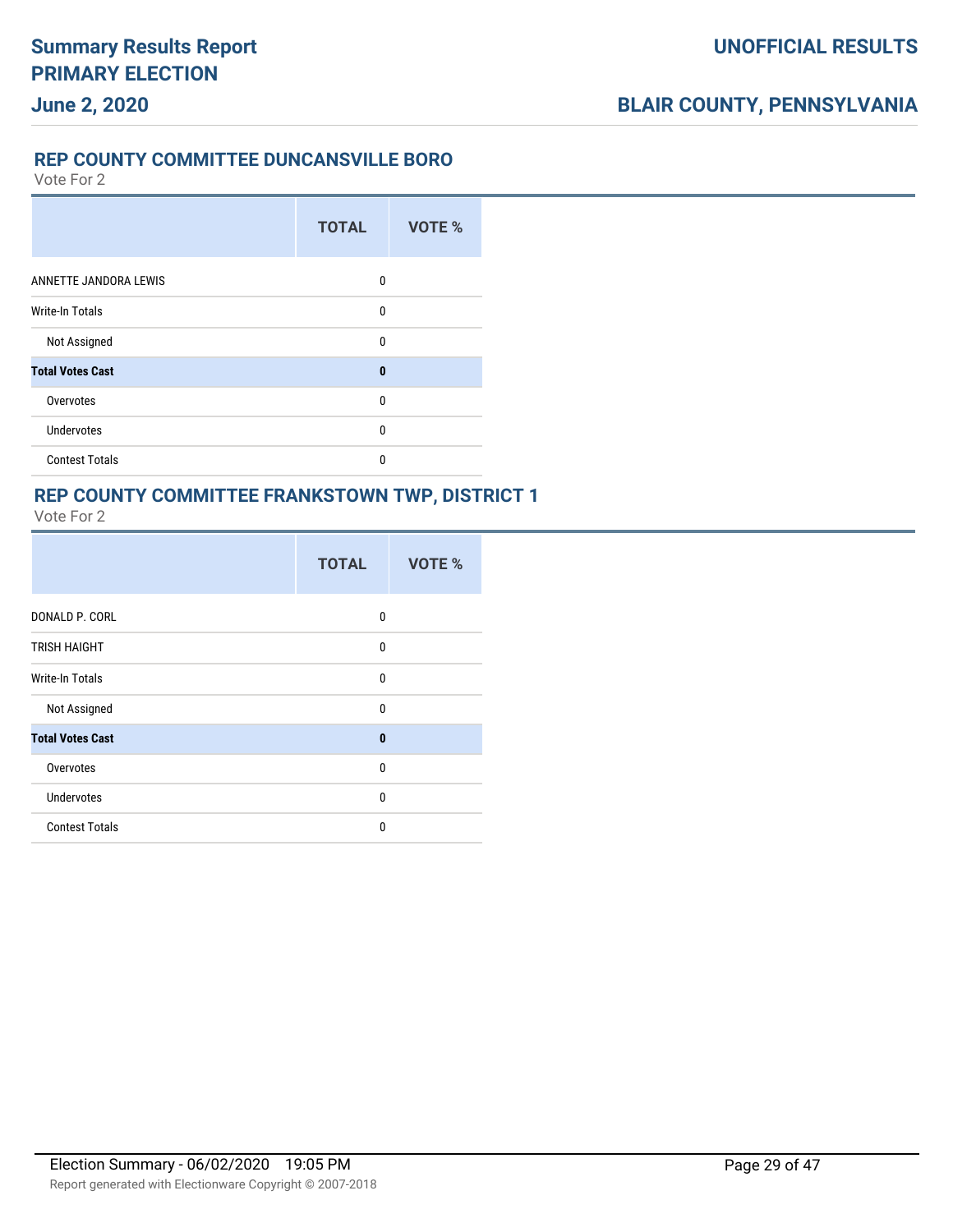### **REP COUNTY COMMITTEE FRANKSTOWN TWP, DISTRICT 2**

Vote For 2

|                         | <b>TOTAL</b> | VOTE % |
|-------------------------|--------------|--------|
| <b>MARTIN MALONE</b>    | 0            |        |
| Write-In Totals         | $\mathbf{0}$ |        |
| Not Assigned            | $\mathbf{0}$ |        |
| <b>Total Votes Cast</b> | $\bf{0}$     |        |
| Overvotes               | $\mathbf{0}$ |        |
| Undervotes              | $\mathbf{0}$ |        |
| <b>Contest Totals</b>   | 0            |        |

#### **REP COUNTY COMMITTEE FRANKSTOWN TWP, DISTRICT 3** Vote For 2

|                         | <b>TOTAL</b> | VOTE % |
|-------------------------|--------------|--------|
| <b>BRUCE ERB</b>        | $\mathbf{0}$ |        |
| ANNA M. FARRELL         | 0            |        |
| Write-In Totals         | 0            |        |
| Not Assigned            | $\mathbf{0}$ |        |
| <b>Total Votes Cast</b> | $\bf{0}$     |        |
| Overvotes               | 0            |        |
| <b>Undervotes</b>       | $\mathbf{0}$ |        |
| <b>Contest Totals</b>   | 0            |        |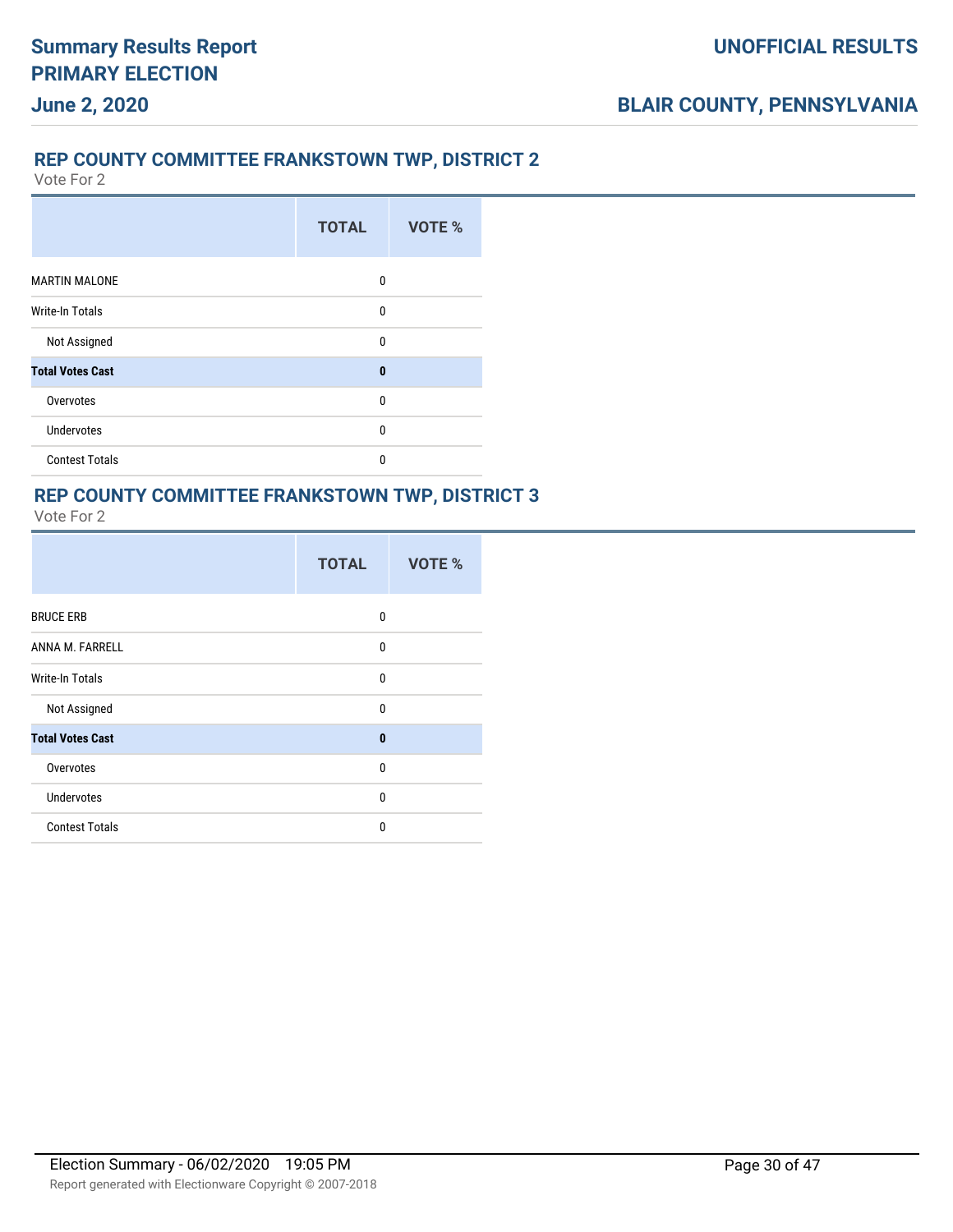### **REP COUNTY COMMITTEE FRANKSTOWN TWP, DISTRICT 4**

Vote For 2

|                         | <b>TOTAL</b> | VOTE % |
|-------------------------|--------------|--------|
| <b>BOB FERGUSON</b>     | 0            |        |
| ROBIN G. PATTON         | $\mathbf{0}$ |        |
| <b>Write-In Totals</b>  | $\mathbf{0}$ |        |
| Not Assigned            | $\Omega$     |        |
| <b>Total Votes Cast</b> | $\bf{0}$     |        |
| Overvotes               | 0            |        |
| <b>Undervotes</b>       | $\mathbf{0}$ |        |
| <b>Contest Totals</b>   | $\mathbf{0}$ |        |

#### **REP COUNTY COMMITTEE FRANKSTOWN TWP, DISTRICT 5**

|                         | <b>TOTAL</b> | VOTE % |
|-------------------------|--------------|--------|
| <b>Write-In Totals</b>  | 0            |        |
| Not Assigned            | 0            |        |
| <b>Total Votes Cast</b> | $\bf{0}$     |        |
| Overvotes               | $\mathbf{0}$ |        |
| <b>Undervotes</b>       | 0            |        |
| <b>Contest Totals</b>   | $\mathbf{0}$ |        |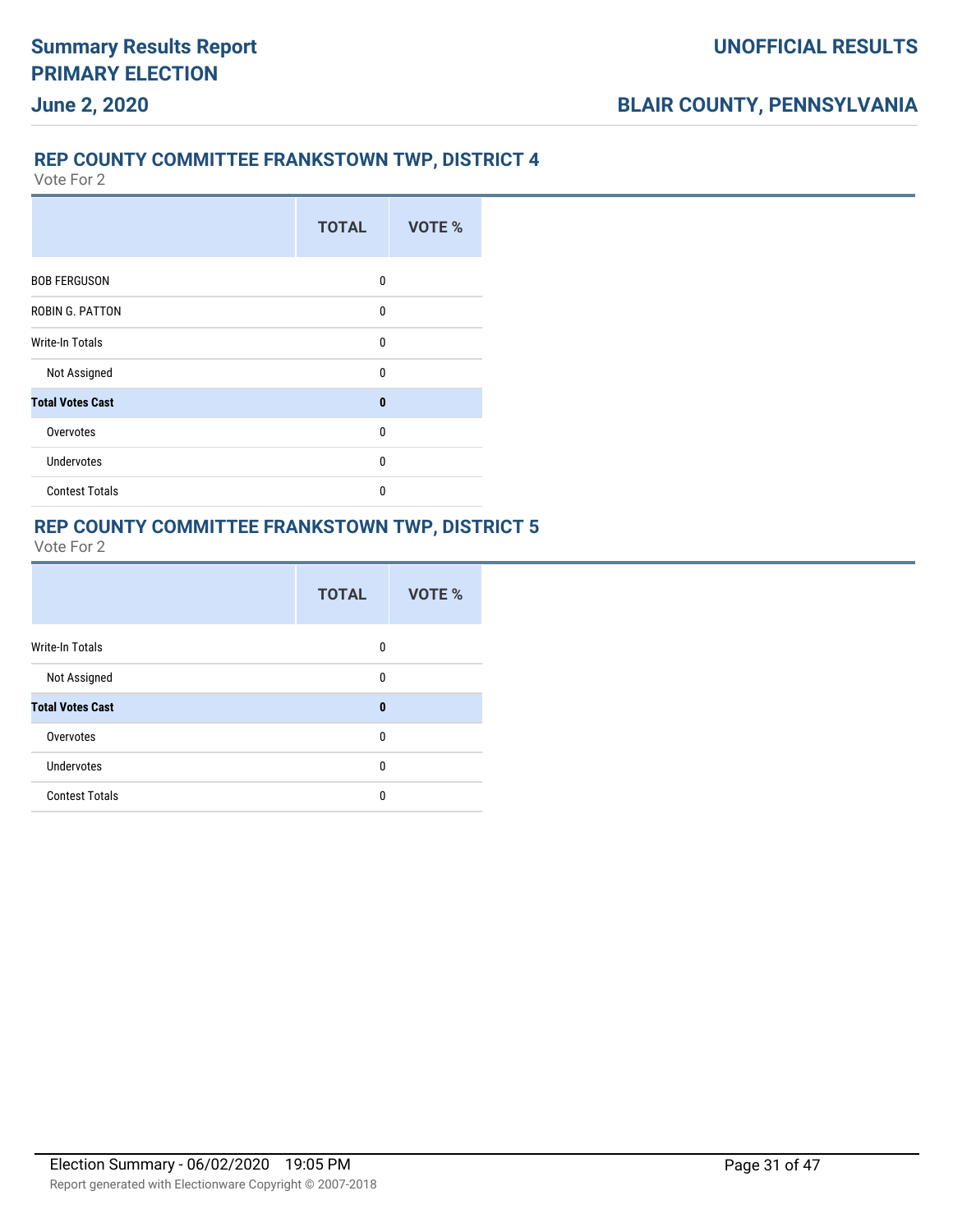# **June 2, 2020**

### **REP COUNTY COMMITTEE FREEDOM TWP, DISTRICT 1**

Vote For 2

|                         | <b>TOTAL</b> | VOTE % |
|-------------------------|--------------|--------|
| PHILLIP J. MENTZER      | 0            |        |
| DONNA K. HAINES         | 0            |        |
| <b>Write-In Totals</b>  | 0            |        |
| Not Assigned            | $\Omega$     |        |
| <b>Total Votes Cast</b> | $\bf{0}$     |        |
| Overvotes               | $\Omega$     |        |
| <b>Undervotes</b>       | 0            |        |
| <b>Contest Totals</b>   | $\Omega$     |        |

### **REP COUNTY COMMITTEE FREEDOM TWP, DISTRICT 2**

| <b>TOTAL</b> | VOTE % |
|--------------|--------|
| 0            |        |
| $\mathbf{0}$ |        |
| $\Omega$     |        |
| $\mathbf{0}$ |        |
| $\mathbf{0}$ |        |
| 0            |        |
| 0            |        |
| 0            |        |
|              |        |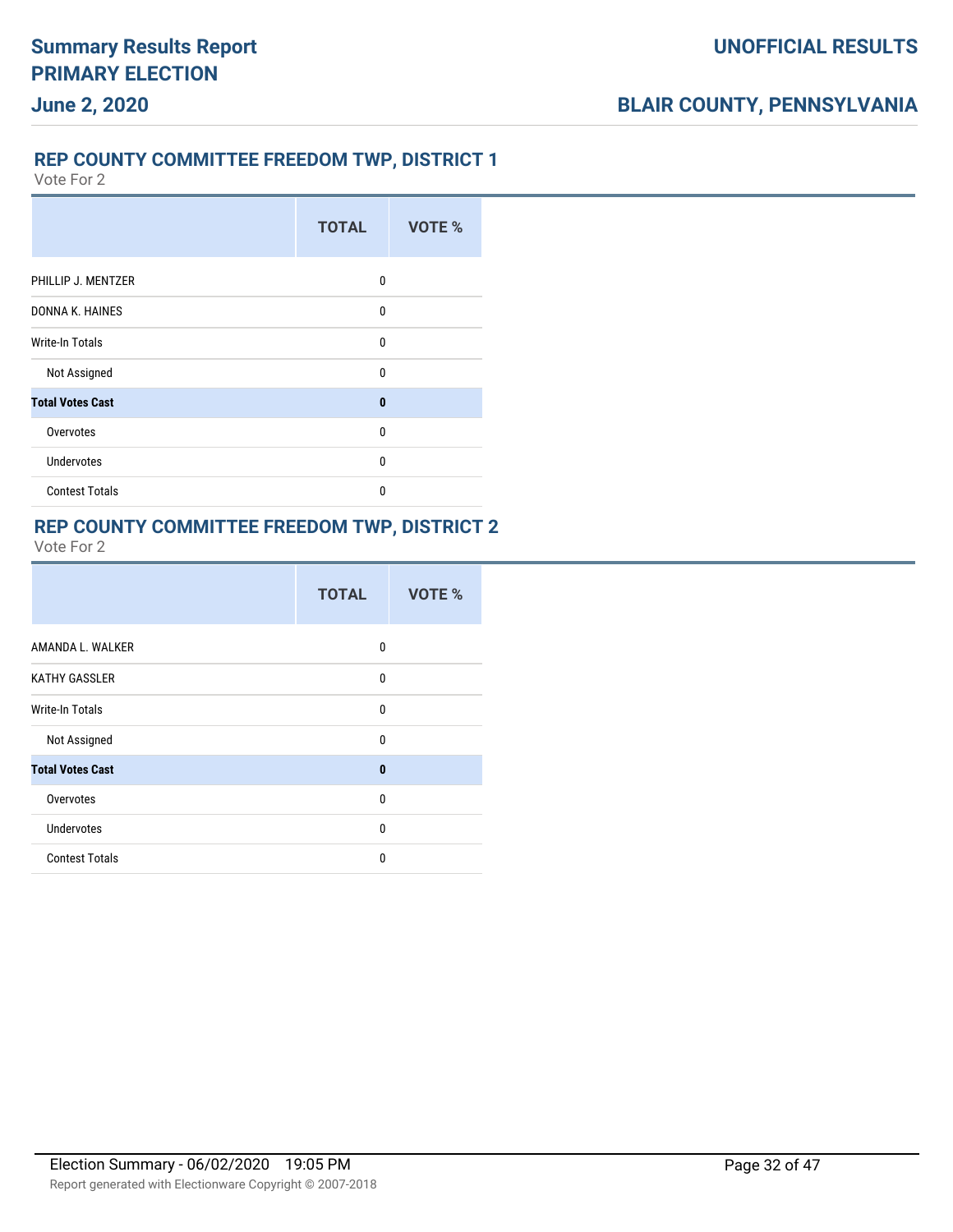## **June 2, 2020**

### **REP COUNTY COMMITTEE GREENFIELD TWP, DISTRICT 1**

Vote For 2

|                         | <b>TOTAL</b> | VOTE % |
|-------------------------|--------------|--------|
| <b>JOHN DIBERT</b>      | 0            |        |
| <b>Write-In Totals</b>  | $\mathbf{0}$ |        |
| Not Assigned            | $\mathbf{0}$ |        |
| <b>Total Votes Cast</b> | $\bf{0}$     |        |
| Overvotes               | $\mathbf{0}$ |        |
| Undervotes              | $\mathbf{0}$ |        |
| <b>Contest Totals</b>   | 0            |        |

# **REP COUNTY COMMITTEE GREENFIELD TWP, DISTRICT 2**

| -nte ⊢r |
|---------|
|---------|

|                         | <b>TOTAL</b> | VOTE % |
|-------------------------|--------------|--------|
| <b>Write-In Totals</b>  | 0            |        |
| Not Assigned            | 0            |        |
| <b>Total Votes Cast</b> | $\bf{0}$     |        |
| Overvotes               | 0            |        |
| <b>Undervotes</b>       | 0            |        |
| <b>Contest Totals</b>   | 0            |        |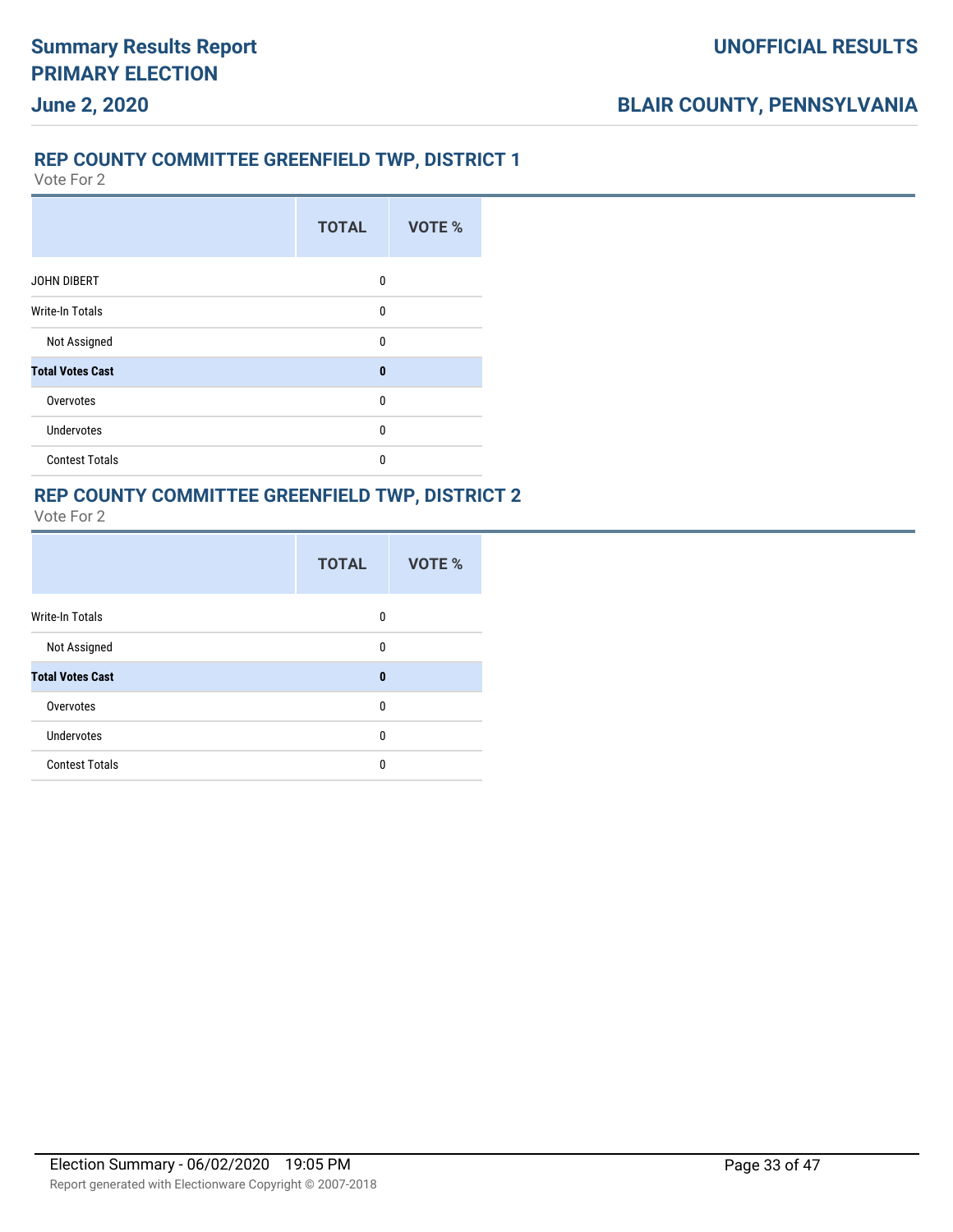### **REP COUNTY COMMITTEE GREENFIELD TWP, DISTRICT 3**

Vote For 2

|                         | <b>TOTAL</b> | VOTE % |
|-------------------------|--------------|--------|
| <b>MARLYN GRAFFIUS</b>  | $\Omega$     |        |
| EDWIN L. FIGART         | 0            |        |
| <b>CARRIE GRAFFIUS</b>  | $\mathbf{0}$ |        |
| Write-In Totals         | $\mathbf{0}$ |        |
| Not Assigned            | 0            |        |
| <b>Total Votes Cast</b> | 0            |        |
| Overvotes               | $\Omega$     |        |
| <b>Undervotes</b>       | $\mathbf{0}$ |        |
| <b>Contest Totals</b>   | $\Omega$     |        |

### **REP COUNTY COMMITTEE HOLLIDAYSBURG BORO, WARD 1**

Vote For 2

|                         | <b>TOTAL</b> | <b>VOTE %</b> |
|-------------------------|--------------|---------------|
| Write-In Totals         | $\mathbf{0}$ |               |
| Not Assigned            | $\mathbf{0}$ |               |
| <b>Total Votes Cast</b> | $\bf{0}$     |               |
| Overvotes               | $\theta$     |               |
| <b>Undervotes</b>       | 0            |               |
| <b>Contest Totals</b>   | 0            |               |

#### **REP COUNTY COMMITTEE HOLLIDAYSBURG BORO, WARD 2**

|                         | <b>TOTAL</b> | <b>VOTE %</b> |  |
|-------------------------|--------------|---------------|--|
| Write-In Totals         | 0            |               |  |
| Not Assigned            | 0            |               |  |
| <b>Total Votes Cast</b> | $\bf{0}$     |               |  |
| Overvotes               | 0            |               |  |
| <b>Undervotes</b>       | 0            |               |  |
| <b>Contest Totals</b>   | 0            |               |  |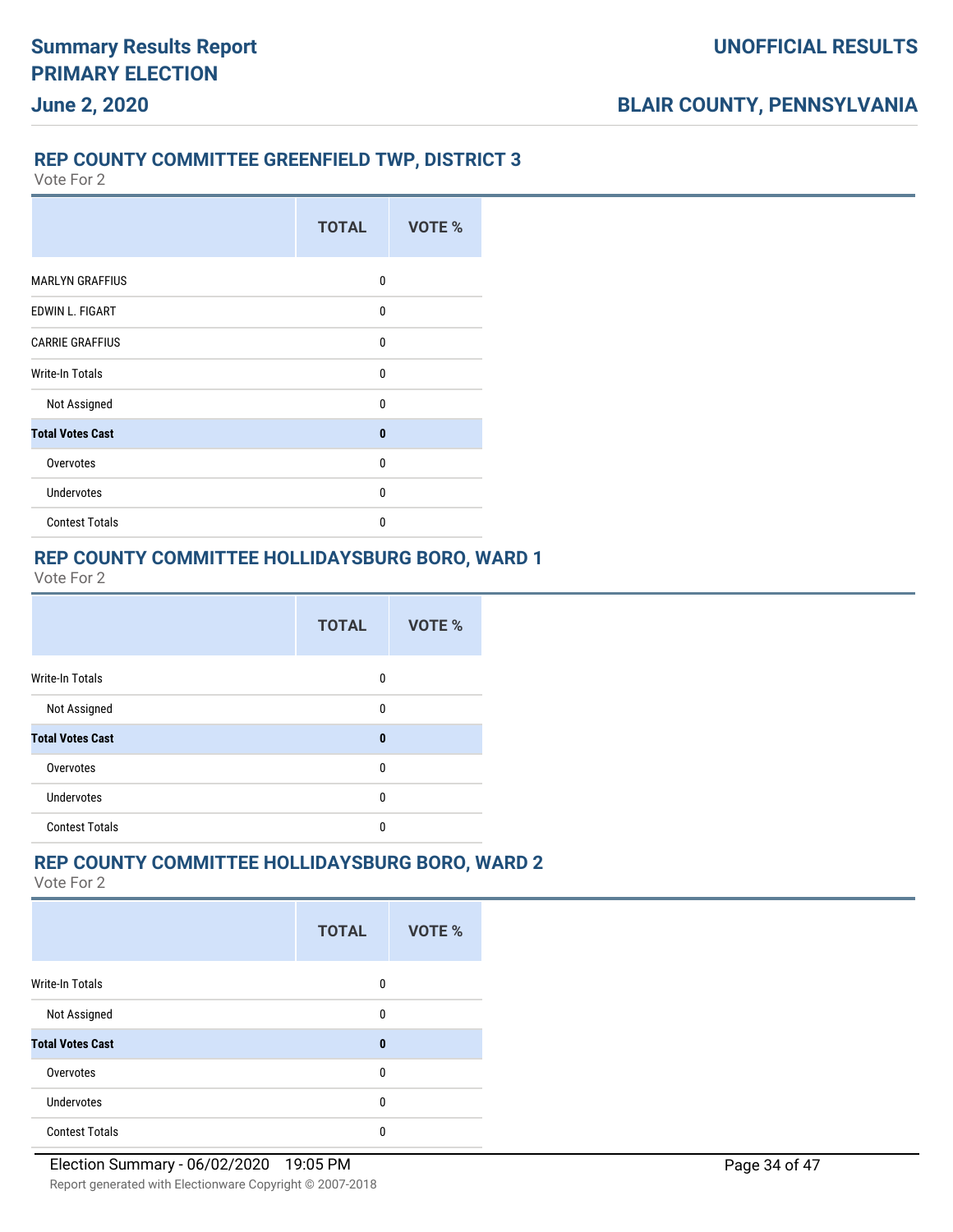#### **REP COUNTY COMMITTEE HOLLIDAYSBURG BORO, WARD 3**

Vote For 2

**June 2, 2020**

|                         | <b>TOTAL</b> | <b>VOTE %</b> |
|-------------------------|--------------|---------------|
| <b>Write-In Totals</b>  | 0            |               |
| Not Assigned            | 0            |               |
| <b>Total Votes Cast</b> | $\bf{0}$     |               |
| Overvotes               | 0            |               |
| <b>Undervotes</b>       | 0            |               |
| <b>Contest Totals</b>   | 0            |               |

### **REP COUNTY COMMITTEE HOLLIDAYSBURG BORO, WARD 4**

Vote For 2

|                         | <b>TOTAL</b> | VOTE % |
|-------------------------|--------------|--------|
| JAMES R. HUFF, II       | 0            |        |
| <b>MARY ANN BENNIS</b>  | 0            |        |
| <b>Write-In Totals</b>  | 0            |        |
| Not Assigned            | $\mathbf{0}$ |        |
| <b>Total Votes Cast</b> | $\bf{0}$     |        |
| Overvotes               | $\mathbf{0}$ |        |
| <b>Undervotes</b>       | 0            |        |
| <b>Contest Totals</b>   | $\mathbf{0}$ |        |

### **REP COUNTY COMMITTEE HOLLIDAYSBURG BORO, WARD 5**

|                         | <b>TOTAL</b> | <b>VOTE %</b> |
|-------------------------|--------------|---------------|
| KATHRYN ERB MATHIAS     | 0            |               |
| Write-In Totals         | 0            |               |
| Not Assigned            | 0            |               |
| <b>Total Votes Cast</b> | $\mathbf{0}$ |               |
| Overvotes               | 0            |               |
| Undervotes              | 0            |               |
| <b>Contest Totals</b>   | 0            |               |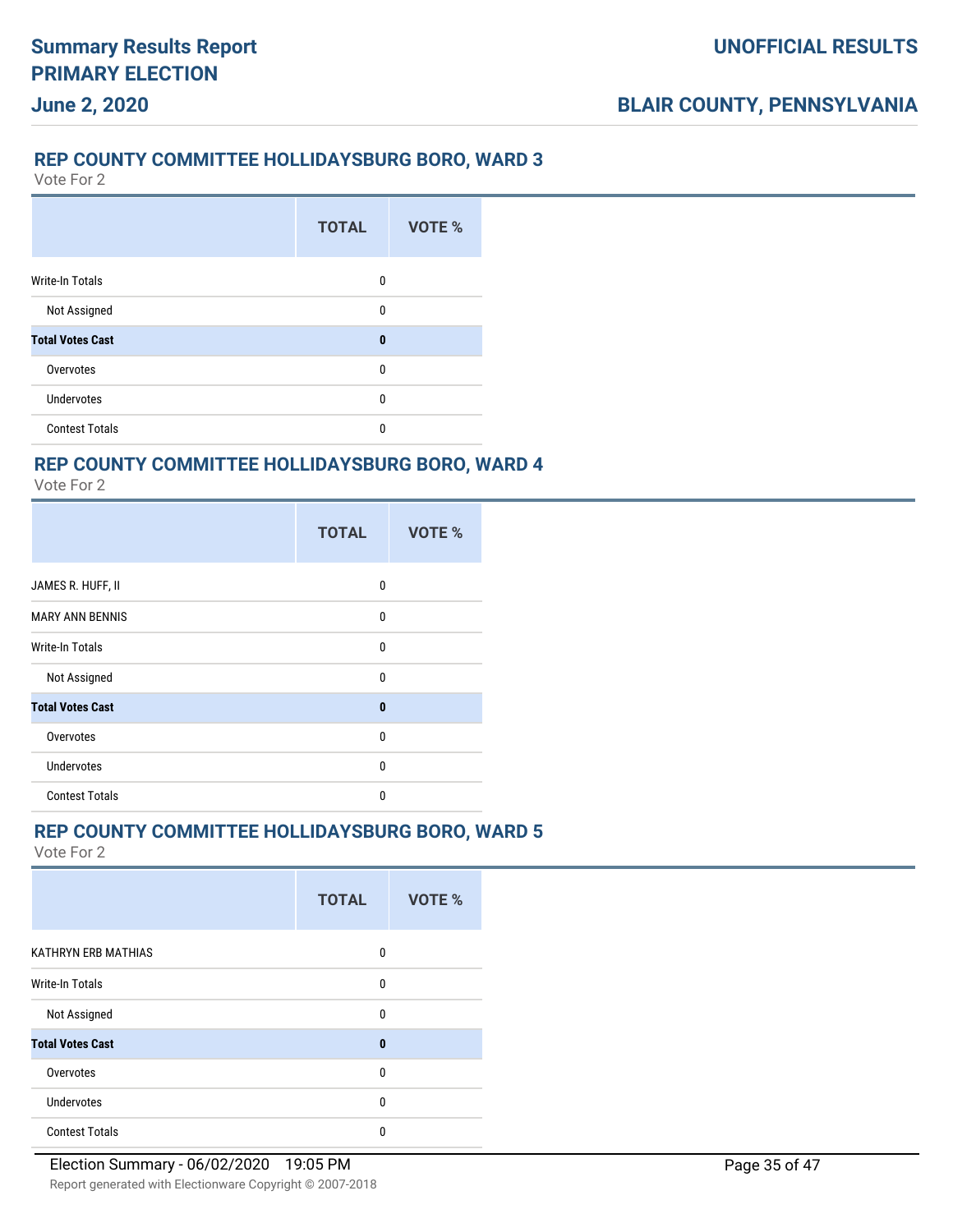### **REP COUNTY COMMITTEE HOLLIDAYSBURG BORO, WARD 6**

Vote For 2

|                         | <b>TOTAL</b> | VOTE % |
|-------------------------|--------------|--------|
| <b>DAMIAN WILLIAMS</b>  | $\Omega$     |        |
| <b>Write-In Totals</b>  | 0            |        |
| Not Assigned            | $\mathbf{0}$ |        |
| <b>Total Votes Cast</b> | $\bf{0}$     |        |
| Overvotes               | $\mathbf{0}$ |        |
| <b>Undervotes</b>       | $\mathbf{0}$ |        |
| <b>Contest Totals</b>   | 0            |        |

#### **REP COUNTY COMMITTEE HOLLIDAYSBURG BORO, WARD 7** Vote For 2

|                         | <b>TOTAL</b> | <b>VOTE %</b> |
|-------------------------|--------------|---------------|
| <b>JIM GREGORY</b>      | 0            |               |
| <b>AMY WEBSTER</b>      | $\Omega$     |               |
| <b>Write-In Totals</b>  | $\Omega$     |               |
| Not Assigned            | $\mathbf{0}$ |               |
| <b>Total Votes Cast</b> | $\mathbf{0}$ |               |
| Overvotes               | 0            |               |
| <b>Undervotes</b>       | $\Omega$     |               |
| <b>Contest Totals</b>   | $\Omega$     |               |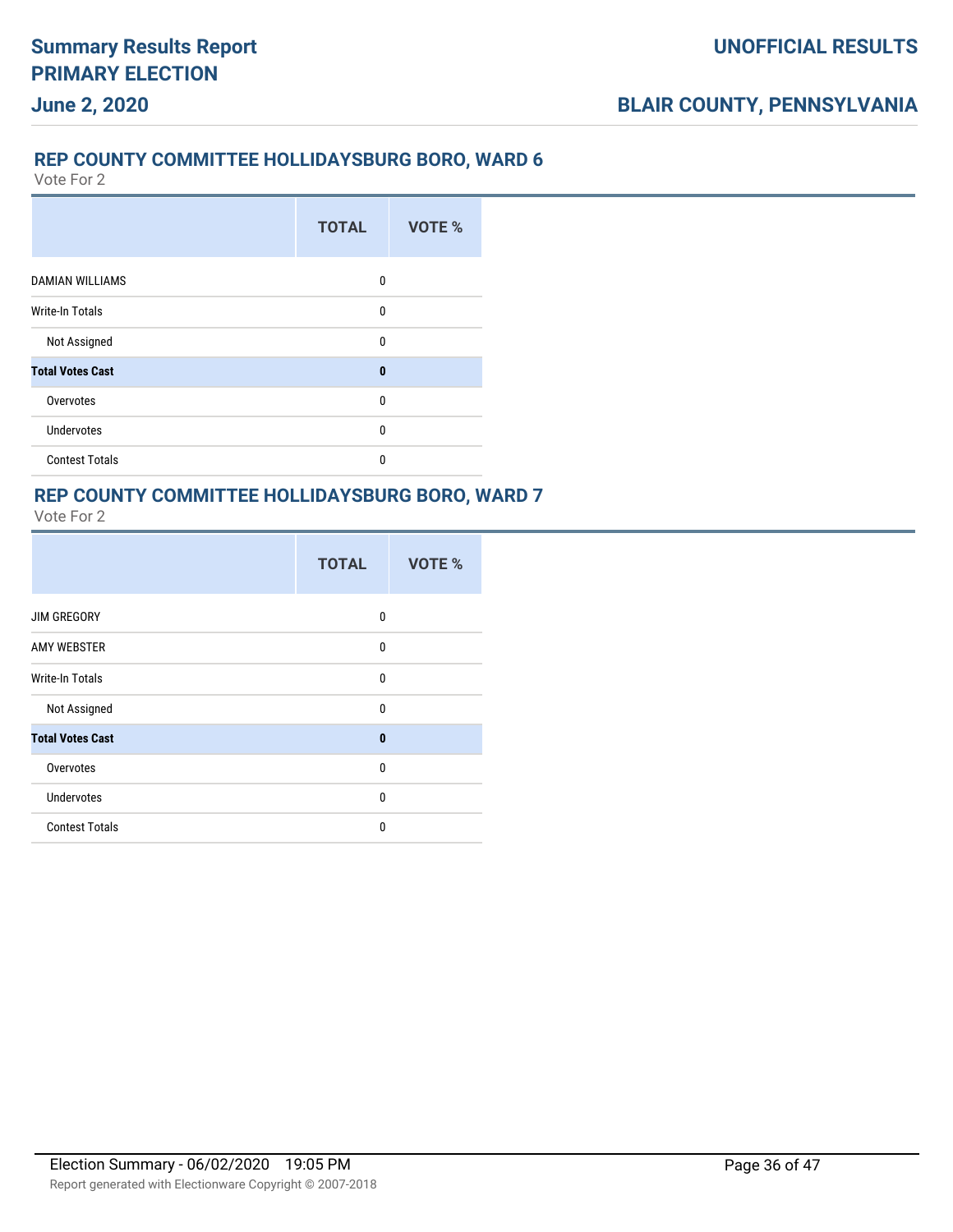#### **REP COUNTY COMMITTEE HUSTON TOWNSHIP**

Vote For 2

**June 2, 2020**

|                            | <b>TOTAL</b> | <b>VOTE %</b> |
|----------------------------|--------------|---------------|
| <b>STACEY Y. KENSINGER</b> | 0            |               |
| <b>Write-In Totals</b>     | 0            |               |
| Not Assigned               | $\mathbf{0}$ |               |
| <b>Total Votes Cast</b>    | $\bf{0}$     |               |
| Overvotes                  | 0            |               |
| Undervotes                 | 0            |               |
| <b>Contest Totals</b>      | 0            |               |

# **REP COUNTY COMMITTEE JUNIATA TOWNSHIP**

|  | Vote For 2 |  |
|--|------------|--|
|  |            |  |

|                         | <b>TOTAL</b> | VOTE % |
|-------------------------|--------------|--------|
| <b>Write-In Totals</b>  | 0            |        |
| Not Assigned            | $\mathbf{0}$ |        |
| <b>Total Votes Cast</b> | $\bf{0}$     |        |
| Overvotes               | 0            |        |
| <b>Undervotes</b>       | 0            |        |
| <b>Contest Totals</b>   | $\mathbf{0}$ |        |

#### **REP COUNTY COMMITTEE LOGAN TWP, DISTRICT 1**

|                         | <b>TOTAL</b> | VOTE % |
|-------------------------|--------------|--------|
| <b>SHARON L. BREAM</b>  | 0            |        |
| Write-In Totals         | 0            |        |
| Not Assigned            | $\mathbf{0}$ |        |
| <b>Total Votes Cast</b> | $\bf{0}$     |        |
| Overvotes               | 0            |        |
| Undervotes              | 0            |        |
| <b>Contest Totals</b>   | 0            |        |
|                         |              |        |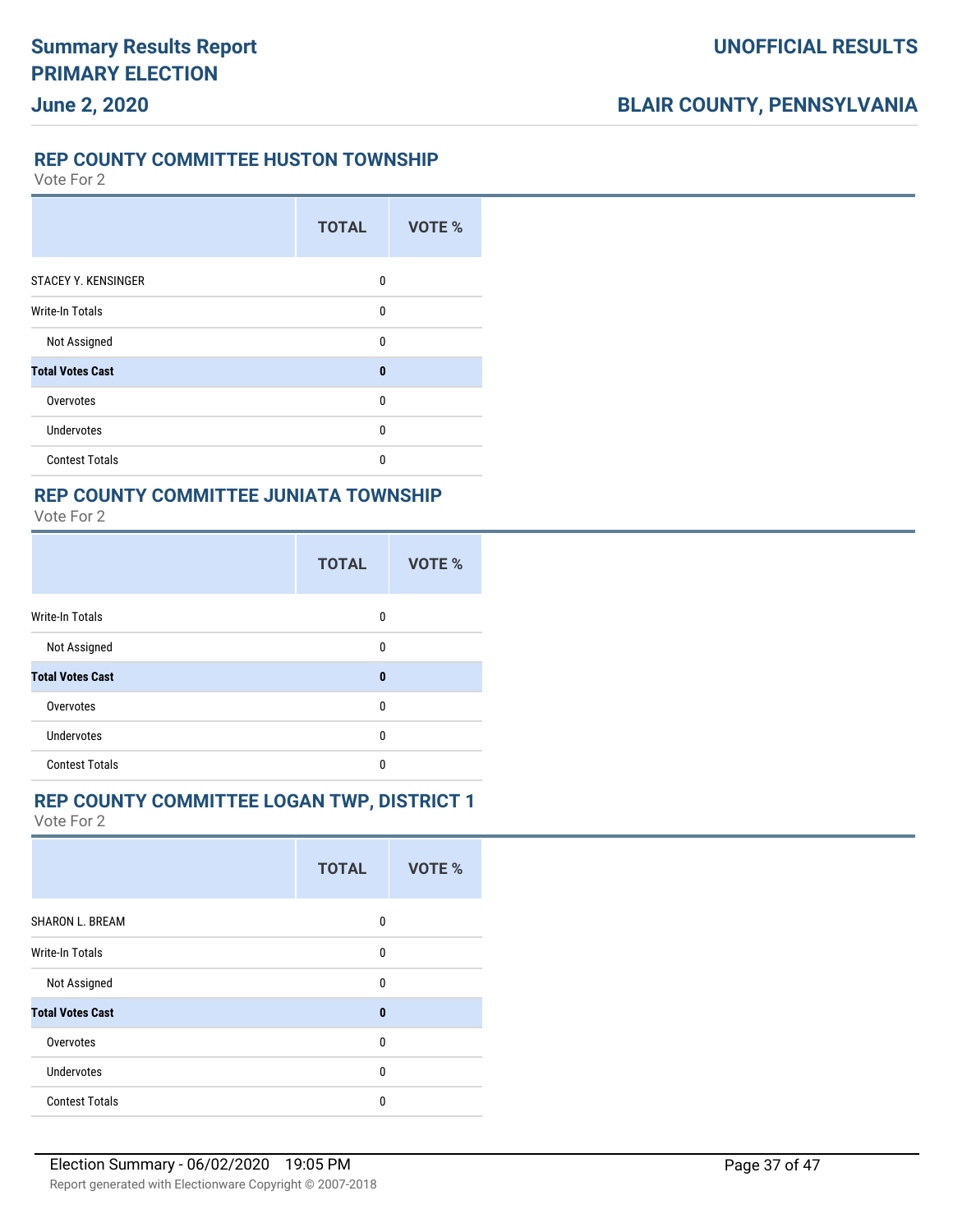# **REP COUNTY COMMITTEE LOGAN TWP, DISTRICT 2**

Vote For 2

|                           | <b>TOTAL</b> | <b>VOTE %</b> |
|---------------------------|--------------|---------------|
| <b>JACK L. RAWLINGS</b>   | 0            |               |
| <b>CHERYL F. RAWLINGS</b> | 0            |               |
| Write-In Totals           | $\mathbf{0}$ |               |
| Not Assigned              | $\Omega$     |               |
| <b>Total Votes Cast</b>   | $\bf{0}$     |               |
| Overvotes                 | $\Omega$     |               |
| <b>Undervotes</b>         | $\mathbf{0}$ |               |
| <b>Contest Totals</b>     | $\Omega$     |               |

### **REP COUNTY COMMITTEE LOGAN TWP, DISTRICT 3**

|                         | <b>TOTAL</b> | VOTE % |
|-------------------------|--------------|--------|
| <b>JEFF BLAKE</b>       | 0            |        |
| <b>HELEN P. SCHMITT</b> | $\mathbf{0}$ |        |
| <b>Write-In Totals</b>  | 0            |        |
| Not Assigned            | 0            |        |
| <b>Total Votes Cast</b> | $\mathbf{0}$ |        |
| Overvotes               | $\mathbf{0}$ |        |
| <b>Undervotes</b>       | 0            |        |
| <b>Contest Totals</b>   | 0            |        |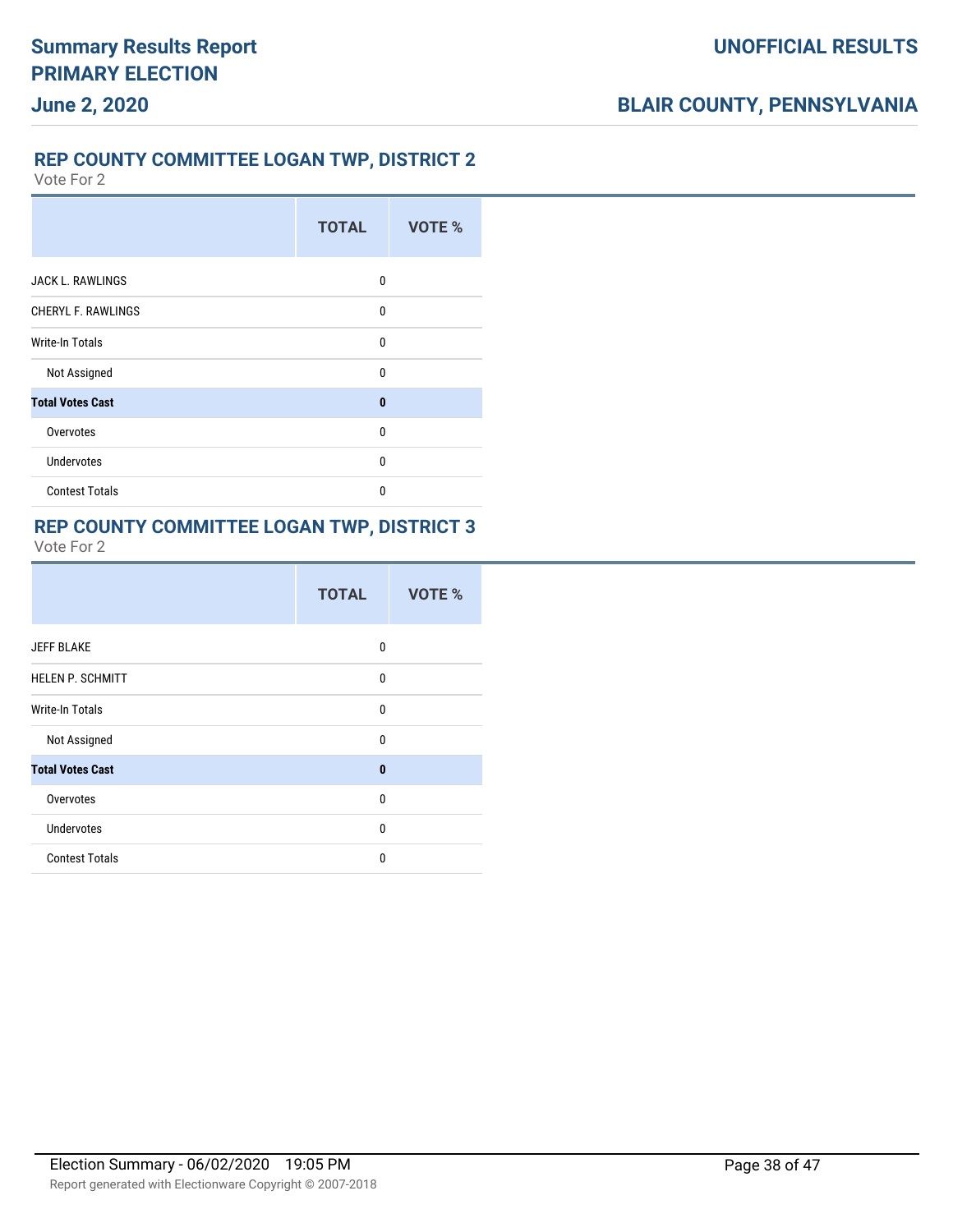#### **REP COUNTY COMMITTEE LOGAN TWP, DISTRICT 4**

Vote For 2

**June 2, 2020**

|                         | <b>TOTAL</b> | VOTE % |
|-------------------------|--------------|--------|
| <b>Write-In Totals</b>  | 0            |        |
| Not Assigned            | $\mathbf{0}$ |        |
| <b>Total Votes Cast</b> | $\bf{0}$     |        |
| Overvotes               | 0            |        |
| <b>Undervotes</b>       | $\mathbf{0}$ |        |
| <b>Contest Totals</b>   | 0            |        |

### **REP COUNTY COMMITTEE LOGAN TWP, DISTRICT 5**

Vote For 2

|                          | <b>TOTAL</b> | VOTE % |
|--------------------------|--------------|--------|
| <b>BRENDA L. CLAPPER</b> | 0            |        |
| <b>ALLEN MITCHELL</b>    | $\mathbf{0}$ |        |
| <b>Write-In Totals</b>   | 0            |        |
| Not Assigned             | $\Omega$     |        |
| <b>Total Votes Cast</b>  | $\bf{0}$     |        |
| Overvotes                | 0            |        |
| <b>Undervotes</b>        | $\Omega$     |        |
| <b>Contest Totals</b>    | $\Omega$     |        |

### **REP COUNTY COMMITTEE LOGAN TWP, DISTRICT 6**

|                         | <b>TOTAL</b> | <b>VOTE %</b> |
|-------------------------|--------------|---------------|
| <b>BRENDAN HOOVER</b>   | 0            |               |
| <b>Write-In Totals</b>  | $\mathbf{0}$ |               |
| Not Assigned            | $\mathbf{0}$ |               |
| <b>Total Votes Cast</b> | $\mathbf{0}$ |               |
| Overvotes               | 0            |               |
| Undervotes              | $\mathbf{0}$ |               |
| <b>Contest Totals</b>   | 0            |               |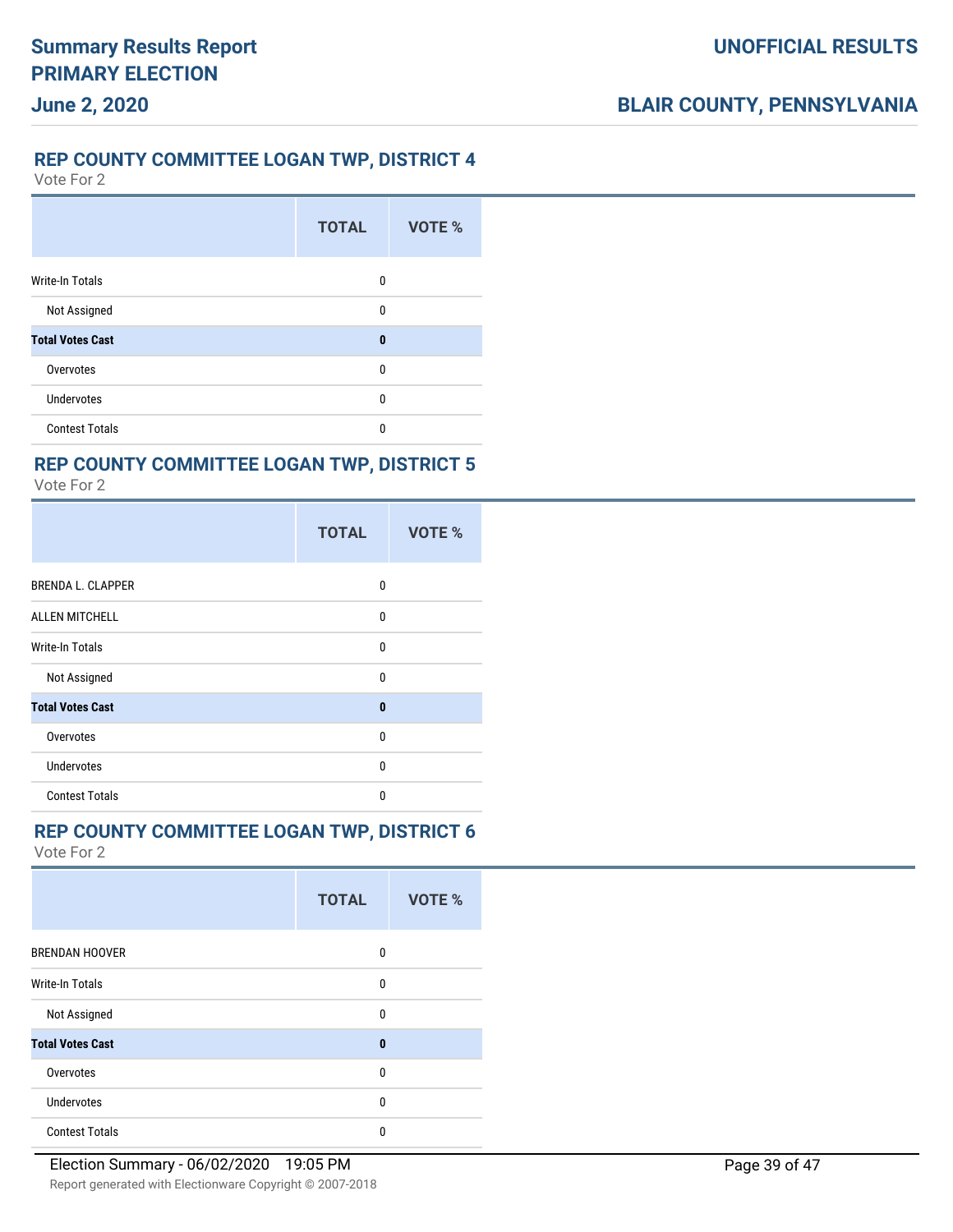### **REP COUNTY COMMITTEE LOGAN TWP, DISTRICT 7**

Vote For 2

**June 2, 2020**

|                         | <b>TOTAL</b> | VOTE % |
|-------------------------|--------------|--------|
| ED FRONTINO             | $\mathbf{0}$ |        |
| <b>Write-In Totals</b>  | $\mathbf{0}$ |        |
| Not Assigned            | $\mathbf{0}$ |        |
| <b>Total Votes Cast</b> | $\bf{0}$     |        |
| Overvotes               | $\mathbf{0}$ |        |
| <b>Undervotes</b>       | 0            |        |
| <b>Contest Totals</b>   | 0            |        |

# **REP COUNTY COMMITTEE MARTINSBURG BORO, DISTRICT 1**

Vote For 2

|                         | <b>TOTAL</b> | VOTE % |
|-------------------------|--------------|--------|
| Write-In Totals         | 0            |        |
| Not Assigned            | 0            |        |
| <b>Total Votes Cast</b> | $\bf{0}$     |        |
| Overvotes               | 0            |        |
| Undervotes              | 0            |        |
| <b>Contest Totals</b>   | 0            |        |

#### **REP COUNTY COMMITTEE MARTINSBURG BORO, DISTRICT 2**

|                         | <b>TOTAL</b> | <b>VOTE %</b> |
|-------------------------|--------------|---------------|
| Write-In Totals         | 0            |               |
| Not Assigned            | 0            |               |
| <b>Total Votes Cast</b> | $\bf{0}$     |               |
| Overvotes               | 0            |               |
| Undervotes              | 0            |               |
| <b>Contest Totals</b>   | $\mathbf{0}$ |               |
|                         |              |               |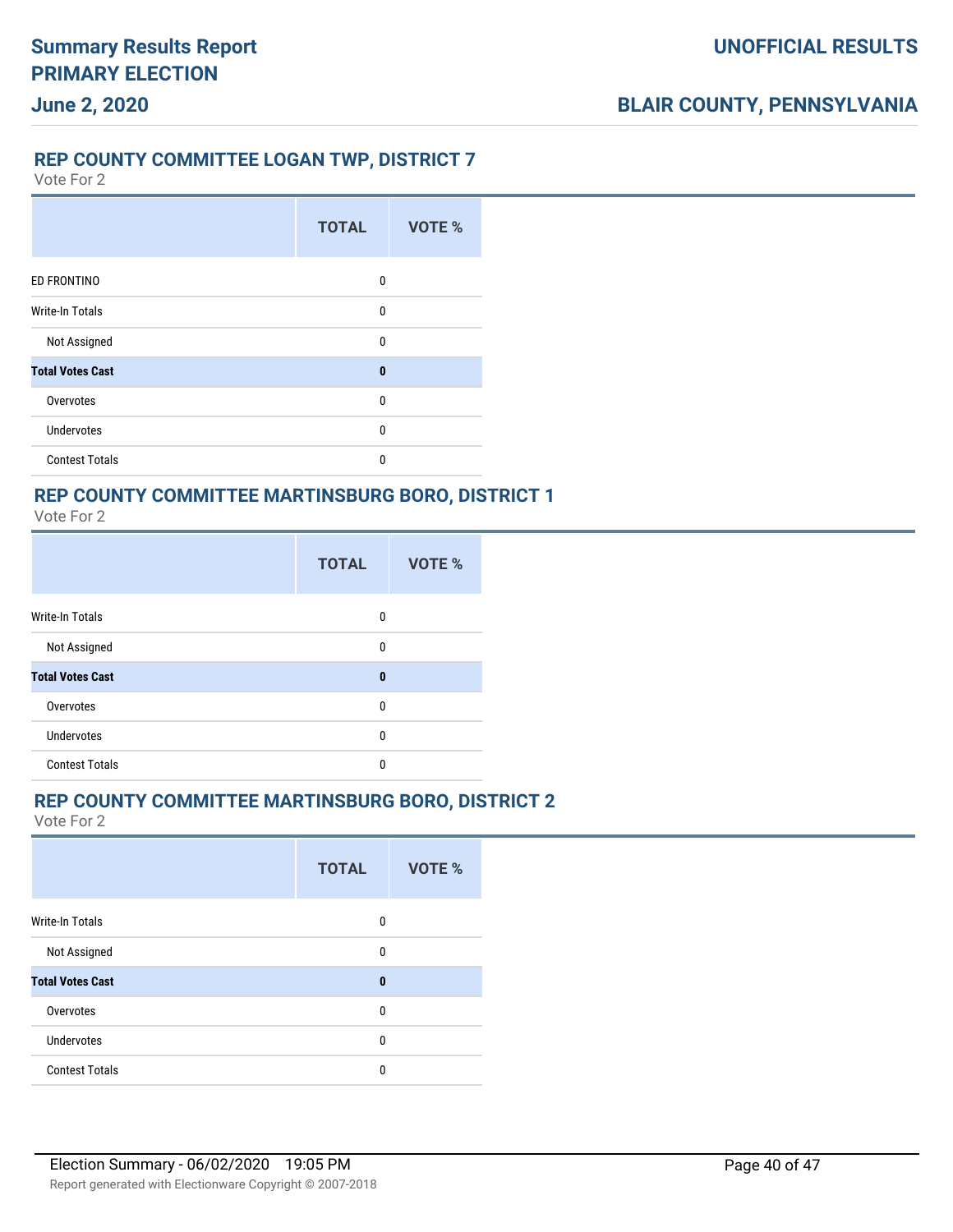**REP COUNTY COMMITTEE NEWRY BORO**

Vote For 2

|                         | <b>TOTAL</b> | VOTE % |
|-------------------------|--------------|--------|
| <b>Write-In Totals</b>  | 0            |        |
| Not Assigned            | 0            |        |
| <b>Total Votes Cast</b> | $\bf{0}$     |        |
| Overvotes               | $\mathbf{0}$ |        |
| <b>Undervotes</b>       | 0            |        |
| <b>Contest Totals</b>   | 0            |        |

### **REP COUNTY COMMITTEE NORTH WOODBURY TWP**

Vote For 2

|                         | <b>TOTAL</b> | VOTE % |
|-------------------------|--------------|--------|
| <b>Write-In Totals</b>  | 0            |        |
| Not Assigned            | 0            |        |
| <b>Total Votes Cast</b> | $\bf{0}$     |        |
| Overvotes               | 0            |        |
| <b>Undervotes</b>       | $\mathbf{0}$ |        |
| <b>Contest Totals</b>   | $\Omega$     |        |

### **REP COUNTY COMMITTEE ROARING SPRING BORO 1**

|                         | <b>TOTAL</b> | <b>VOTE %</b> |
|-------------------------|--------------|---------------|
| <b>Write-In Totals</b>  | 0            |               |
| Not Assigned            | 0            |               |
| <b>Total Votes Cast</b> | $\bf{0}$     |               |
| Overvotes               | 0            |               |
| <b>Undervotes</b>       | 0            |               |
| <b>Contest Totals</b>   | 0            |               |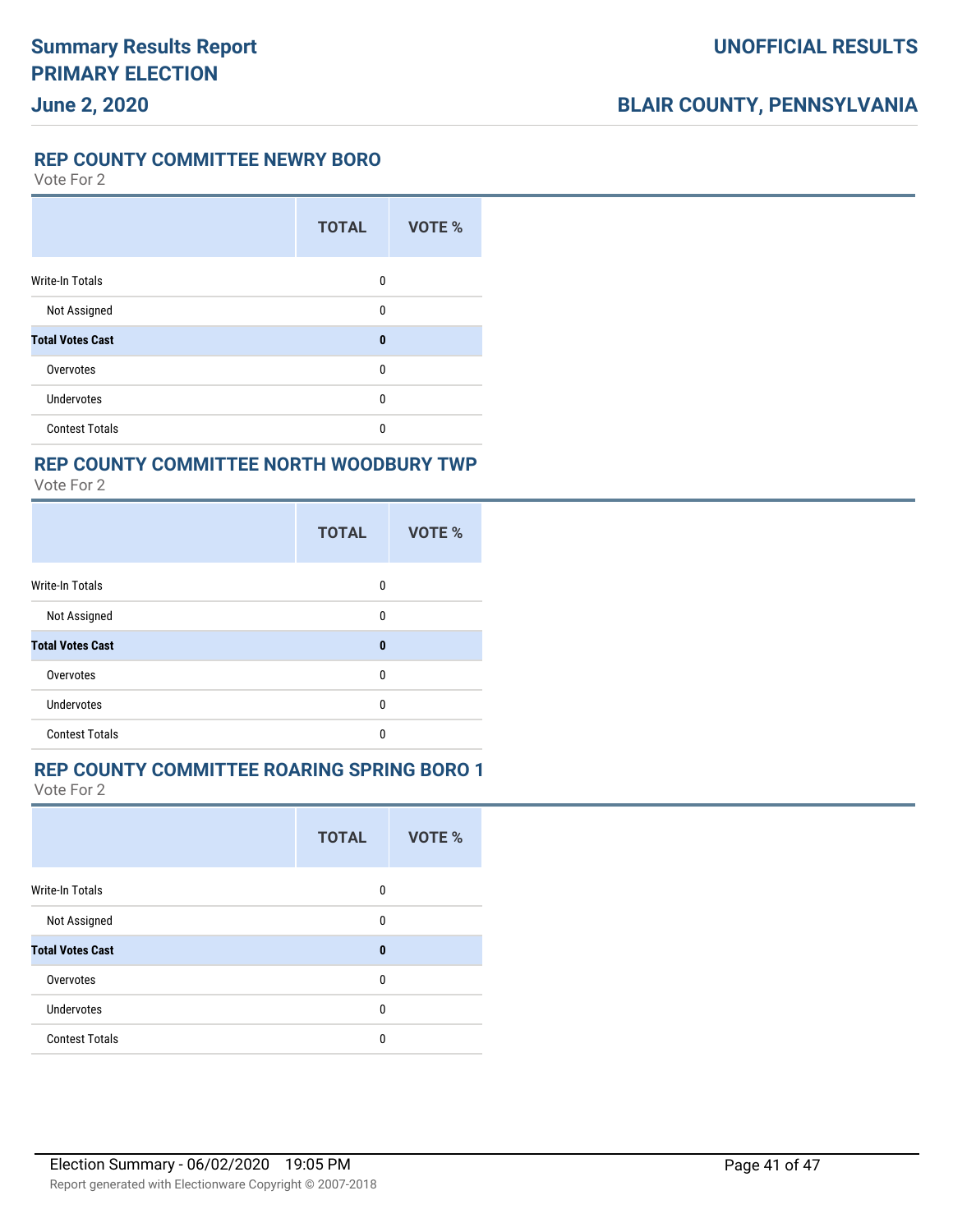#### **REP COUNTY COMMITTEE ROARING SPRING BORO 2**

Vote For 2

**June 2, 2020**

|                         | <b>TOTAL</b> | <b>VOTE %</b> |
|-------------------------|--------------|---------------|
| <b>Write-In Totals</b>  | 0            |               |
| Not Assigned            | 0            |               |
| <b>Total Votes Cast</b> | $\bf{0}$     |               |
| Overvotes               | 0            |               |
| <b>Undervotes</b>       | 0            |               |
| <b>Contest Totals</b>   | 0            |               |

### **REP COUNTY COMMITTEE ROARING SPRING BORO 3**

Vote For 2

|                         | <b>TOTAL</b> | VOTE % |
|-------------------------|--------------|--------|
| Write-In Totals         | 0            |        |
| Not Assigned            | 0            |        |
| <b>Total Votes Cast</b> | $\bf{0}$     |        |
| Overvotes               | 0            |        |
| <b>Undervotes</b>       | 0            |        |
| <b>Contest Totals</b>   | 0            |        |

### **REP COUNTY COMMITTEE SNYDER TWP, DISTRICT 1**

| <b>TOTAL</b> | <b>VOTE %</b> |
|--------------|---------------|
| 0            |               |
| 0            |               |
| 0            |               |
| $\bf{0}$     |               |
| $\Omega$     |               |
| 0            |               |
| $\Omega$     |               |
|              |               |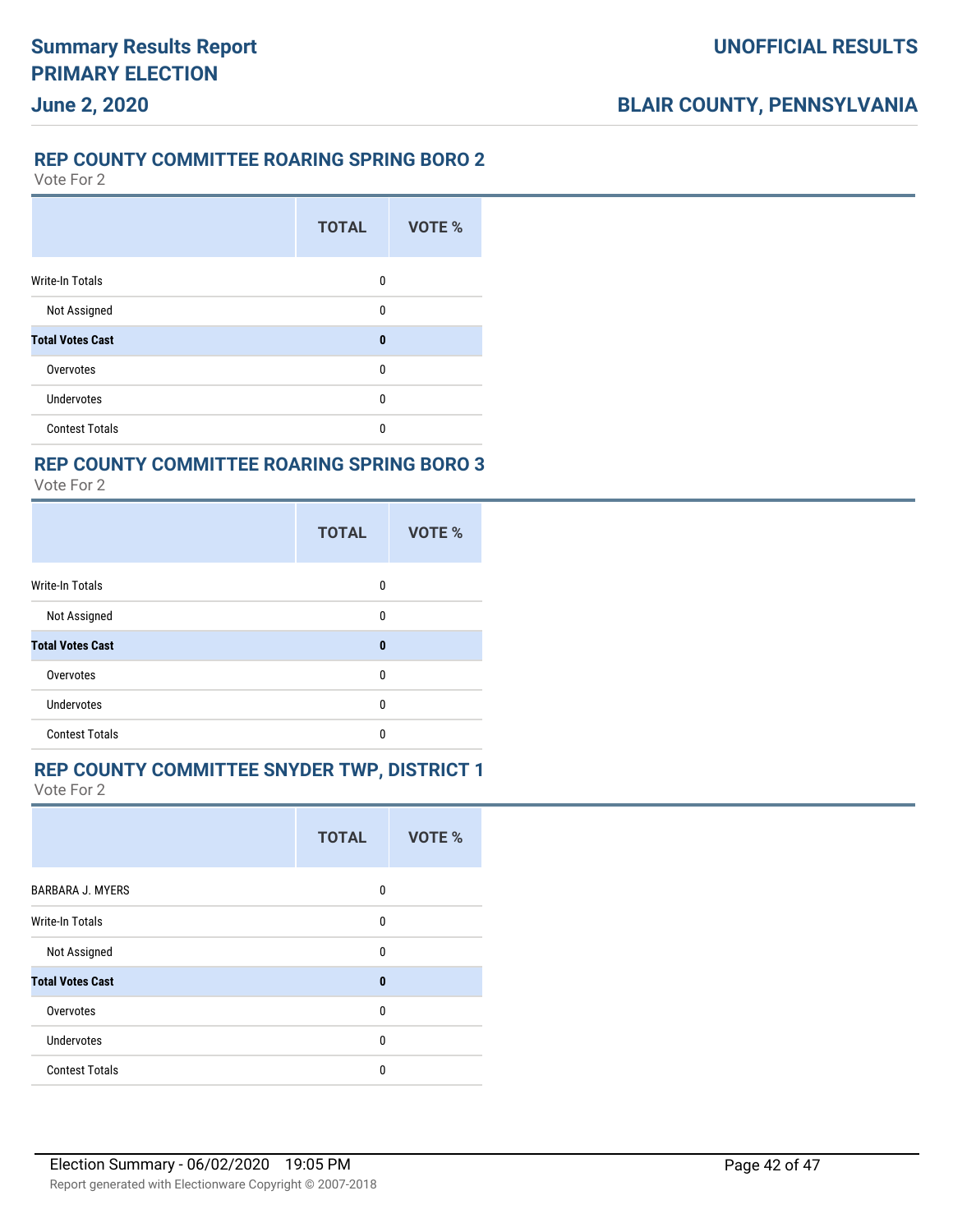#### **REP COUNTY COMMITTEE SNYDER TWP, DISTRICT 2**

Vote For 2

**June 2, 2020**

|                         | <b>TOTAL</b> | VOTE % |
|-------------------------|--------------|--------|
| <b>Write-In Totals</b>  | 0            |        |
| Not Assigned            | 0            |        |
| <b>Total Votes Cast</b> | $\bf{0}$     |        |
| Overvotes               | 0            |        |
| Undervotes              | 0            |        |
| <b>Contest Totals</b>   | 0            |        |
|                         |              |        |

### **REP COUNTY COMMITTEE TAYLOR TWP**

Vote For 2

|                         | <b>TOTAL</b> | VOTE % |
|-------------------------|--------------|--------|
| <b>WILLIAM KIRSCH</b>   | 0            |        |
| <b>Write-In Totals</b>  | 0            |        |
| Not Assigned            | 0            |        |
| <b>Total Votes Cast</b> | $\bf{0}$     |        |
| Overvotes               | 0            |        |
| <b>Undervotes</b>       | $\Omega$     |        |
| <b>Contest Totals</b>   | 0            |        |

#### **REP COUNTY COMMITTEE TYRONE BORO, WARD 1**

|                         | <b>TOTAL</b> | <b>VOTE %</b> |
|-------------------------|--------------|---------------|
| <b>Write-In Totals</b>  | 0            |               |
| Not Assigned            | 0            |               |
| <b>Total Votes Cast</b> | $\bf{0}$     |               |
| Overvotes               | 0            |               |
| Undervotes              | 0            |               |
| <b>Contest Totals</b>   | 0            |               |
|                         |              |               |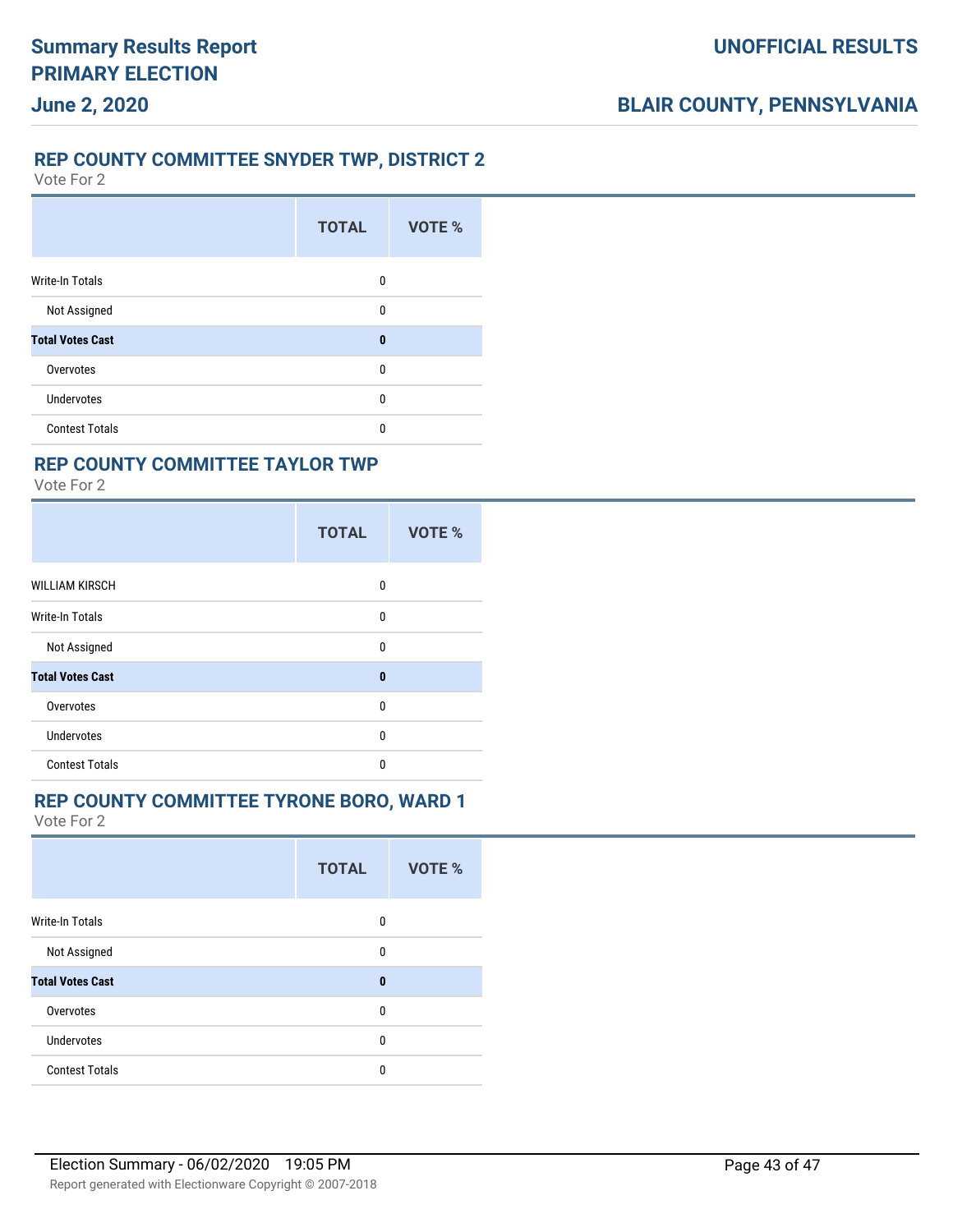### **REP COUNTY COMMITTEE TYRONE BORO, WARD 2**

Vote For 2

|                         | <b>TOTAL</b> | VOTE % |
|-------------------------|--------------|--------|
| LINDA C. DANIELS        | 0            |        |
| <b>ALLAN L. DANIELS</b> | 0            |        |
| Write-In Totals         | $\mathbf{0}$ |        |
| Not Assigned            | 0            |        |
| <b>Total Votes Cast</b> | $\bf{0}$     |        |
| Overvotes               | $\mathbf{0}$ |        |
| <b>Undervotes</b>       | 0            |        |
| <b>Contest Totals</b>   | $\mathbf{0}$ |        |

#### **REP COUNTY COMMITTEE TYRONE BORO, WARD 3**

|                         | <b>TOTAL</b> | <b>VOTE %</b> |
|-------------------------|--------------|---------------|
| DEBRA K. KANN           | 0            |               |
| <b>HOMER S. KANN</b>    | 0            |               |
| Write-In Totals         | 0            |               |
| Not Assigned            | 0            |               |
| <b>Total Votes Cast</b> | $\mathbf{0}$ |               |
| Overvotes               | 0            |               |
| <b>Undervotes</b>       | $\Omega$     |               |
| <b>Contest Totals</b>   | $\Omega$     |               |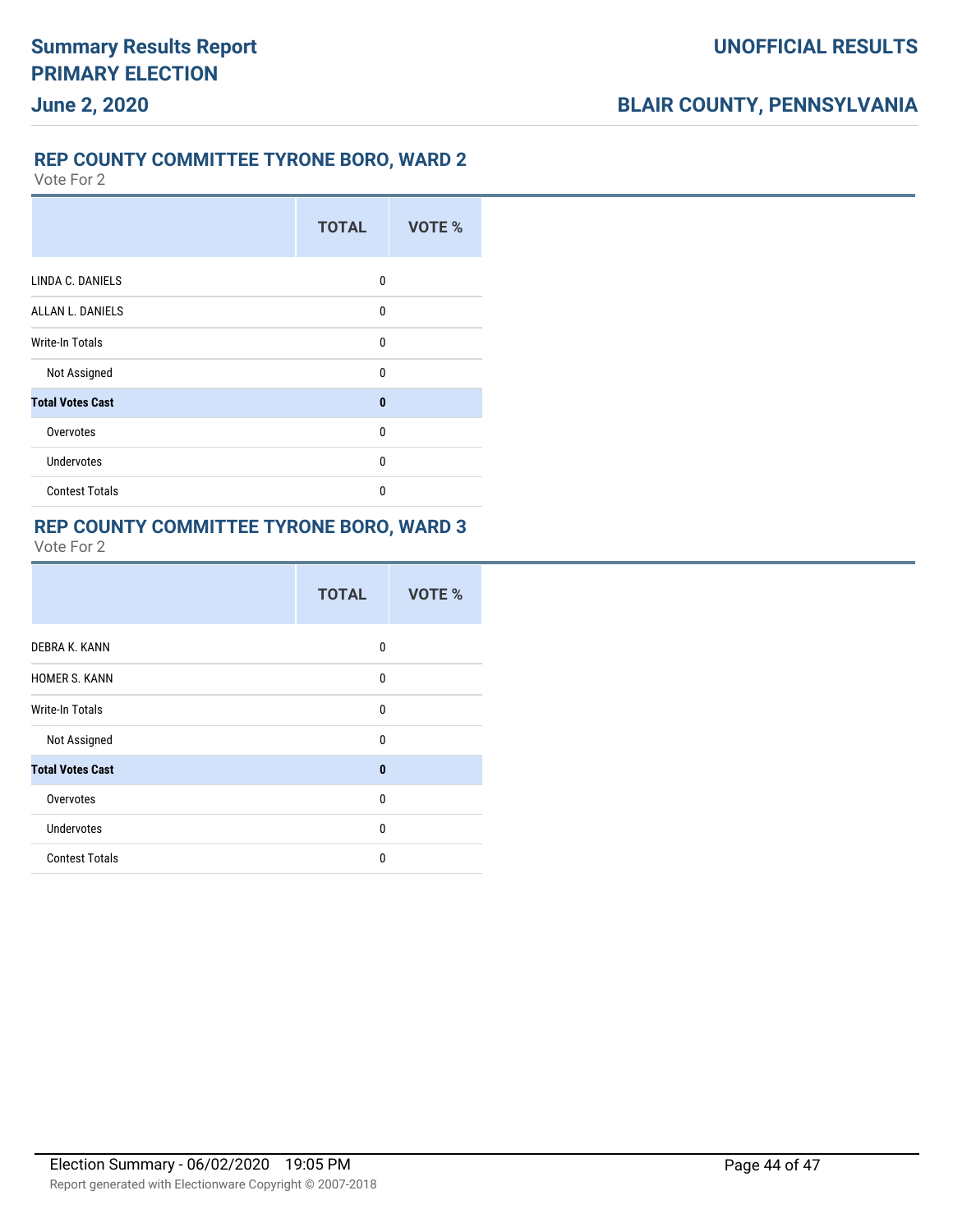### **REP COUNTY COMMITTEE TYRONE BORO, WARD 4**

Vote For 2

**June 2, 2020**

|                         | <b>TOTAL</b> | <b>VOTE %</b> |
|-------------------------|--------------|---------------|
| <b>DAVID SNYDER</b>     | 0            |               |
| <b>Write-In Totals</b>  | $\mathbf 0$  |               |
| Not Assigned            | $\mathbf 0$  |               |
| <b>Total Votes Cast</b> | $\bf{0}$     |               |
| Overvotes               | 0            |               |
| <b>Undervotes</b>       | $\mathbf{0}$ |               |
| <b>Contest Totals</b>   | 0            |               |

#### **REP COUNTY COMMITTEE TYRONE BORO, WARD 5** Vote For 2

|                         | <b>TOTAL</b> | <b>VOTE %</b> |
|-------------------------|--------------|---------------|
| DEVON L. HENNINGER      | 0            |               |
| <b>Write-In Totals</b>  | 0            |               |
| Not Assigned            | $\Omega$     |               |
| <b>Total Votes Cast</b> | $\bf{0}$     |               |
| Overvotes               | 0            |               |
| <b>Undervotes</b>       | 0            |               |
| <b>Contest Totals</b>   | 0            |               |

### **REP COUNTY COMMITTEE TYRONE BORO, WARD 6**

|                         | <b>TOTAL</b> | VOTE % |
|-------------------------|--------------|--------|
| Write-In Totals         | 0            |        |
| Not Assigned            | $\Omega$     |        |
| <b>Total Votes Cast</b> | $\bf{0}$     |        |
| Overvotes               | $\Omega$     |        |
| <b>Undervotes</b>       | 0            |        |
| <b>Contest Totals</b>   | $\Omega$     |        |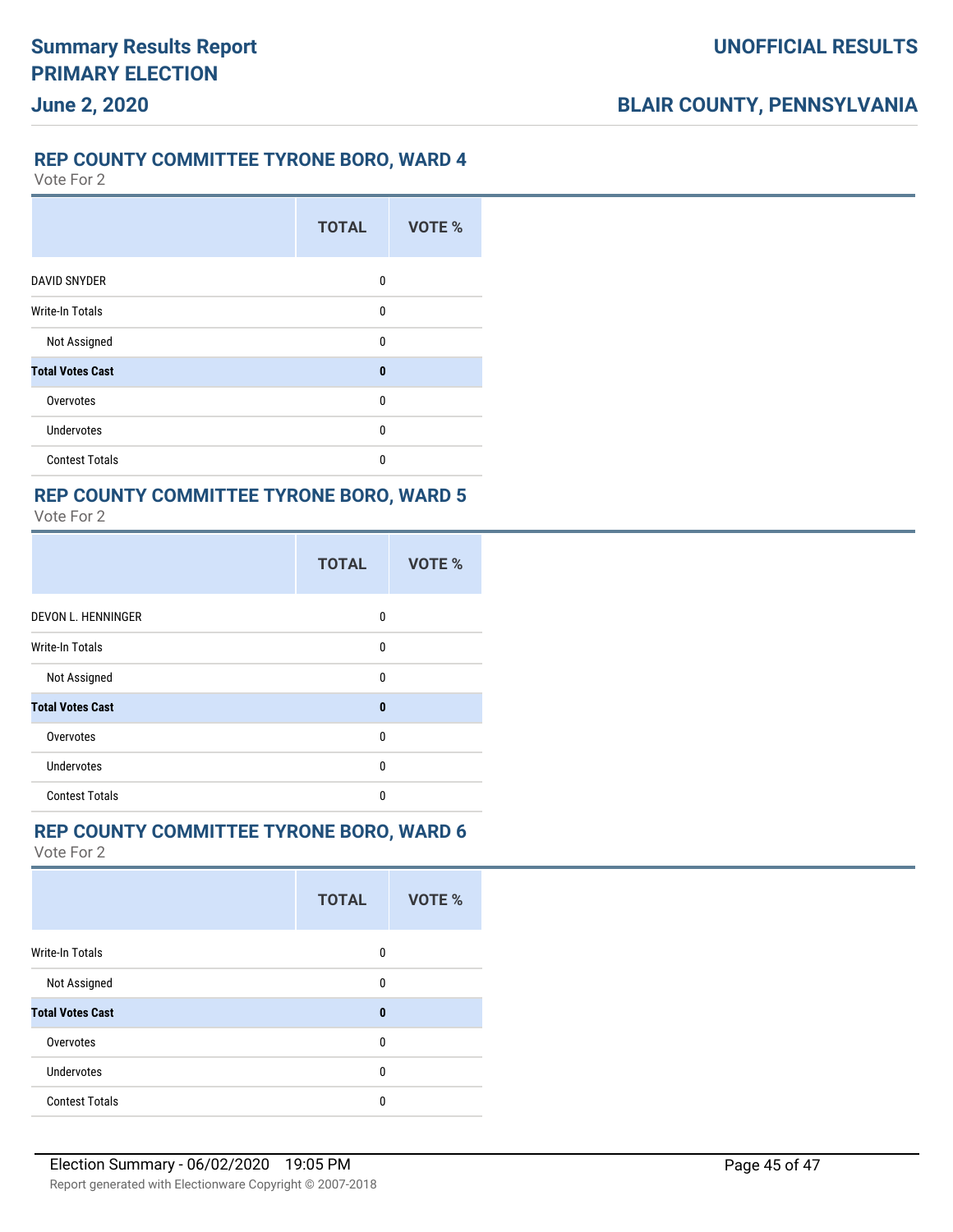### **REP COUNTY COMMITTEE TYRONE BORO, WARD 7**

Vote For 2

|                         | <b>TOTAL</b> | VOTE % |
|-------------------------|--------------|--------|
| JOHN P. STEPHENS, SR.   | 0            |        |
| <b>DEBRA WESTON</b>     | 0            |        |
| <b>DAVID S. ANDERS</b>  | 0            |        |
| Write-In Totals         | $\Omega$     |        |
| Not Assigned            | 0            |        |
| <b>Total Votes Cast</b> | $\bf{0}$     |        |
| Overvotes               | 0            |        |
| <b>Undervotes</b>       | $\Omega$     |        |
| <b>Contest Totals</b>   | $\Omega$     |        |

### **REP COUNTY COMMITTEE TYRONE TWP, DISTRICT 1**

Vote For 2

|                         | <b>TOTAL</b> | VOTE % |
|-------------------------|--------------|--------|
| Write-In Totals         | 0            |        |
| Not Assigned            | 0            |        |
| <b>Total Votes Cast</b> | $\bf{0}$     |        |
| Overvotes               | 0            |        |
| <b>Undervotes</b>       | 0            |        |
| <b>Contest Totals</b>   | 0            |        |

### **REP COUNTY COMMITTEE TYRONE TWP, DISTRICT 2**

|                         | <b>TOTAL</b> | <b>VOTE %</b> |
|-------------------------|--------------|---------------|
| Write-In Totals         | 0            |               |
| Not Assigned            | 0            |               |
| <b>Total Votes Cast</b> | 0            |               |
| Overvotes               | 0            |               |
| Undervotes              | 0            |               |
| <b>Contest Totals</b>   | 0            |               |